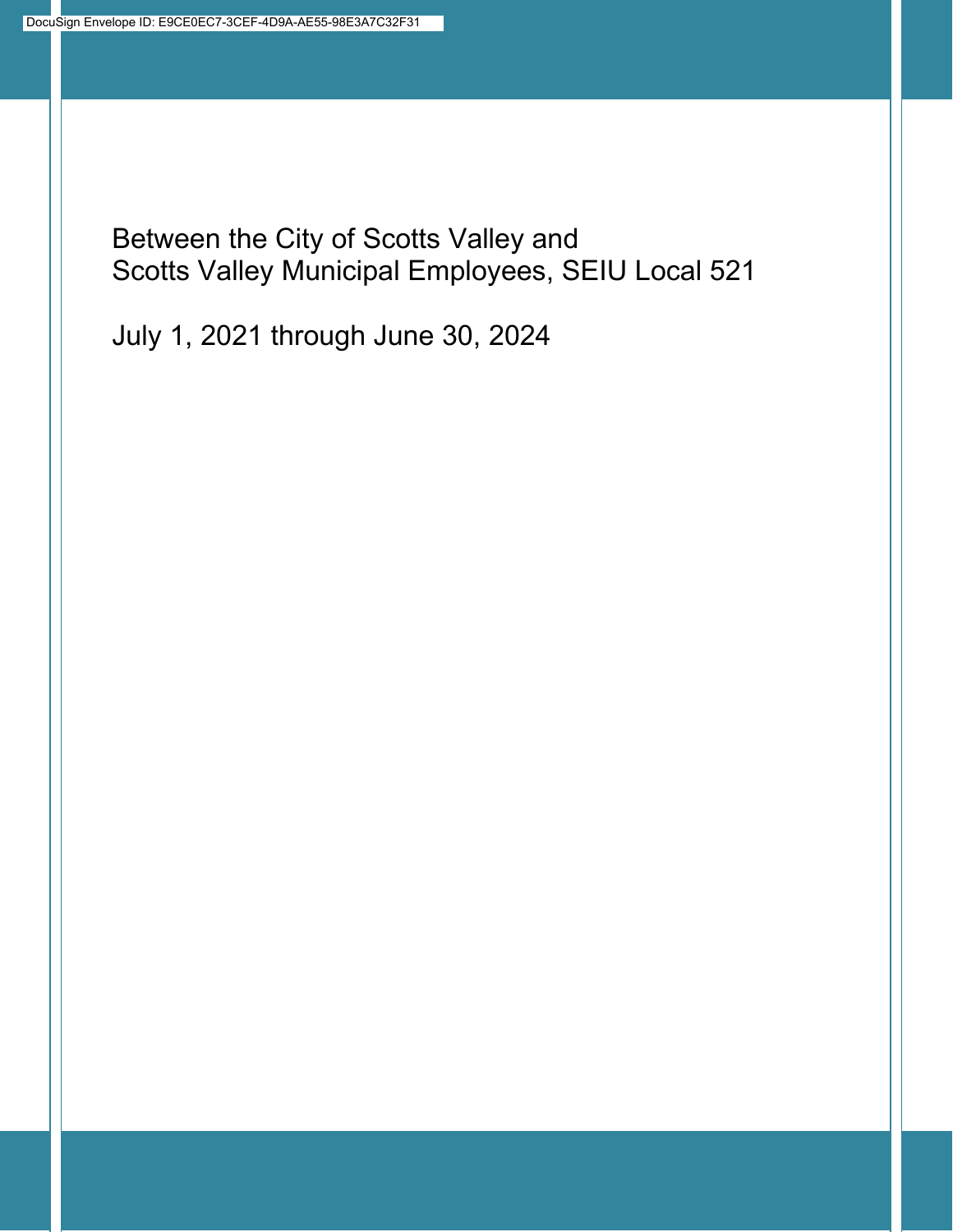# **TABLE OF CONTENTS**

| 5.09 |  |
|------|--|
|      |  |
|      |  |
|      |  |
|      |  |
|      |  |
|      |  |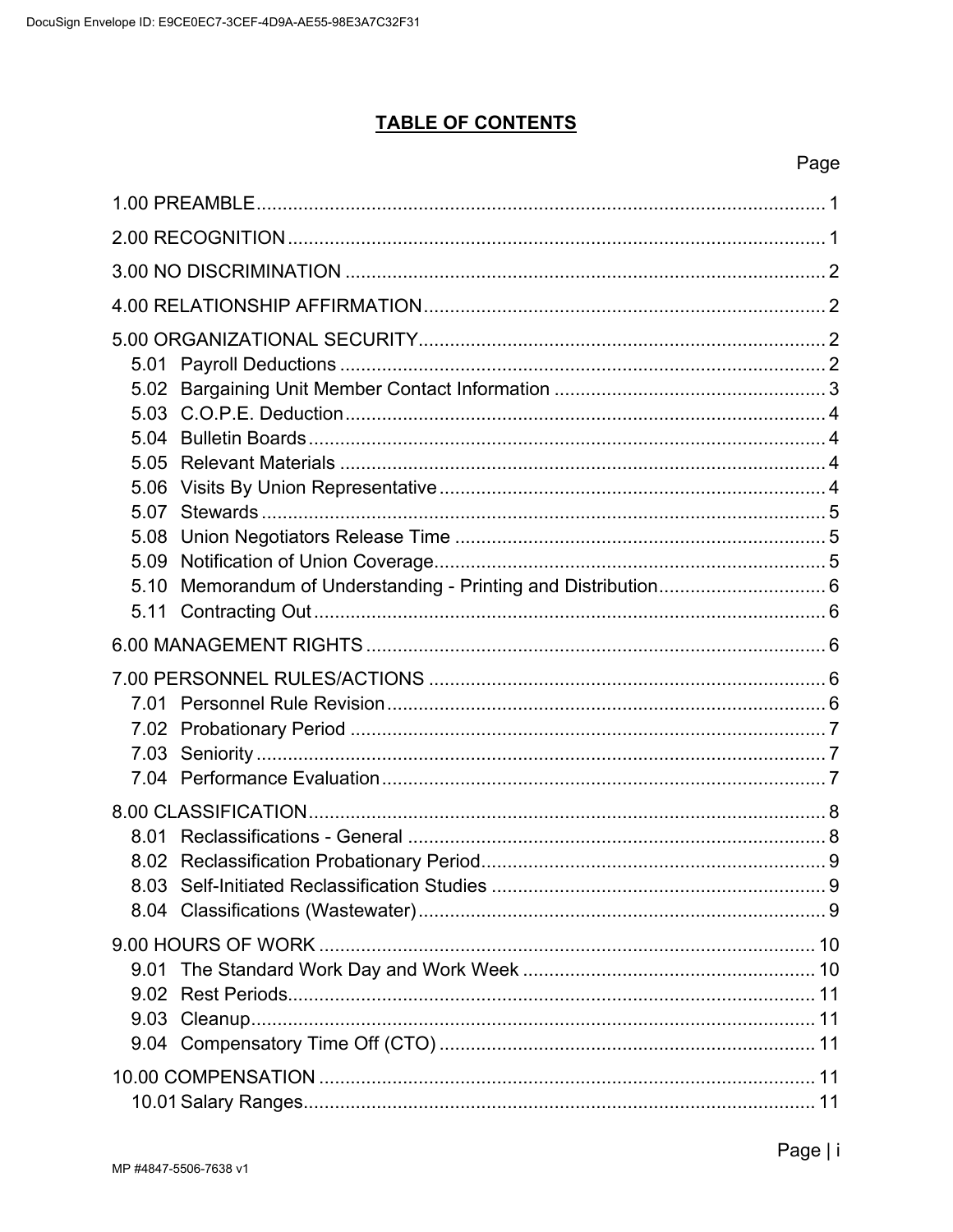| 10.09 Mileage ………………………………………………………………………………………… 14 |  |
|-----------------------------------------------------|--|
|                                                     |  |
|                                                     |  |
|                                                     |  |
|                                                     |  |
|                                                     |  |
|                                                     |  |
|                                                     |  |
|                                                     |  |
|                                                     |  |
|                                                     |  |
|                                                     |  |
|                                                     |  |
|                                                     |  |
|                                                     |  |
|                                                     |  |
|                                                     |  |
|                                                     |  |
|                                                     |  |
|                                                     |  |
|                                                     |  |
|                                                     |  |
|                                                     |  |
|                                                     |  |
|                                                     |  |
|                                                     |  |
|                                                     |  |
|                                                     |  |
|                                                     |  |
|                                                     |  |
|                                                     |  |
|                                                     |  |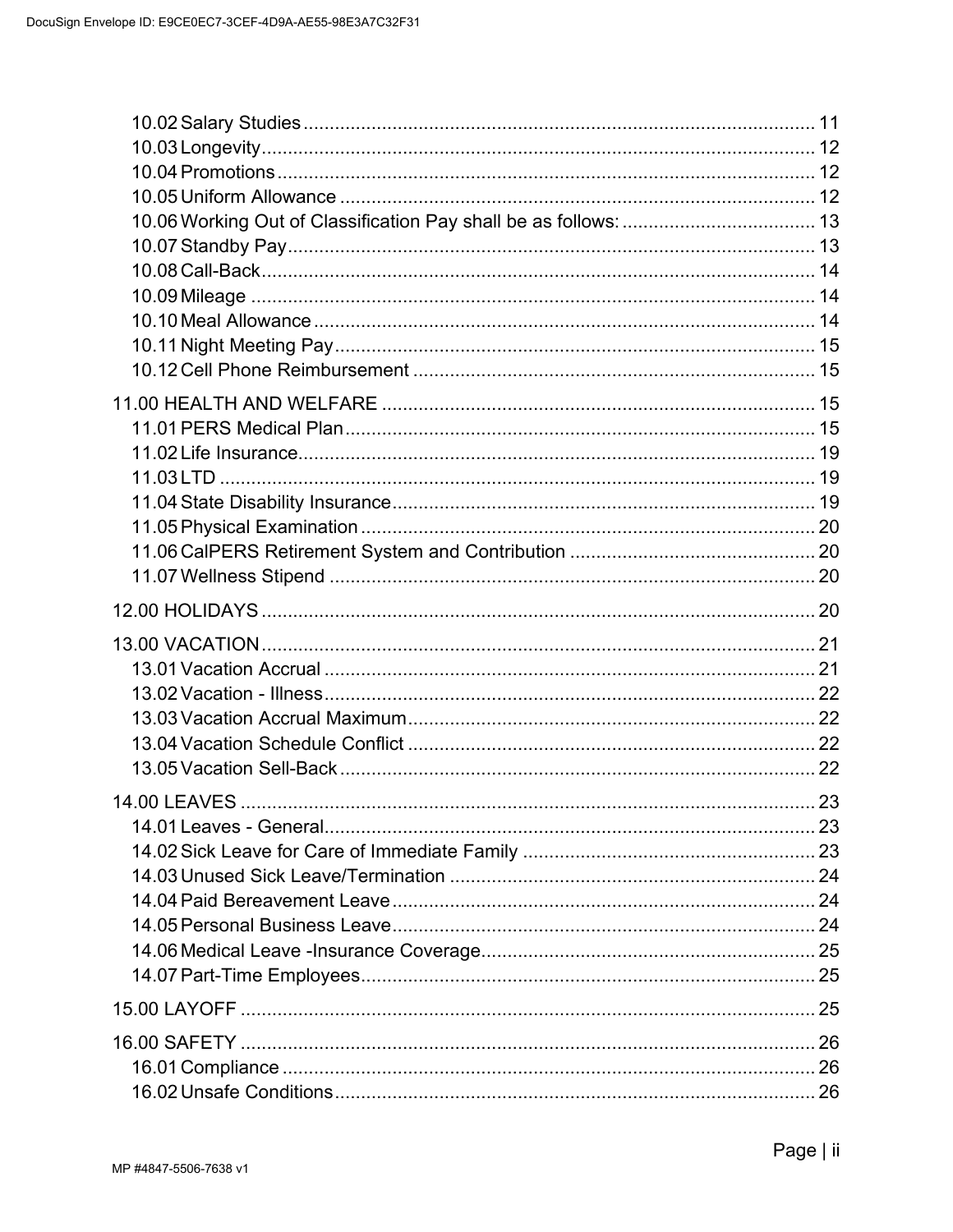| 18.00 PEACEFUL PERFORMANCE - NO STRIKE/LOCKOUT 28       |  |
|---------------------------------------------------------|--|
|                                                         |  |
| 20.00 DISCONTINUANCE OF WASTEWATER OPERATIONS  29       |  |
|                                                         |  |
|                                                         |  |
|                                                         |  |
|                                                         |  |
|                                                         |  |
|                                                         |  |
|                                                         |  |
|                                                         |  |
|                                                         |  |
|                                                         |  |
|                                                         |  |
| EXHIBIT B: SALARY SCHEDULE EFFECTIVE AUGUST 21, 2021 37 |  |
| EXHIBIT C: SALARY SCHEDULE EFFECTIVE JULY 1, 2022 41    |  |
| EXHIBIT D: SALARY SCHEDULE EFFECTIVE JULY 1, 2023 45    |  |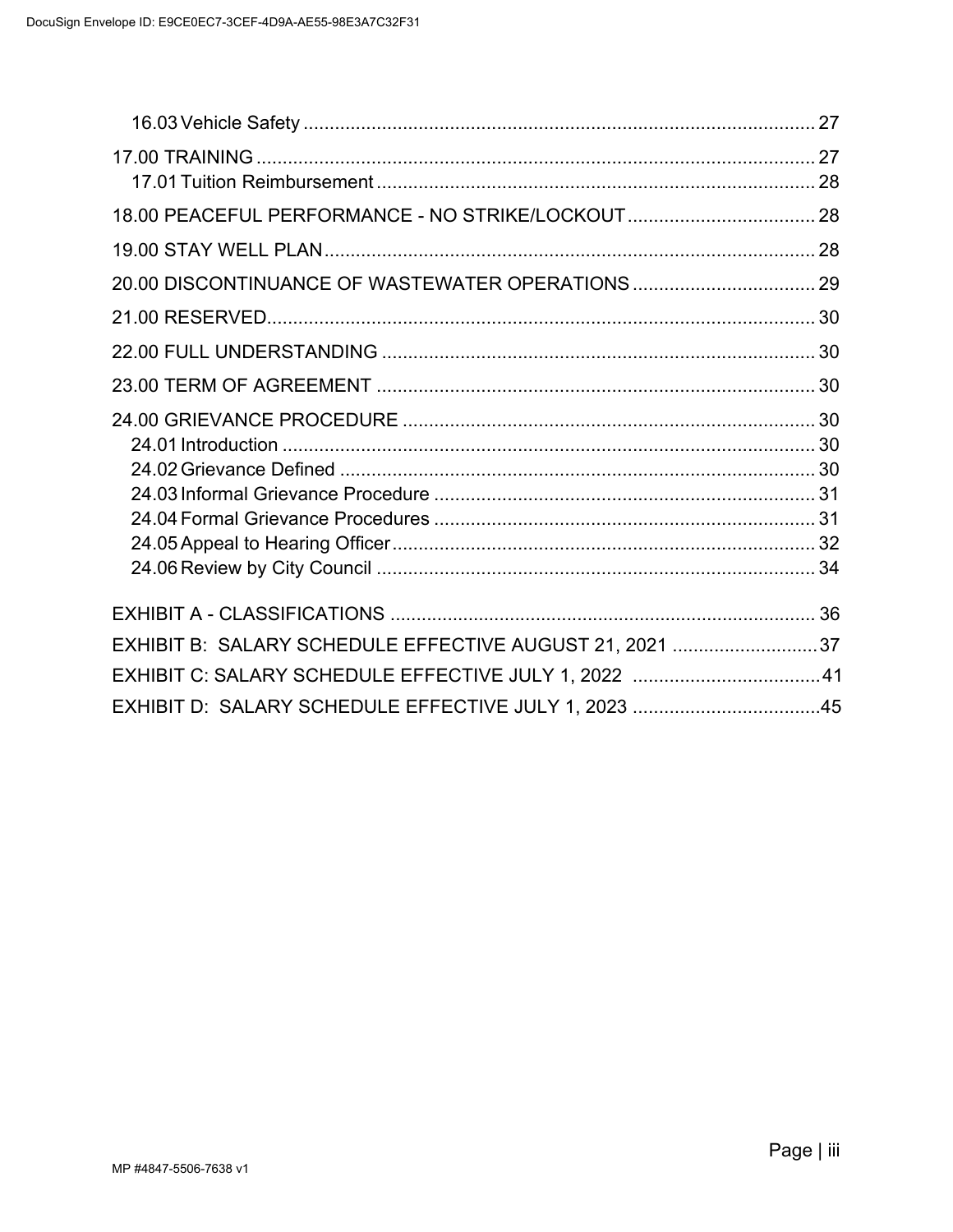# **MEMORANDUM OF UNDERSTANDING between CITY OF SCOTTS VALLEY and SCOTTS VALLEY MUNICIPAL EMPLOYEES SEIU, LOCAL 521**

# **JULY 1, 2021 - JUNE 30, 2024**

# <span id="page-4-0"></span>**1.00 PREAMBLE**

The Memorandum of Understanding between City of Scotts Valley and Scotts Valley Municipal Employees SEIU Local 521 ("Agreement") is entered into and by the City of Scotts Valley (hereafter referred to as the "City") and the Scotts Valley Municipal Employees, SEIU Local 521 CTW-CLC (hereafter referred to as the "Union"). "EMPLOYEE" defined for the purpose of this agreement shall mean an EMPLOYEE assigned to a classification within the Scotts Valley Municipal Employees Unit, SEIU Local 521 as delineated in Exhibit A.

The City and the Union (occasionally referred to herein as "Parties") have met and conferred in good faith through their authorized representatives and have arrived at an understanding concerning wages, hours, working conditions and other terms of employment for the period of July 1, 2021 through June 30, 2024.

This contract is subject to Sections 3500-3510 of the Government Code of the State of California and Resolution No. 680.7 (Personnel Rules and Regulations), of the City of Scotts Valley. In the event of conflict between this contract and City Resolution No. 680.7, this contract shall prevail.

Any past practices, policies or agreements not specifically addressed in this Memorandum of Understanding shall continue to apply in full force and effect.

The City agrees that, if during the term of this MOU, the Management or Mid-Management organization is given a general salary increase or other economic enhancement then the parties will reopen negotiation on more favorable economic terms for the SEIU employees.

## <span id="page-4-1"></span>**2.00 RECOGNITION**

Pursuant to Sections 3500-3510 of the Government Code of the State of California, the City recognized Service Employees International Union, Local 521 as the exclusive bargaining representative of the Scotts Valley Municipal Employees Unit consisting of all regular full time EMPLOYEES and regular part-time (1040 hours per year or more) EMPLOYEES listed in the representational unit, except those limited by State or Municipal Codes.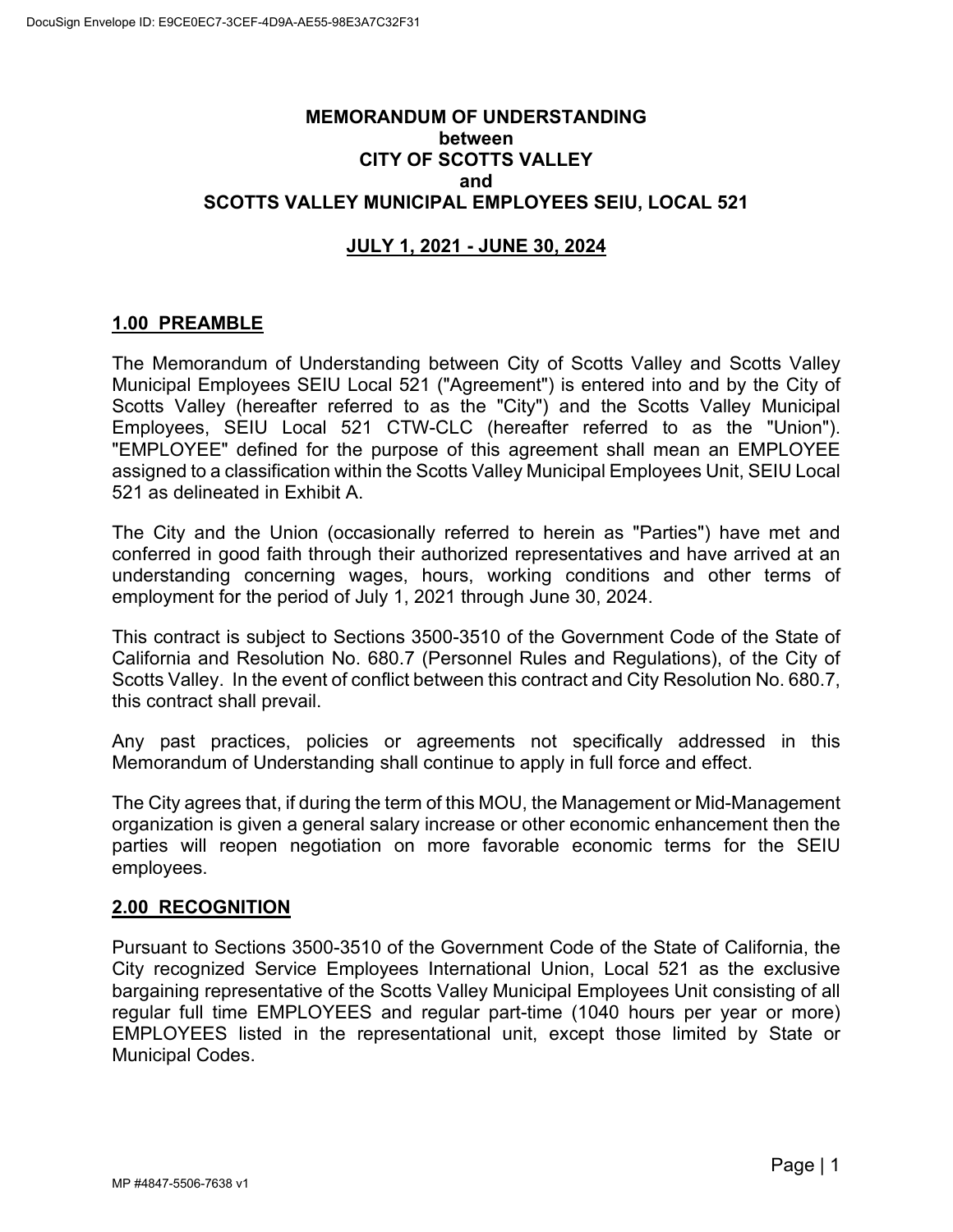# <span id="page-5-0"></span>**3.00 NO DISCRIMINATION**

There shall be no discrimination because of a person's political, religious or Union affiliation or belief, non-affiliation or non-belief, race, color, age, sex, national origin, physical or mental disability, medical condition, genetic characteristic or information, martial or military status, sexual orientation, ancestry, gender identity, gender expression, and/or any other category protected by federal and/or state law.

### <span id="page-5-1"></span>**4.00 RELATIONSHIP AFFIRMATION**

The Union recognizes its obligation to cooperate with the City to assure maximum service of the highest quality and efficiency to the citizens of Scotts Valley, consistent with its obligations to the workers it represents. The City and the Union affirm the principle that harmonious labor-management relations are to be promoted and furthered.

## <span id="page-5-3"></span><span id="page-5-2"></span>**5.00 ORGANIZATIONAL SECURITY**

## **5.01 Payroll Deductions**

The City shall rely on a written certification from SEIU requesting a deduction or reduction from employees' salaries or wages confirming that SEIU has and will maintain individual signed employee authorizations affirmatively consenting to dues deductions that meet the requirements of State and federal law. After providing the required certification, SEIU shall not be required to provide a copy of individual authorizations to the City unless a dispute arises about the existence or terms of the authorization.

Based on the certification from SEIU described above, the City shall deduct, per pay period, the amount of regular and period dues, service fees, insurance premiums, COPE and any other Union-sponsored program (hereinafter "payroll deductions") asspecified by SEIU. SEIU will provide the City with information regarding the amount ofany payroll deductions and the list of member employees who have affirmatively consented to or authorized such deductions.

The payroll deductions, together with a written statement of the names and amounts deducted, shall be transmitted to SEIU through electronic funds transfer no later thanthirty (30) days after the deductions from the employee's earnings occur.

The unit member's earnings must be sufficient, after all other required deductions are made, to cover the amount of the payroll deductions authorized by this Section. When a unit member is in a non-pay status for an entire pay period, no withholdings will be made to cover that pay period from future earnings nor will the unit member deposit theamount with the City which would have been withheld if the unit member had been in pay status during that period. If a unit member is in a non-pay status during a part of the pay period, and that unit member's salary is not sufficient to cover the full withholding, the City shall not conduct the payroll deduction on behalf of that employee.In this connection, all other required deductions have priority over the payroll deductionand unit member organization deduction.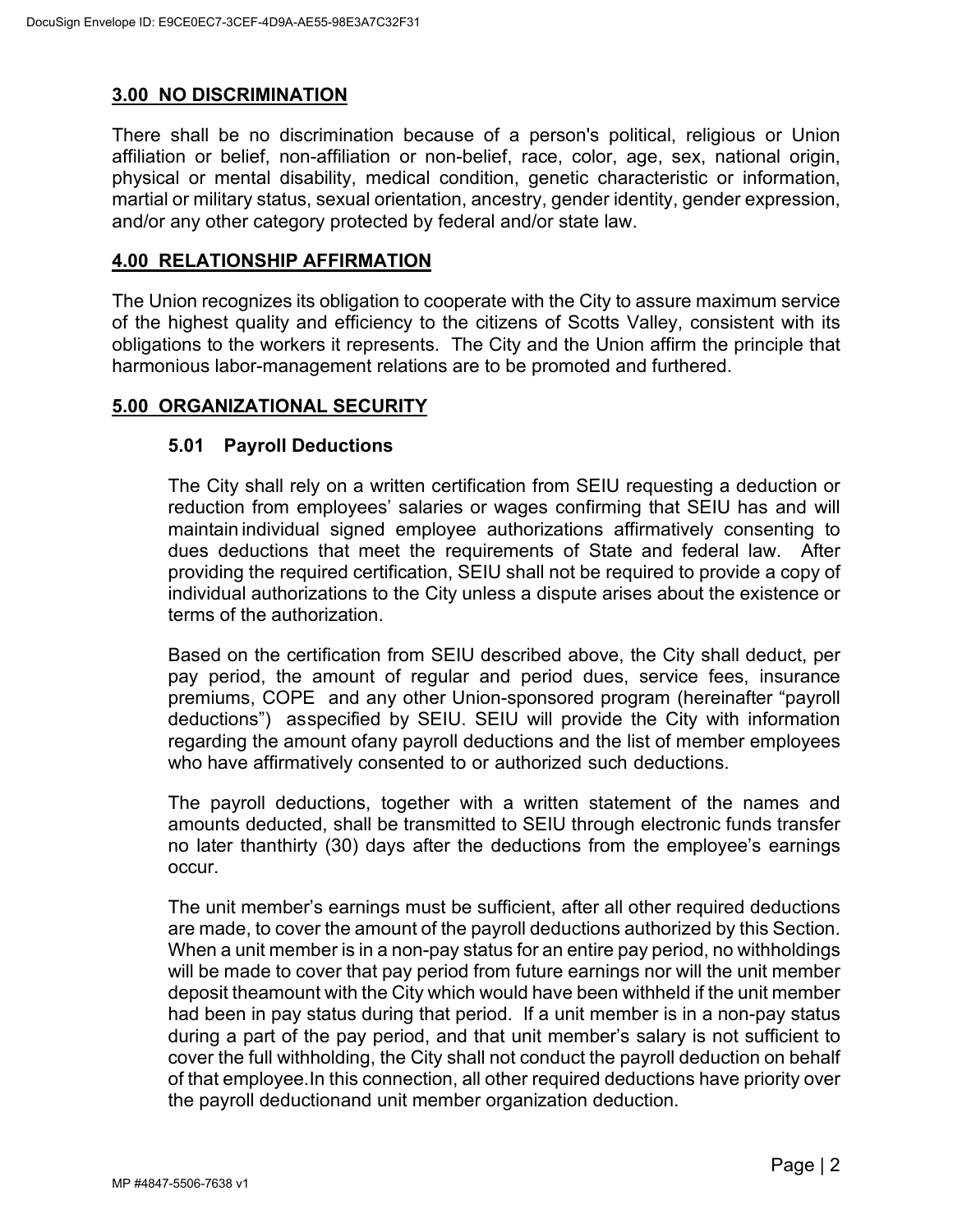# **5.01.01 Change or Cancellation of Deduction**

Dues deductions may be revoked only pursuant to the terms of the employee's written authorization. Requests to change or cancel deductions shall be directed to SEIU rather than the City. In the event that the City receives an employee's requestto cancel or chance deductions, the City shall direct the request to SEIU. The City shall rely on information provided by SEIU regarding whether deductions for SEIU were properly canceled or changed.

## **5.01.02 Indemnification**

SEIU shall indemnify, defend, protect, and hold harmless the City and its elected and appointed officials, officers, employees, officers and agents (collectively hereafter the "Indemnitees") from and against any and all claims, liabilities, losses, damages, fines, penalties, claims, demands, suits, actions, causes of action, judgments, costs and expenses (including, but not limited to, reasonable attorneys' fees and court costs) arising from the application of Sections 5.01 and 5.01.01, including, but not limited to,any claims made by any member employees for the membership dues deductions theCity made in reliance on SEIU's certification, and any claims made by any member employees for any deduction cancellation or modification the City made in reliance on the information provided by SEIU Further, SEIU shall refund to the City any amountspaid to it in error upon presentation of supporting evidence.

# **5.02 Bargaining Unit Member Contact Information**

<span id="page-6-0"></span>To the extent required by Government Code Section 3558, the City shall provide SEIU with a list of names and contact information (listed below) for any newly hired unit member within 30 days of the date of hire or by the first pay period of the month following hire. The City shall also provide SEIU with a list of all unit member names and contact information on the last working day of September, January, and May. The information shall include the following information except for any information subject to exclusion pursuant to Government Code Section 6254.3(c):

- Employee name;
- Job title;
- Department;
- Work location;
- Home address; and
- Work, home and personal telephone numbers and personal email addresses onfile with the City.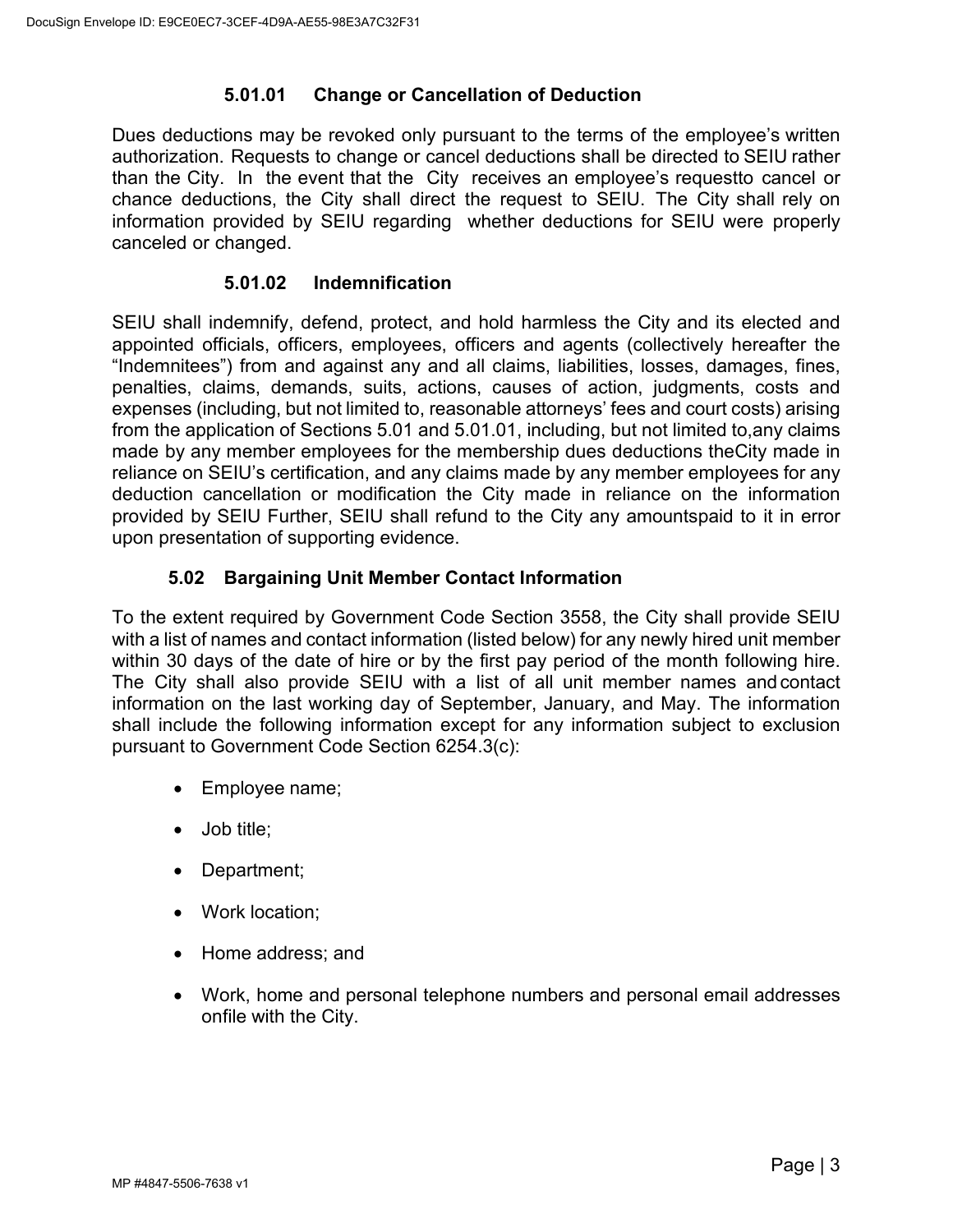# <span id="page-7-0"></span>**5.03 C.O.P.E. Deduction**

The City agrees to the establishment of a payroll deduction program for voluntary EMPLOYEE contributions to the Committee on Political Education (C.O.P.E.) subject to the following conditions:

- a. Voluntary deductions for C.O.P.E. shall be withheld only if the EMPLOYEE so authorizes in writing on a form provided by the Union and approved by the City.
- b. Payroll deductions shall commence on the second pay period after the authorization is received by the City.
- c. EMPLOYEES may sign up, change the amount of their contributions or discontinue their contributions at any time.
- d. Charges by the City for the cost of administration of the program shall be paid for by the Union.
- e. The Union shall indemnify, defend and hold the City, its officers and EMPLOYEES harmless against any and all claims, demands, suits and from liabilities of any nature which may arise out of or by reason of any action taken or not taken by the City under the provisions of this section.

## <span id="page-7-1"></span>**5.04 Bulletin Boards**

The Union shall be provided use of adequate and accessible space on bulletin boards for communications at the following locations: City Hall, Wastewater Treatment Plant, Corporation Yard, Recreation offices, and any new work sites agreed upon by the City and Union.

## <span id="page-7-2"></span>**5.05 Relevant Materials**

The Union shall have the right to review at reasonable times and receive upon request, without cost, copies of any and all current materials prepared, excluding privileged information, relating to wages, hours, and other terms and conditions of employment, which are relevant for SEIU to fulfill its duties and obligations as the exclusive representative of unit EMPLOYEES covered by this contract. The Union shall be given reasonable notice and given the opportunity to meet and confer with the City management prior to the adoption of a written ordinance, rule, resolution or policy related to the scope of representation. Reasonable notice shall be considered to be ten (10) working days.

## <span id="page-7-3"></span>**5.06 Visits By Union Representative**

Representatives of the Union shall be permitted access to City facilities for the purpose of contacting members concerning Union business upon notifying the site administrator. Contact with workers will not interfere with the work of the department. Access shall be restricted to non-working hours, except lunch and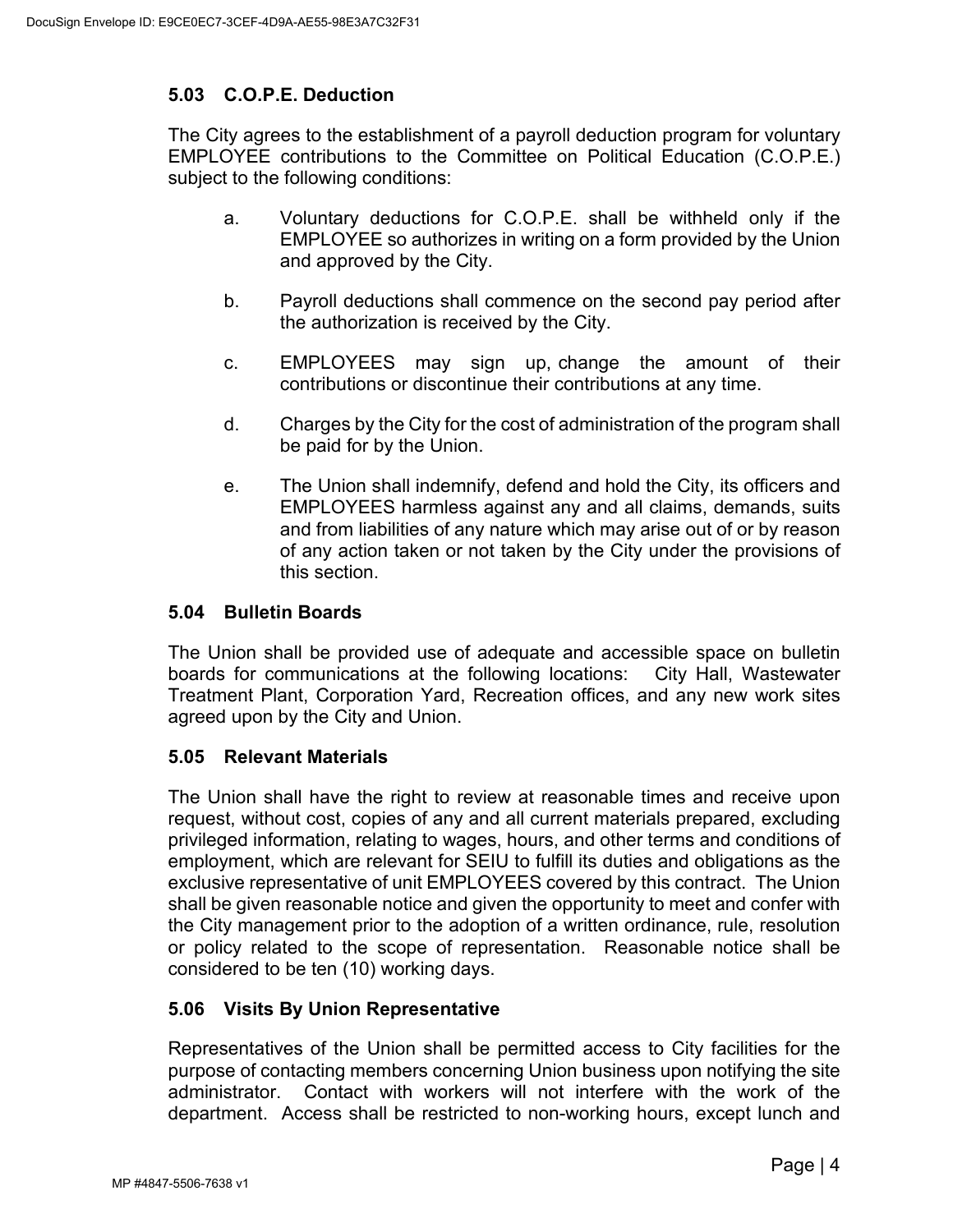break periods and for the processing and investigation of grievances and disciplinary appeals.

#### <span id="page-8-0"></span>**5.07 Stewards**

The Union shall designate shop stewards. The Union shall be allowed one steward for each job site. The Union will notify the City of the names and department of the elected stewards and alternate stewards within thirty (30) days of ratification of this Agreement and will provide periodic listings of these stewards and alternates. Stewards shall be allowed a reasonable amount of paid release time for the purpose of processing and investigating grievances and disciplinary appeals as long as there is no disruption of work. Stewards and Union Officers shall not conduct Union business on City time except for the above purpose or where mutually agreed upon by the Union and City. Stewards must first obtain permission from their supervisor before leaving their work or work location. Permission will not be unreasonably denied.

Shop stewards shall be provided four (4) hours paid release time each calendar year for the purpose of training on the MOU and its application. Such release time shall be approved in advance by the shop steward's supervisor.

## <span id="page-8-1"></span>**5.08 Union Negotiators Release Time**

Union negotiators shall have the right to receive reasonable periods of release time without loss of compensation for meeting and negotiating or meeting and conferring with representatives of the City. The amount of such release time shall be by mutual agreement.

## **5.08.01 Negotiating Team**

Union's negotiating team shall be comprised of the Union's Field Representative and up to four (4) EMPLOYEES including an alternate.

## <span id="page-8-2"></span>**5.09 Notification of Union Coverage**

- a. When a person is hired in any classification represented by the Union, the City will notify that person that SEIU Local 521 is the recognized bargaining representative for the workers in said unit. A shop steward or Union representative will have time during new employee orientation to meet with each new employee during work time to provide that person with a copy of the current contract.
- b. If an employee or the Union representative is not able to attend the scheduled orientation, upon request the City shall authorize the employee release time toattend a 30-minute make-up session. The Union and the City will identify a mutually agreeable time for the make-up session.
- c. One Union designee shall be granted release time to participate in the orientationor make-up session.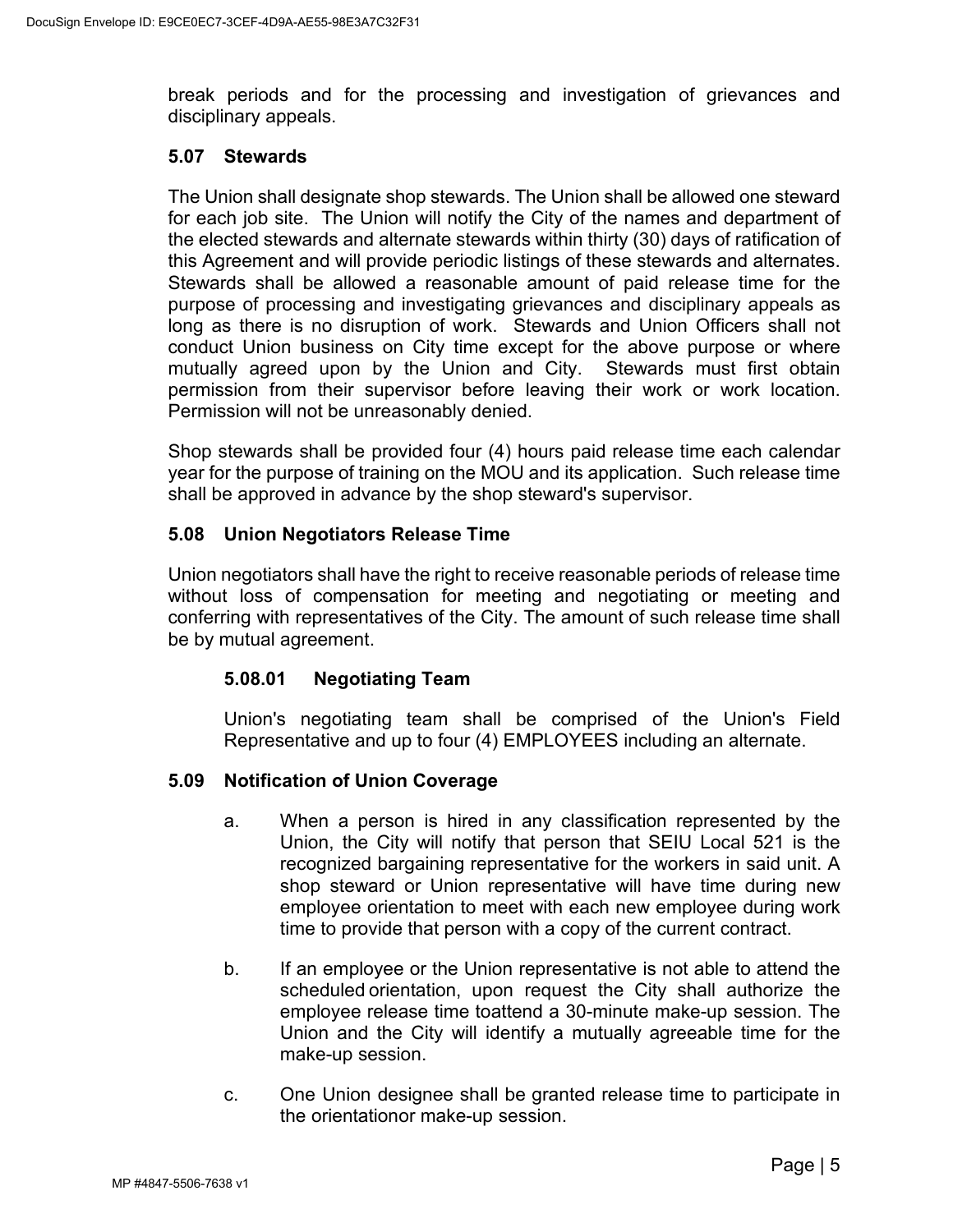- d. Upon request, City management shall leave the room during any orientation or make-up session conducted by the Union with employees. The City shall not discourage an employee's participation in the Union's portion of the orientation/on-boarding process.
- e. The Union may distribute copies of its membership/voluntary political contributionauthorization forms and any other Union materials at an orientation or make-up session.

### <span id="page-9-0"></span>**5.10 Memorandum of Understanding - Printing and Distribution**

The Union will print copies of this Memorandum of Understanding and provide 20 copies to the City.

## <span id="page-9-1"></span>**5.11 Contracting Out**

The City will notify the Union in writing at least thirty (30) days in advance if it intends to contract out work currently performed by EMPLOYEES within the unit. No bargaining unit member will be laid off as a result of contracting out. Upon request, the City will meet with the Union to explain the reason to contract out and to solicit Union views on the proposal. City will make reasonable efforts to avoid the elimination of bargaining unit EMPLOYEES on the payroll. The City retains the right to contract out work. Exempt from this provision is the filling of temporarily vacant positions with anticipated vacancies of less than 30 calendar days created by an illness, injury, termination or vacation.

## <span id="page-9-2"></span>**6.00 MANAGEMENT RIGHTS**

The City reserves all rights with respect to matters of general legislative and managerial policy including, among others, the exclusive right to determine the mission of its constituent departments, divisions, commissions and boards; set standards of service; determine the procedures and standards for recruitment and selection of EMPLOYEES within the law; direct its EMPLOYEES; take disciplinary action; relieve its EMPLOYEES of duties because of lack of work or for other good reasons; maintain the efficiency of governmental operations; determine the methods, means and personnel by which governmental operations will be conducted; require overtime; take all necessary actions to carry out its mission in emergencies; and exercise complete control and discretion over its organization and the technology of performing its work; and to develop positive and productive employer/EMPLOYEE relationships. These rights shall not be limited except as specified in this agreement.

## <span id="page-9-4"></span><span id="page-9-3"></span>**7.00 PERSONNEL RULES/ACTIONS**

#### **7.01 Personnel Rule Revision**

It is the City's intent, subject to meeting and conferring with the Union on the proposed changes, to review and where appropriate revise its Personnel Rules and Regulations.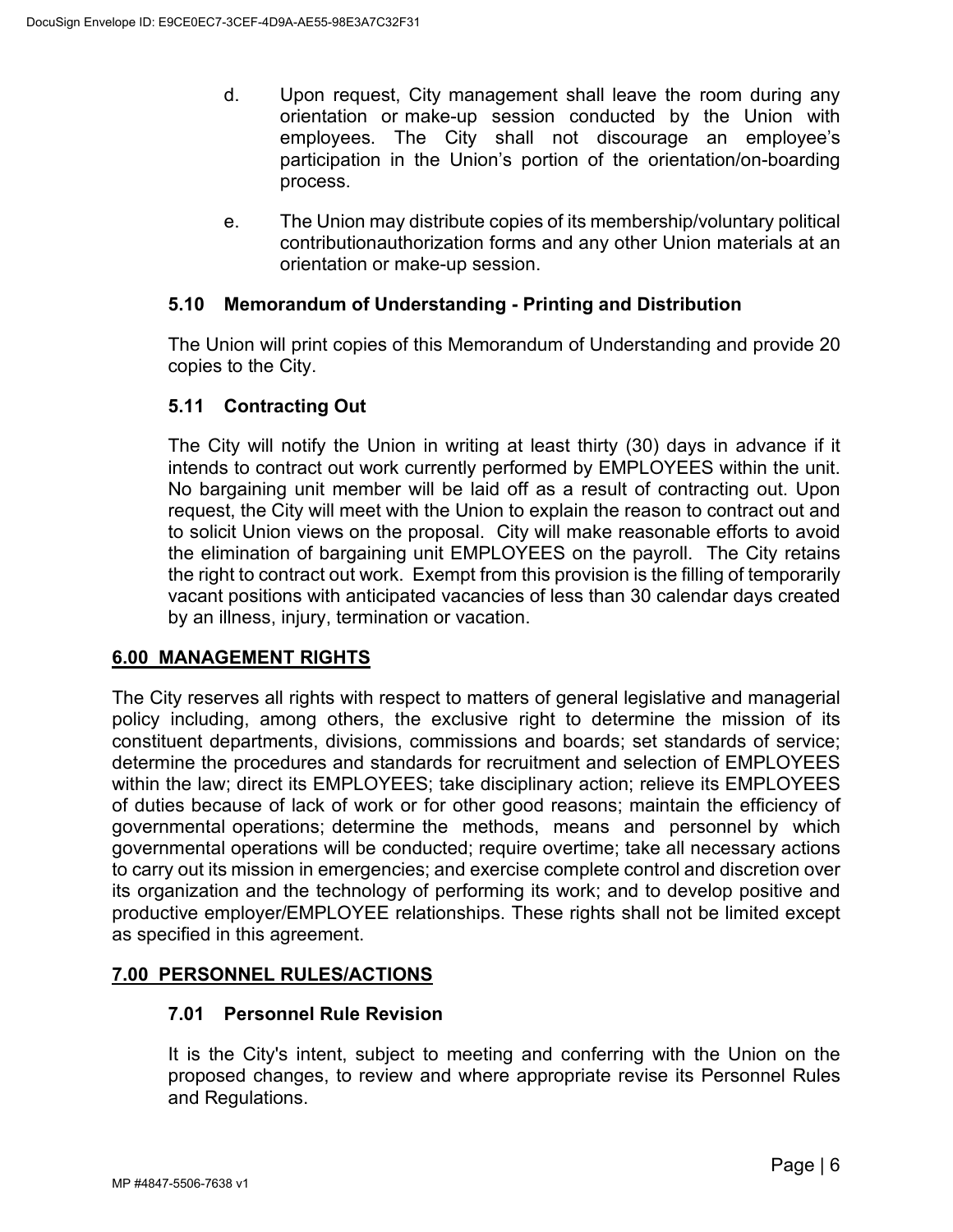# <span id="page-10-0"></span>**7.02 Probationary Period**

The probationary period for newly hired EMPLOYEES shall be twelve (12) months. The probationary period for promoted EMPLOYEES shall be six (6) months. During the six (6) month probation period for promoted EMPLOYEES, the EMPLOYEE has the right to return to his/her former classification.

### <span id="page-10-1"></span>**7.03 Seniority**

Seniority shall be defined as paid hours of continuous service, exclusive of overtime. City will consider, in the recruitment process, qualified existing EMPLOYEES for the filling of vacancies.

Notice of all job vacancies that are open to the public must be posted on the union bulletin board for a period of five (5) business days prior to the final filing date of any position so that qualified EMPLOYEES may have an opportunity to apply and be considered for the position.

### <span id="page-10-2"></span>**7.04 Performance Evaluation**

A uniform system of appraisal shall apply to all performance evaluation reports. The system utilized shall insure that each employee is evaluated only upon factors which bear directly upon job performance. These factors may include, but need not be limited to: quantity and quality of work; initiative and judgment demonstrated; conduct; and attendance. In addition to ratings based upon individual factors such as those named above, a final rating shall represent an aggregate, overall rating of the employee's performance during the rating period.

The primary purpose of the evaluation report is to provide both the employee and departmental management with a current assessment of the individual's development. These performance ratings shall also be utilized for:

- (1) Determining fitness for appointment to permanent status;
- (2) Determining advancement to higher steps in the salary range;
- (3) As a guide in awarding promotions;
- (4) As a record in matters involving disciplinary action;
- (5) As the determining factor in effecting layoffs where seniority is equal among two or more employees; and
- (6) Determining eligibility for reinstatement.

Performance evaluations shall be presented in an evaluation conference with the immediate supervisor and employee, unless the employee is unavailable due to extended leave, in which case it will be mailed to the employee, according to the following schedule: (1) Upon completion of probation; and (2) On the employee's annual pay anniversary date. Each employee's supervisor is responsible for evaluating the employee's performance in writing and presenting the evaluation to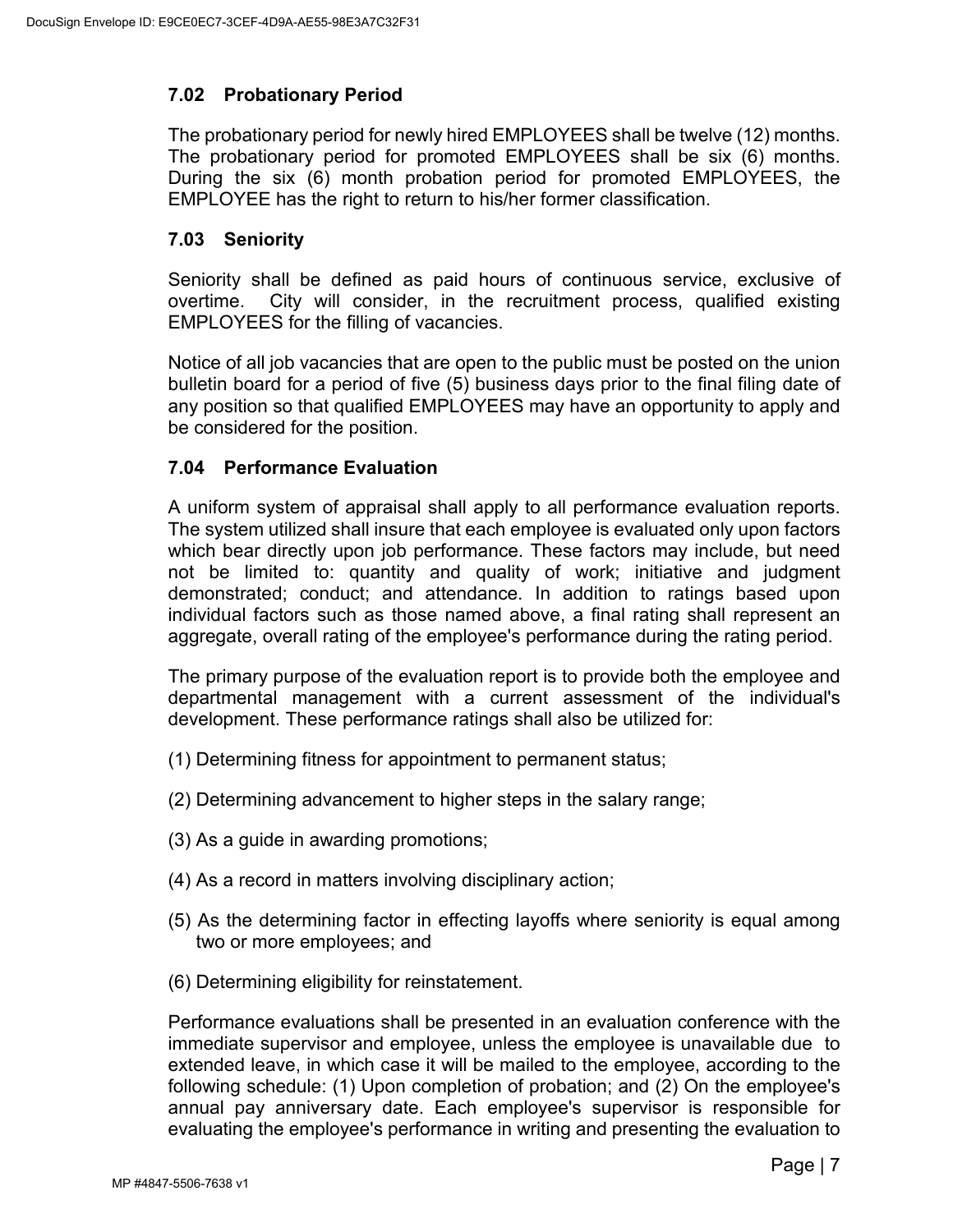the employee within 60 calendar days of the performance evaluation due date. Any evaluation not presented within 60 calendar days of the due date will automatically result in an "Effective - Meet Standards" evaluation.

If a step increase is based upon the evaluation and the evaluation is not presented within 60 calendar days of the due date, the evaluation will automatically result in an "Effective - Meets Standards" overall evaluation and the date of the step increase shall be that of the evaluation due date. Supervisors shall document and communicate factors which bear negatively upon an employee's job performance during the evaluation period. Supervisors shall attach any documentation which supports negative evaluation ratings in the evaluation. No negative performance evaluation will be arbitrary or capricious.

Employees shall be eligible for additional advanced merit salary increases as per Personnel Regulation 6.04.

All evaluation reports must be completed by the employee's immediate supervisor, reviewed by the next higher-level supervisor and approved by the department head. Following review and approval of the report, a copy shall be made available to the employee and discussed with him/her by the immediate supervisor and such other managers whose participation would be appropriate and beneficial to the discussion. Upon review with the employees, the final report shall be submitted to the City Manager for signature, with a copy to be retained in the employee's personnel file.

Employees may choose to appeal a performance evaluation to the department head within ten (10) working days whenever an evaluation includes ratings that are listed as either "unsatisfactory" or "needs improvement," Employees may formally enter a response to the evaluation in their personnel file. Any unsatisfactory areas in an employee's evaluation shall have attached reasons stated by the rater in the commentary section, shall have all previous written documentation that was given to the employee attached, and shall include specific recommendations for improvement and provisions for assisting the employee in implementing any recommendations made, including identification of any necessary training or specific work skill improvement which is necessary for the employee to achieve a satisfactory employment rating in the future. If a step increase is denied the employee shall be reevaluated at ninety day intervals for performance improvement to determine if performance has improved warranting a step increase.

Employee shall have access, upon request, to their personnel file.

## <span id="page-11-1"></span><span id="page-11-0"></span>**8.00 CLASSIFICATION**

#### **8.01 Reclassifications - General**

The City retains the right to classify and/or reclassify positions. The City will notify the Union of the creation or abolition of any classification represented by Union and, upon request, meet and confer regarding the salaries attached to positions and/or the effect of changes on promotional opportunities.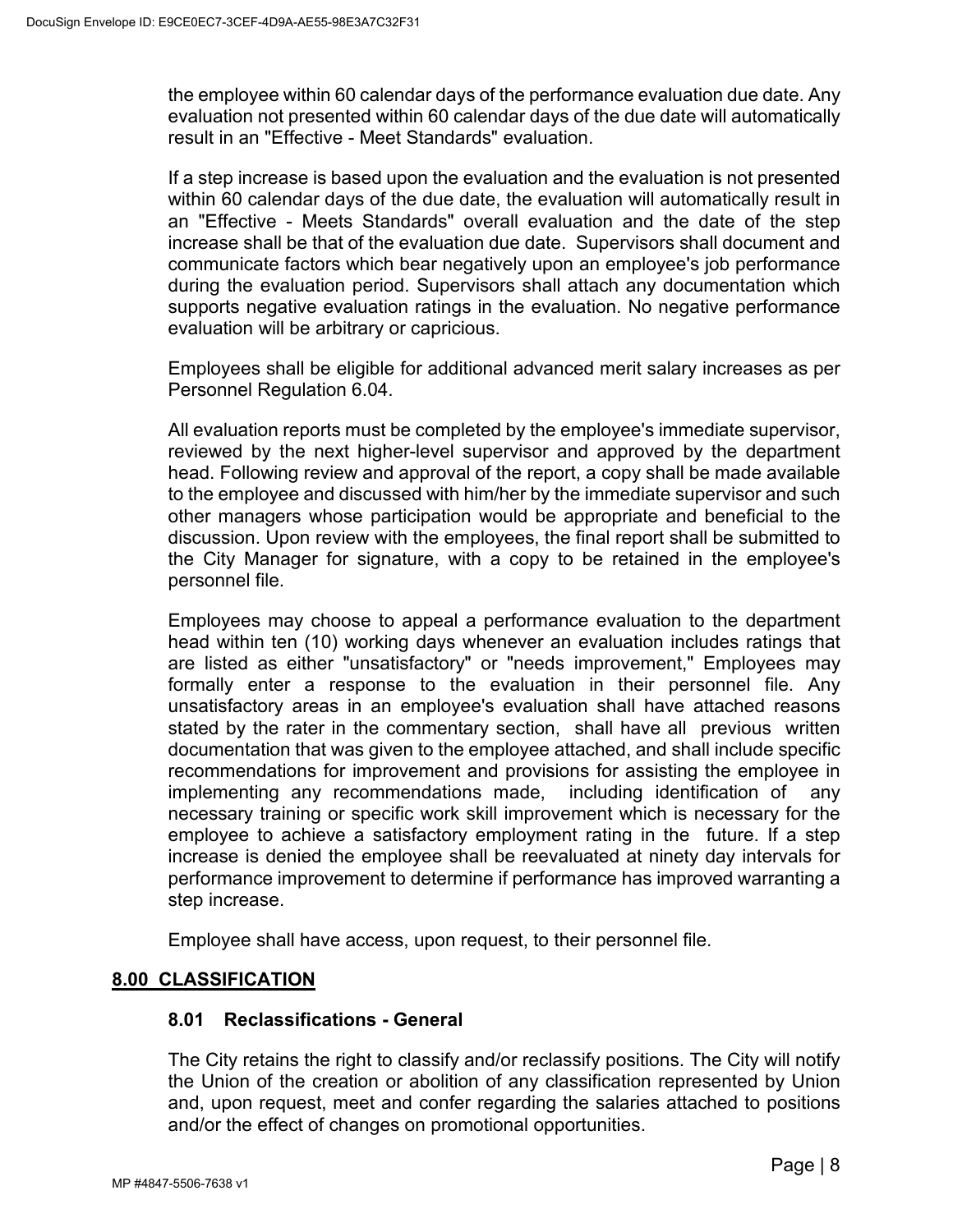# <span id="page-12-0"></span>**8.02 Reclassification Probationary Period**

Reclassified EMPLOYEES shall not be subject to a probationary period.

## <span id="page-12-1"></span>**8.03 Self-Initiated Reclassification Studies**

Individual EMPLOYEES, or groups of EMPLOYEES within the same classification who believe they are regularly assigned work beyond the scope of their classification, or the Union representative on their behalf, may submit written requests for classification studies of their positions to the Personnel Officer during the month of February by the end of each fiscal year. The City shall conduct up to two (2) reclassification studies for SEIU job classifications per fiscal year.

A written request must be accompanied by a position description form. The Department Head shall offer assistance to EMPLOYEES on completion of the form.

The Personnel Officer will send a reminder notice on reclassification in January to all EMPLOYEES in the bargaining unit.

The reclassification request must specifically identify the duties and responsibilities which the EMPLOYEE(S) believes are not within their present classification.

By March 8, the Personnel Officer will forward reclassification requests to the affected department heads for their review and approval for study.

If a request is approved, the Department Head will, no later than March 31, ask the Personnel Officer to conduct a classification study by an outside consultant. If a request is denied, the Department Head shall provide a written response to the employee stating the reasons for denial, and if requested, the Department Head will meet with the EMPLOYEE and his/her representative to review the decision.

Reclassification studies shall be completed no later than May 1, and any increases in compensation shall be effective July 1 of the current year. All employees for whom a reclassification study was completed, shall receive a copy of the study of his/her position, with a copy sent to the Union.

## <span id="page-12-2"></span>**8.04 Classifications (Wastewater)**

A Wastewater Plant Operator-In-Training who obtains a Grade I State Certificate and is satisfactorily performing his duties will be classified as a Wastewater Plant Operator I. A Wastewater Plant Operator I who obtains a Grade II State Certificate and is satisfactorily performing his duties will be classified as a Wastewater Plant Operator II. A Wastewater Plant Operator II who obtains a Grade Ill State Certificate and is satisfactorily performing the duties will receive a merit step increase if the member is currently at step 4 or below on the salary schedule.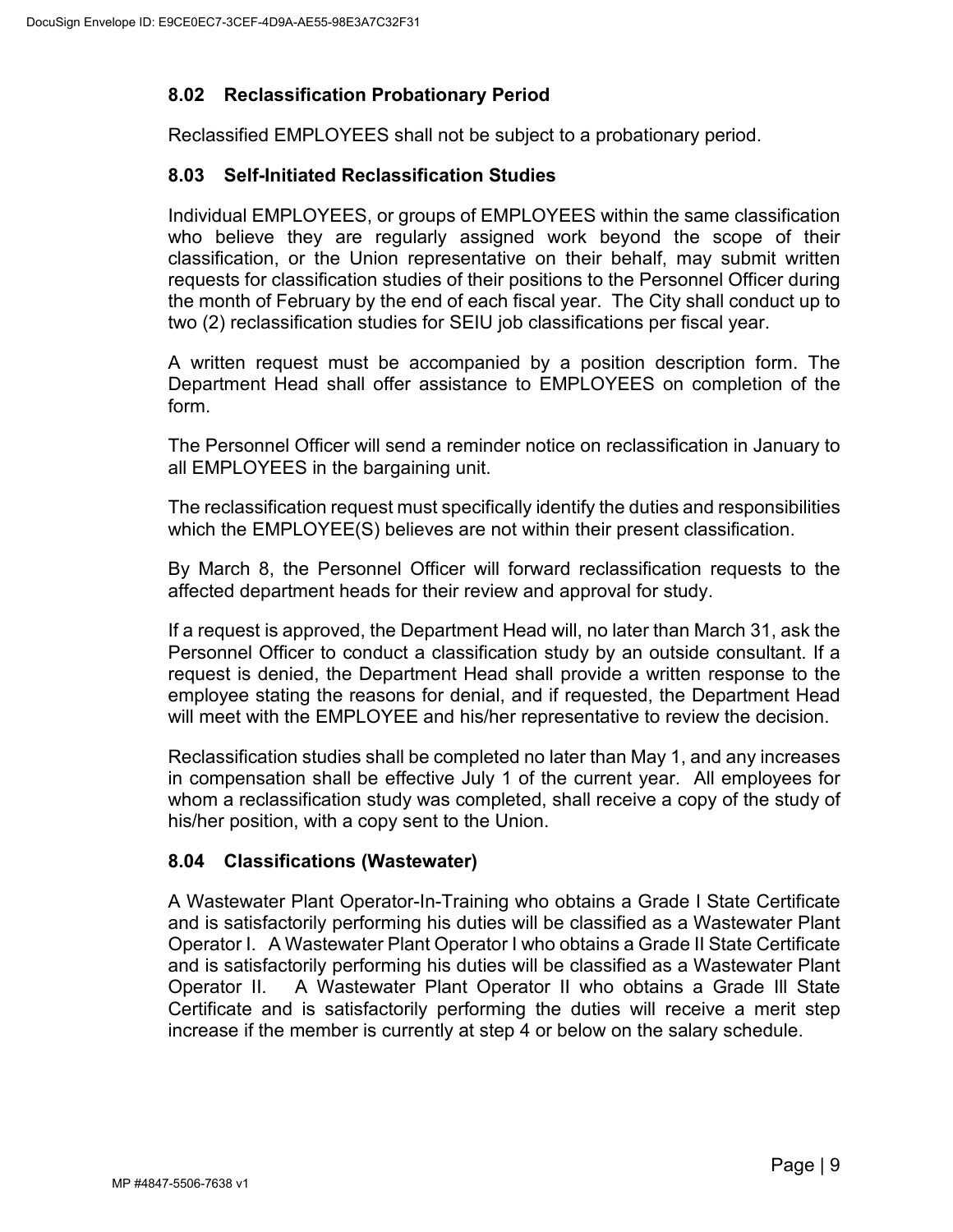# <span id="page-13-1"></span><span id="page-13-0"></span>**9.00 HOURS OF WORK**

# **9.01 The Standard Work Day and Work Week**

The standard work day shall be eight (8) hours which includes any combination of accrued vacation, sick leave, holiday, overtime and/or compensated time taken. Any hours over that shall be considered overtime and payable at a rate of one and one-half (1.5) times the regular rate of pay. Scheduling of work and overtime shall be approved in advance by the department head for all EMPLOYEES.

Unless an agreement is made between the City and the Employee to the contrary, the standard work week for full time workers shall consist of five (5) consecutive days of eight (8) hours per day with two consecutive days off within the work week, except for Wastewater Treatment Plant personnel. Wastewater Treatment Plant personnel who are designated as Duty Operator may be scheduled to work shifts of four (4) hours or less per day on weekends. All EMPLOYEES shall be assigned to work shifts with scheduled starting and quitting time. Should conditions necessitate a change in the regular shift of worker(s), the City will notify the worker in writing at least five (5) working days in advance, unless the schedule is mutually approved by the Department Head and worker. This section shall not preclude the City's right to effect changes necessitated by emergency situations as determined by the City's Emergency Services Director.

# **9.01.01 Special Schedules**

EMPLOYEES may request that their department head consider special scheduling of their work. Examples of special schedules include flex-time, job sharing, voluntarily reduced work hours, and remote work. An alternative work week of four (4) consecutive days of ten (10) hours per day may be established by mutual agreement of the City and the Union, in which case any hours worked after ten (10) hours in a day or forty (40) hours in a week shall be considered overtime. A 9/80 work schedule may also be established by mutual agreement of the City and the Union, which shall consist of four (4) consecutive days of nine (9) hours during one seven (7) day regular work period, followed by four (4) consecutive workdays of nine (9) hours plus one workday of eight (8) hours during the second seven (7) day regular work period. The supervisor and department head may give special consideration to such requests within the existing law and policy, but are not obligated to change an EMPLOYEE'S schedule. All such special schedules require prior written approval of the City Manager, Department Head, and the Employee.

## **9.01.02 Lunch Periods**

All EMPLOYEES shall be entitled to an uninterrupted unpaid lunch period at or about the mid-point of their work day. The length of time for such period shall be no longer than one (1) nor less than one-half (.5) hour.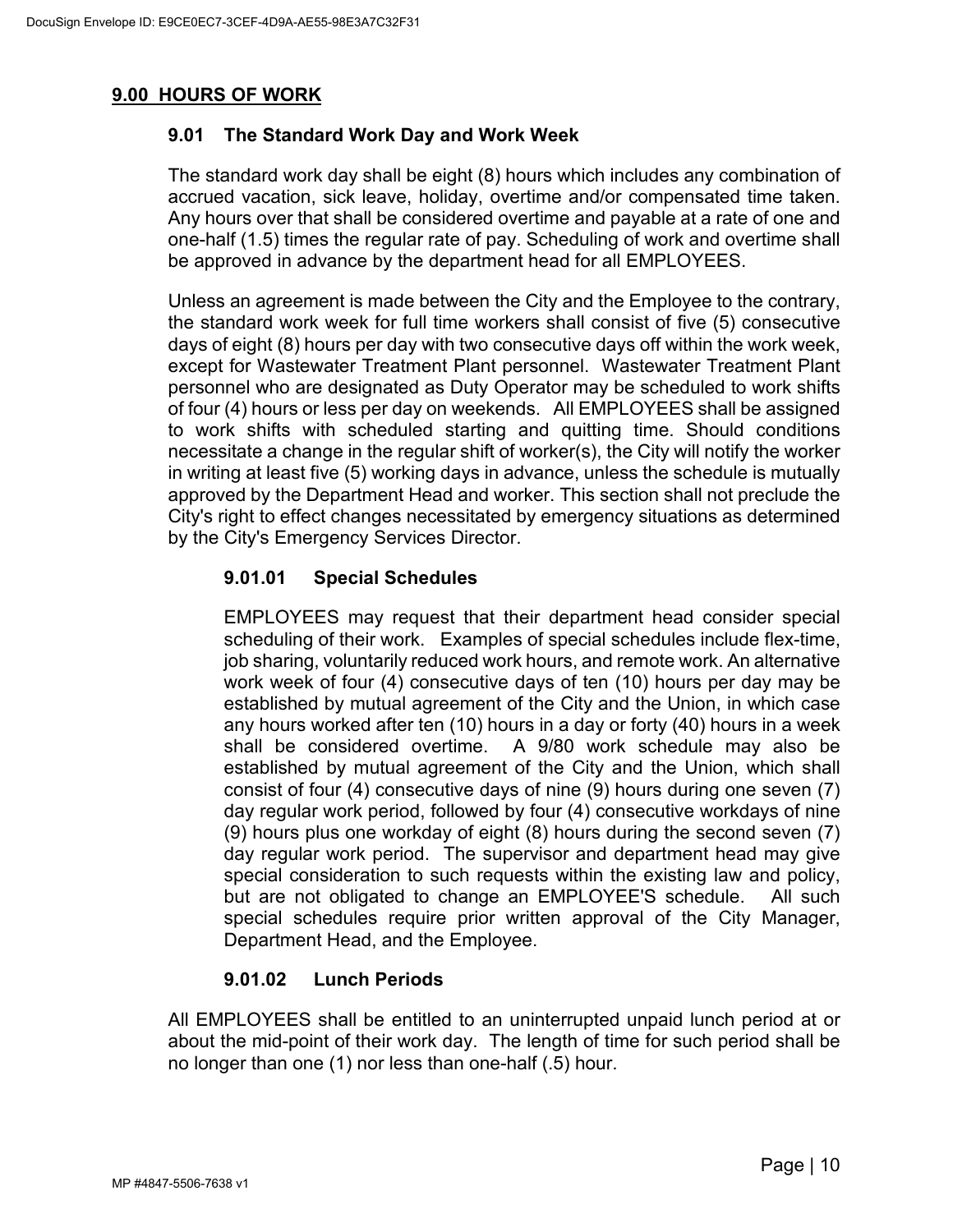# <span id="page-14-0"></span>**9.02 Rest Periods**

All EMPLOYEES are permitted to take rest periods which insofar as practical shall be in the middle of each work period at the rate of fifteen (15) minutes per four (4) hours or major fraction thereof. Rest periods on evening or special shifts or in unique locations may be scheduled to the mutual convenience of EMPLOYEES and supervisors.

### <span id="page-14-1"></span>**9.03 Cleanup**

All EMPLOYEES who work with dirty, contaminated and/or poisonous materials shall be allowed reasonable time for cleanup prior to their lunch period and the end of their shift. City will construct a shower facility at the Public Works Yard for use by EMPLOYEES during the last fifteen minutes of a work shift.

## <span id="page-14-2"></span>**9.04 Compensatory Time Off (CTO)**

The maximum accrual of CTO shall be eighty four (84) hours. Overtime not eligible for additional compensatory time off shall be paid at one and one-half (1.5) times the rate of pay. The choice of CTO or paid overtime shall be the EMPLOYEE's, subject to the accrual caps. CTO requests shall be submitted to the department head. Every effort shall be made by the department to allow each EMPLOYEE to use their remaining accrued CTO.

## <span id="page-14-4"></span><span id="page-14-3"></span>**10.00 COMPENSATION**

## **10.01 Salary Ranges**

Effective the first full pay period in August 1, 2021 or the first day of the first full pay period following the date of Council approval of this MOU, whichever is later, the salary range for each classification in the unit will receive a two and a half percent (2.5%) salary increase.

Effective the first full pay period in August 1, 2021 or the first day of the first full pay period following the date of Council approval of this MOU, whichever is later, the salary range for the Associate Planner and Assistant Planner will a twelve and a half percent (12.5%) salary increase.

Effective the first full pay period in July 1, 2022 the salary range for each classification in the unit will receive a four (4.0%) salary increase.

Effective the first full pay period in July 1, 2023 the salary range for each classification in the unit will receive a four (4.0%) salary increase.

## <span id="page-14-5"></span>**10.02 Salary Studies**

No later than June 30 of each year, the parties shall agree on three job classes, whose total compensation (wages, retirement, longevity and medical benefits) will be surveyed. The surveys shall be completed no later than January 31 and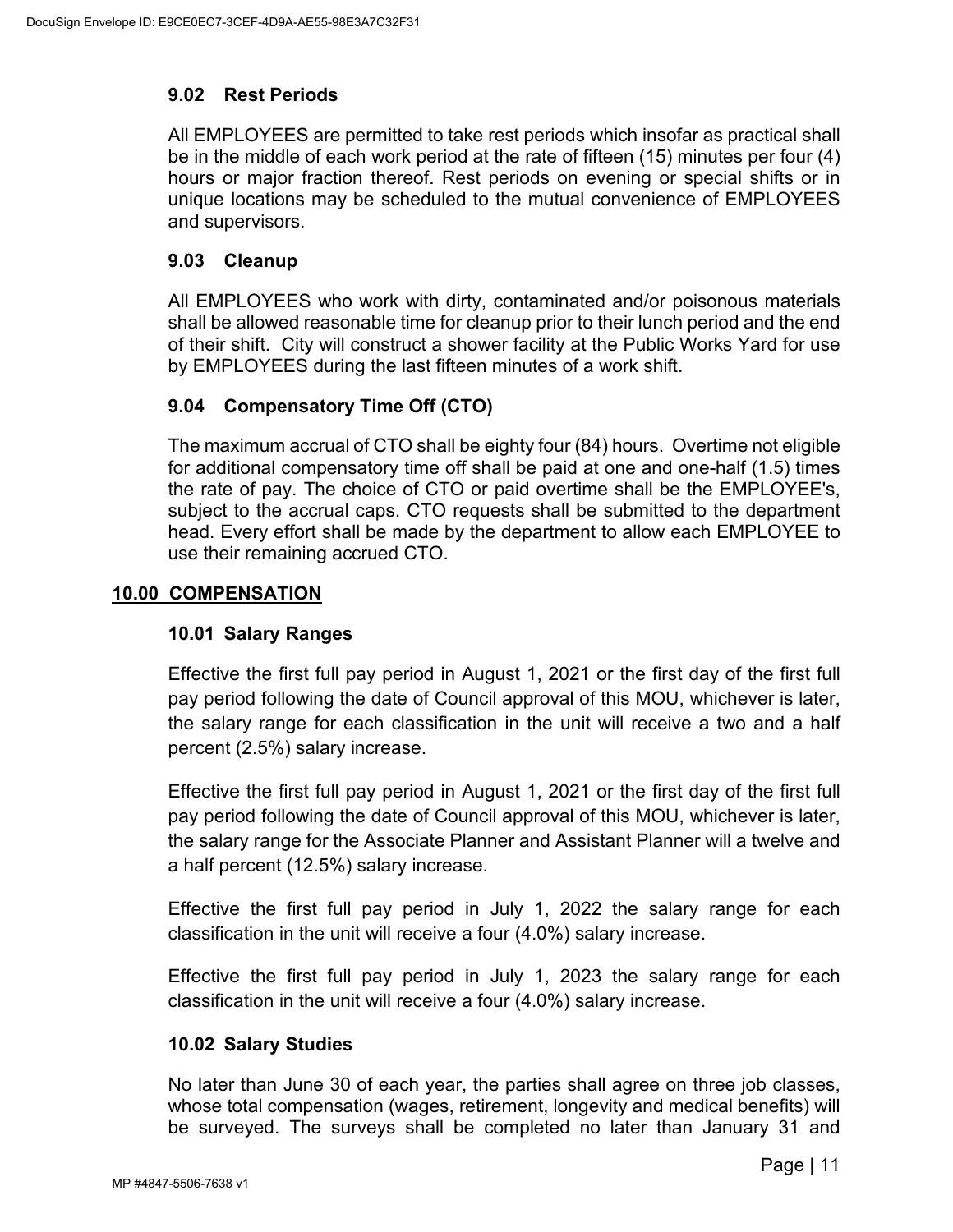provided to the Union upon completion. For purposes of the survey, the City of Santa Cruz, County of Santa Cruz, City of Watsonville, City of Capitola, and City of Scotts Valley shall be included.

#### <span id="page-15-0"></span>**10.03 Longevity**

The City agrees that all members who have fifteen (15) years of continuous fulltime service will receive a 5% pay increase.

### <span id="page-15-1"></span>**10.04 Promotions**

The salary of employees who are appointed to a higher class shall be placed on the step in the salary range for the higher class which will provide an increase above the salary step in the lower class which is at least 5%.

### <span id="page-15-2"></span>**10.05 Uniform Allowance**

EMPLOYEES in the Wastewater Plant and the Chief Mechanic (with the exception of parks and road maintenance personnel) who are required to wear uniforms shall have the uniforms provided and cleaned by the City (shirts, pants, lab coats, mechanics' smocks). The City shall also supply one (1) jacket in September of each year and clean same a maximum of four (4) times per year.

On an annual basis, the City shall provide reimbursement for boots and uniforms for workers in Public Works upon the submission of receipts as follows:

Wastewater Treatment/Chief Mechanic/Senior Building Inspector/Code Enforcement Officer (boots and socks only):

Permanent Employees: \$500.00

Probationary Employees: \$175.00 on hire date; \$175.00 upon completion of 6 months of the one-year probationary period; at the completion of 12 months employment, the now permanent employee is entitled to the difference between the allowance already received and the maximum allowable benefit for the fiscal year for a permanent employee. At the start of the next fiscal year after the oneyear probationary period, the now permanent employee is entitled to the uniform allowance as stated for permanent employees.

Parks & Road Maintenance: for boots, socks, pants and shorts (of medium length): Permanent Employees: \$800.00

Probationary Employees: \$250.00 on hire date (boots only); \$250.00 upon completion of 6 months of the one-year probationary period; at the completion of 12 months of employment, the now permanent employee is entitled to the difference between the allowance already received and the maximum allowable benefit for the fiscal year for a permanent employee. At the start of the next fiscal year after the one-year probationary period, the now permanent employee is entitled to the uniform allowance as stated for permanent employees.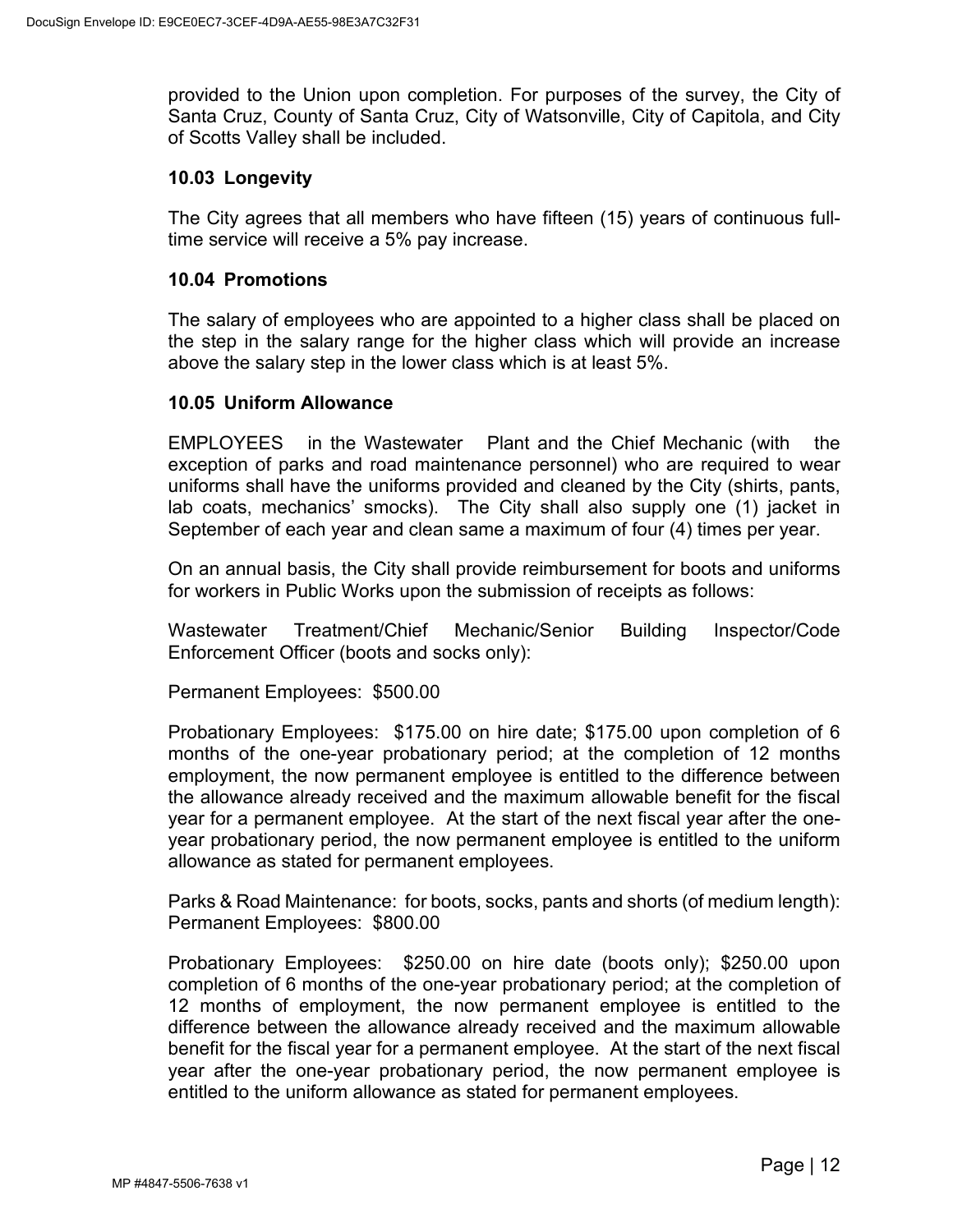The cost of boot repair shall be the responsibility of the Employee. Public Works EMPLOYEES not entitled to compensation for steel-toed boots, and not required to wear steel-toed boots, are: non-field personnel, such as the Secretary, etc. The boots provided for the EMPLOYEE by the City are for the purpose of safety and are to be worn at all times while on the job. Failure to wear steel-toed safety boots shall be cause for disciplinary action. Wearing of City-provided boots while not on the job shall be cause of disciplinary action.

The City will allow the Wastewater Treatment Plant and the Chief Mechanic EMPLOYEES the option of wearing the denim and cotton instead of the polyester clothing currently provided, if there is no difference in cost.

### **10.05.01 Uniform - Parks and Road Maintenance**

The City shall annually provide at no cost to the parks and road maintenance personnel the following uniform items of clothing: Ten (10) cotton t-shirts, seven (7) cotton sweatshirts, one cap, one jacket and one pair of rain boots. Parks and road maintenance employees shall be responsible for the cleaning of these clothing items, including shorts and pants.

### <span id="page-16-0"></span>**10.06 Working Out of Classification Pay shall be as follows:**

- 1. EMPLOYEES assigned to an "out of classification" position will receive outof-class pay within a range of a higher classification beginning the first day of assignment in accordance with CalPERS regulations requirements and limitations.
- 2. All working out of classification pay will be at the salary step of the higher classification that is an increase of at least 5%.
- 3. All assignments to an "out of classification" position shall be set forth in a Personnel Transaction Report form prior to the first day of assignment.

#### <span id="page-16-1"></span>**10.07 Standby Pay**

#### **10.07.01 Standby - General**

Whenever emergency work is anticipated but does not warrant full-time staffing, regular EMPLOYEES may be required to remain on standby (available by telephone) for emergency work. Standby shifts shall be scheduled so that no standby shift is more than sixteen (16) hours per day for the maintenance division, twenty (20) hours per day for the wastewater division, nor more than seven (7) consecutive days. Any EMPLOYEE who is required to remain on standby for emergency work shall be paid the equivalent of twelve (12) hours straight time for each standby shift (all hours outside the EMPLOYEE'S regular work schedule, for seven (7) consecutive days) whether or not he/she is called to work. Said pay is compensation for the EMPLOYEE'S availability, not for hours worked. City Management will determine whether to provide City vehicles to members on a case-by-case basis.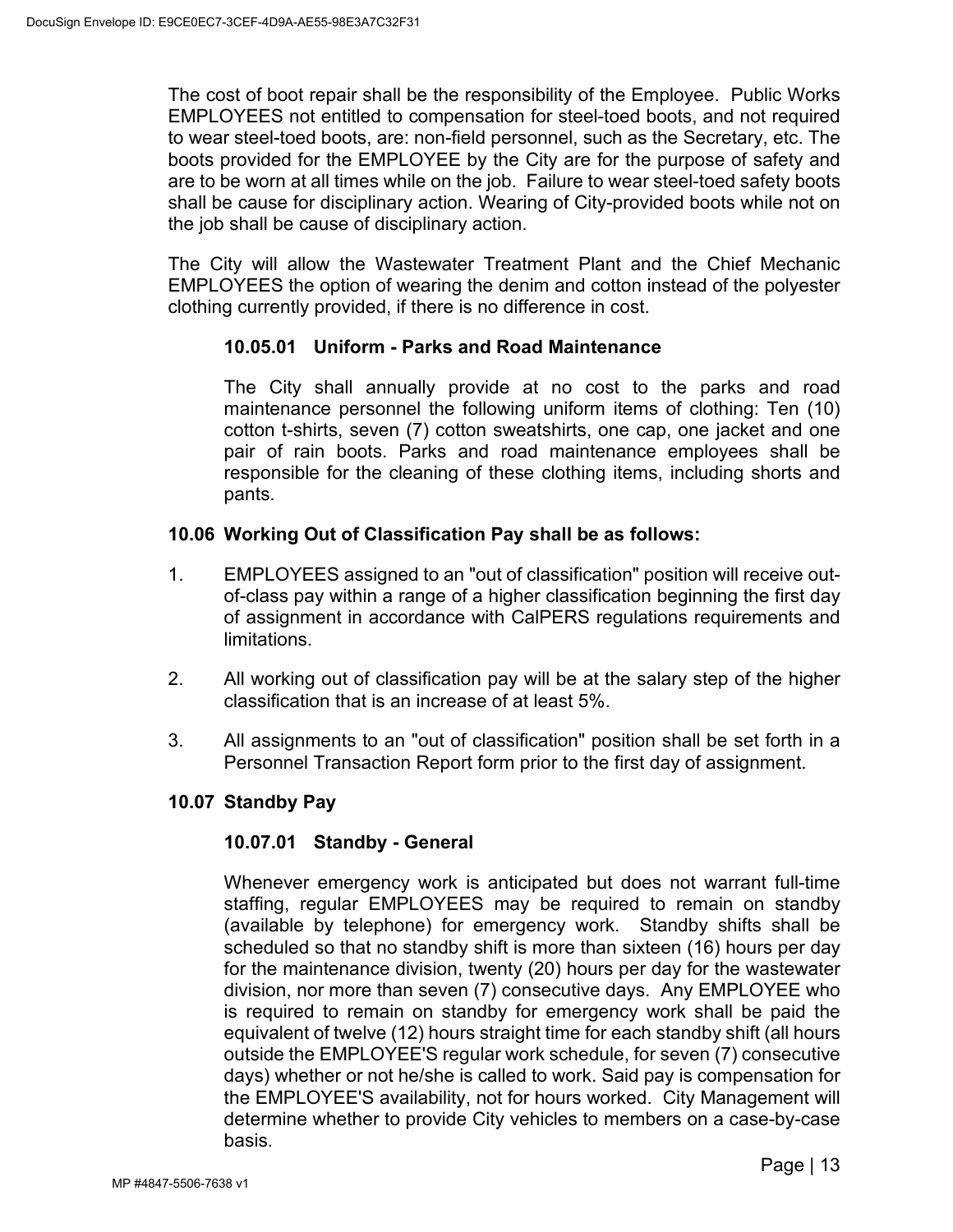# **10.07.02 Standby - Overtime**

Whenever any EMPLOYEE is ordered to perform emergency work in excess of the normal working hours per day, whether or not he/she is on standby duty, he/she shall be paid for such work at the hourly equivalent of his/her monthly salary times one and one-half (1.5). This pay of one and one-half (1.5) times hourly equivalent shall be in addition to the eight (8) hours straight time standby pay for EMPLOYEES so assigned.

# **10.07.03 Standby- Emergency**

For standby emergency work calls, EMPLOYEES shall be paid at one and one-half (1.5) times base rate for every hour worked for a minimum of two (2) hours pay.

# **10.07.04 Standby- Road Maintenance Personnel**

Road maintenance personnel shall be assigned standby duty during the period commencing no later than December 15th and ending no sooner than March 15th of each calendar year. Such assignment shall be made on a weekly rotational basis, and shall be distributed equally from an established list of qualified volunteers.

The City reserves the right to assign standby duty in the event there are no volunteers, and at other times of the year as conditions necessitate.

## <span id="page-17-0"></span>**10.08 Call-Back**

The minimum payment for EMPLOYEES called back to work from their off-duty hours shall be four (4) hours at one and one-half (1.5) times their hourly rate, except if called back within two (2) hours of the start of his/her next scheduled shift, the EMPLOYEE shall receive two (2) hours pay at one and one-half (1.5) times his/her hourly rate. Time "called back" shall be defined as the time the EMPLOYEE is notified of the need to return to work.

## <span id="page-17-1"></span>**10.09 Mileage**

Mileage reimbursement rate for EMPLOYEES utilizing personal vehicles shall be the IRS rate.

## <span id="page-17-2"></span>**10.10 Meal Allowance**

City agrees, whenever the Emergency Operations Center is opened, or in other bona-fide emergencies, as determined by the City Manager, to either provide meals to EMPLOYEES working under emergency conditions, or to reimburse them upon submission of a receipt in accordance with Administrative Policy #5.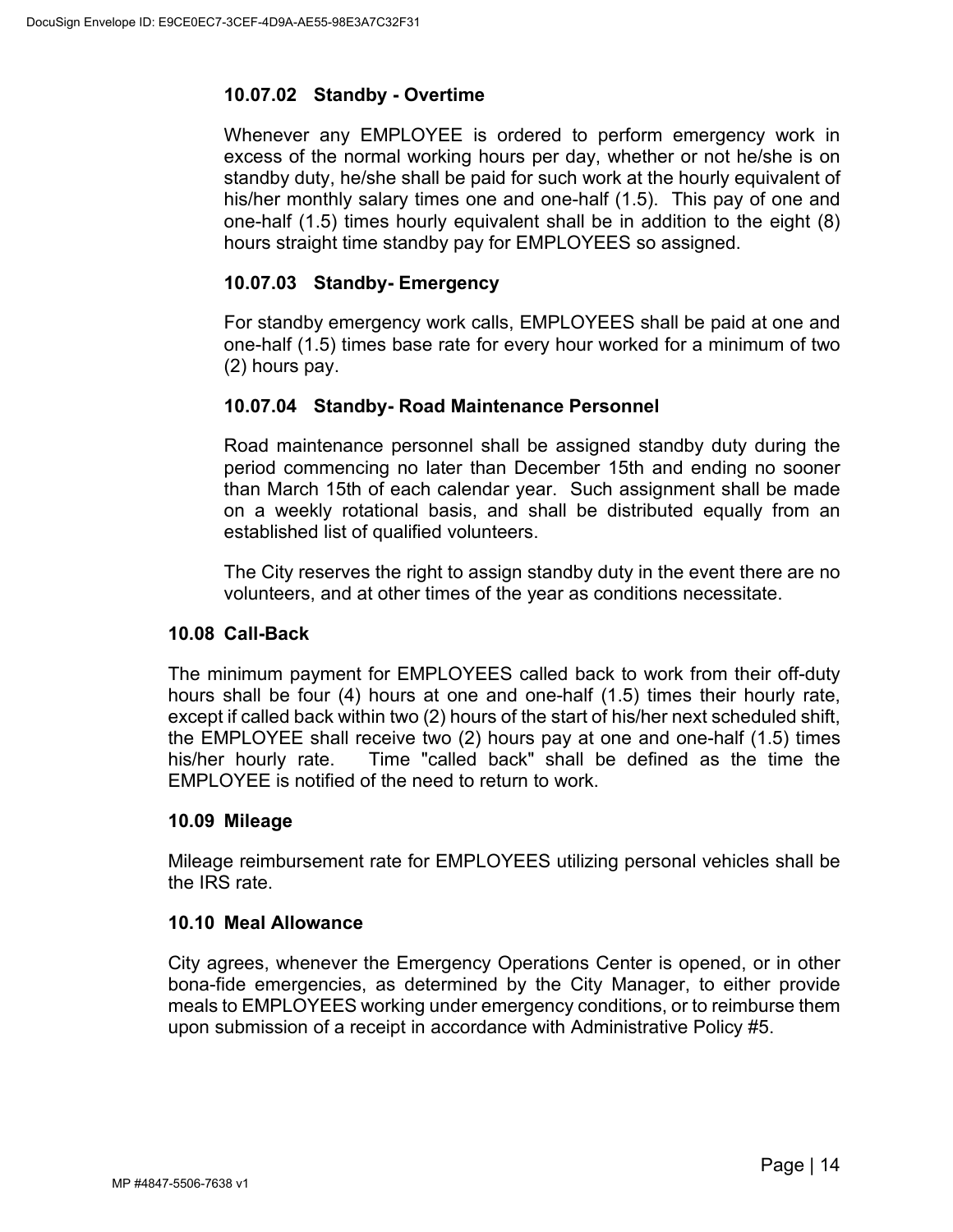# <span id="page-18-0"></span>**10.11 Night Meeting Pay**

Clerical staff, except for the City Clerk, who attend meetings of the City Council or of any Board or Commission of the City Council after their regularly scheduled shift, will receive a meal reimbursement of up to \$28.00 for each meeting attended.

### <span id="page-18-1"></span>**10.12 Cell Phone Reimbursement**

EMPLOYEES who are required by their department head to use their personal cell phones for business will receive a \$20 per month cell phone reimbursement during that approved period. The City will not be responsible for cell phone replacement, damage or any other costs associated with the EMPLOYEE'S personal cell phone. A cell phone reimbursement participating form will be signed by each city employee and kept on file.

## <span id="page-18-3"></span><span id="page-18-2"></span>**11.00 HEALTH AND WELFARE**

### **11.01 PERS Medical Plan**

### **11.01.01 Health Insurance**

The City will provide medical insurance through the Public Employees' Retirement System (PERS). The City's contribution towards medical coverage will be the minimum amount required by Government Code section 22825 for regular full-time employees. All employees who elect coverage in the PERS medical plan may choose any medical plan available. The City will also make available a Flexible Benefit Plan (Cafeteria Plan).

- 1. City Contributions
	- a. For the 2021-2022 fiscal year, the City will continue to contribute up to the PERS HMO rate minus the Government Code 22825 contribution. However, for employees choosing the PERS Choice Plan, the City shall contribute the PERS Choice rate plus 50% of the difference between the PERS Choice and PERS HMO rates per month to be used towards the cafeteria plan. The City shall also pay administrative fees and contingency reserve fund assessments, if any.
	- b. Beginning January 1, 2023, the City will contribute the following amounts per month toward the cost of health benefits for each bargaining unit member. The flex dollar allowances shall increase on the December  $15<sup>th</sup>$  paycheck of each subsequent year up to a maximum of three percent (3%) on an annual basis, based on but not to exceed the Kaiser Bay Area premium rate increase for the upcoming calendar year. Unit members electing coverage with a cost greater than the amount paid by the City in this Section shall have the difference deducted automatically from the unit member's pay. In the event the actual monthly premium is less than the amount shown on the chart below, the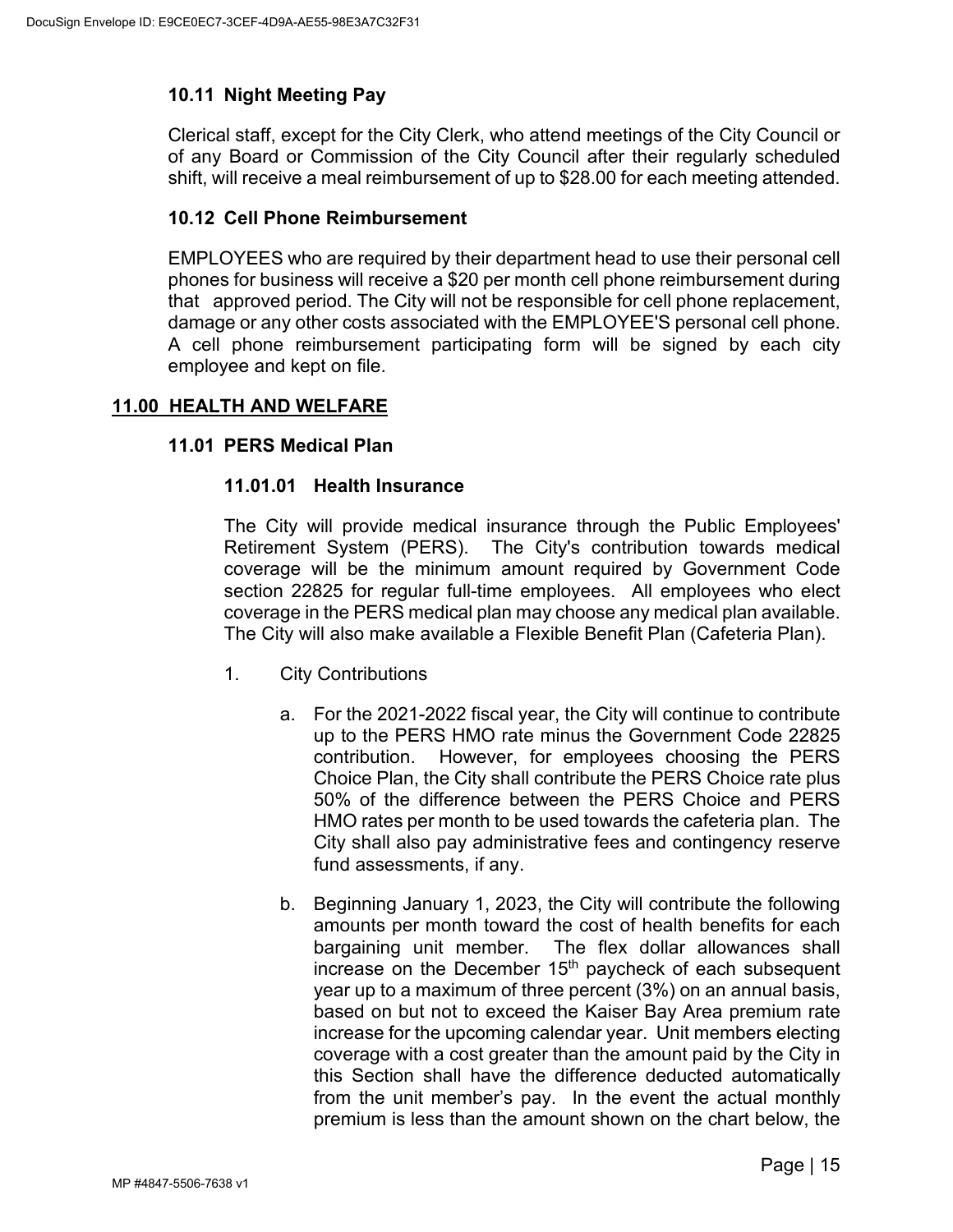difference shall be provided as contribution to the employee's deferred compensation account.

| <b>Enrollment Level</b> | <b>2023</b> (effective 1/1/23) |
|-------------------------|--------------------------------|
| <b>Employee Only</b>    | \$1,000.00                     |
| $Employee + 1$          | \$2,000.00                     |
| Employee + 2 Or More    | \$3,000.00                     |

The City shall also pay administrative fees and contingency reserve fund assessments, if any.

# **11.01.02 Optional Benefits**

Employees may also elect the following optional benefits:

- 1. Medical reimbursement account
- 2. Dependent care assistance plan
- 3. AFLAC supplemental insurance
- 4. Deferred compensation
- 5. Taxable cash-out

Employees who wish to participate in the optional benefits in the plan, but do not have any surplus City-contributed cafeteria funds, can elect to make pre-tax deductions in an amount to cover the cost of the optional benefits.

# **11.01.03 Opt out of Medical Coverage**

Employees may elect not to be covered by the PERS medical plan, provided they provide proof to the City of dual coverage from PERS or other medical coverage. Employees who decline coverage will be eligible to receive the following amounts per month from the above-listed optional pre-tax benefits and/or a taxable cash-out benefit.

- 1. Employee eligible to enroll as employee plus one, but enrolls as employee only = \$100.
- 2. Employee eligible to enroll as employee plus two, but enrolls as employee plus one = \$100.
- 3. Employee eligible to enroll employee plus two, but enrolls employee  $only = $150.$

## **11.01.04 Part-Time Employees**

Regular part-time employees working a minimum of twenty hours per week who do not accept paid medical insurance through his/her spouse shall be eligible to receive medical premiums and cafeteria plan contributions combined to equal to the rate for the Blue Shield HMO provided that the employee makes the following contribution:

1. Employees working between 20-29 hours/week = \$125/month.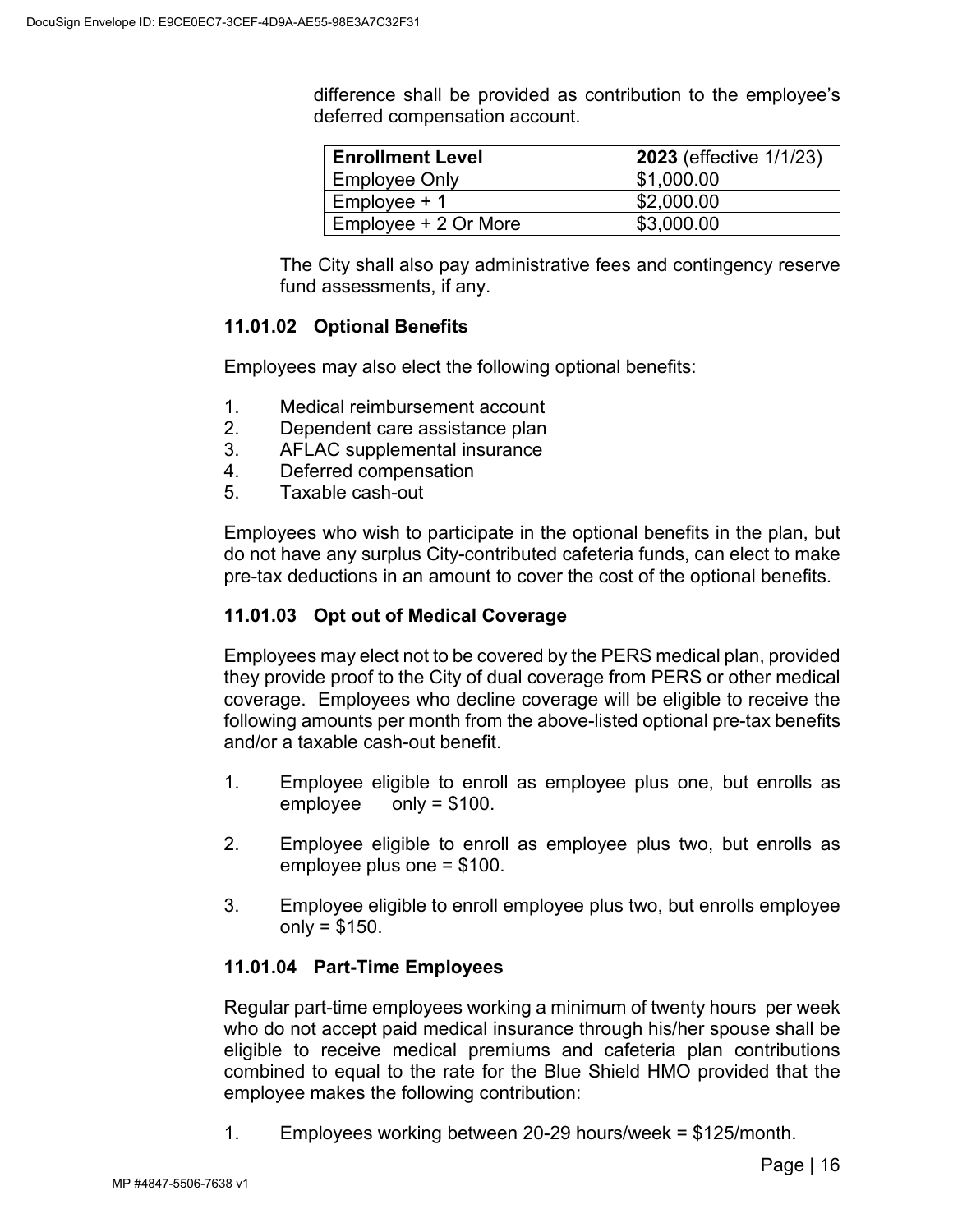2. Employees working between 30-39 hours/week = \$100/month.

Regular part-time employees working a minimum of 20 hours per week, who accept health care coverage through his/her spouse or other family member shall be eligible to receive health benefits on a pro-rated PERS Blue Shield HMO Plan basis given the ratio of their work schedule to full time work.

## **11.01.05 Dental and Vision Insurance**

The City shall provide reimbursement for employees' and dependents' up to 26 years of age documented dental expenses, with the first \$200 in expenses 100% reimbursed, the next \$500 80% reimbursed, and the next \$1,000 in expenses 50% reimbursed up to a maximum of \$1,100 in City contribution each calendar year.

The City provides Vision Service Plan vision coverage.

# **11.01.06 Re-opener in the Event of Provider Change**

In the event that no PERS HMO and/or no PERSChoice contract with one of the four major care providers in the area (Sutter, Dominican, Santa Cruz Medical Clinic or Physicians Medical Group) during the term of this MOU, the parties agree to re-open section 11.01.

## **11.01.07 Employee Retiree Medical Coverage Program**

It is the purpose of the EMPLOYEES Retiree Medical Coverage program to provide for medical insurance compensation to retired EMPLOYEES in order to insure that these individuals, who have dedicated a number of years of service to the City of Scotts Valley, do not face an economic hardship at the time of retirement in paying for medical insurance coverage.

## a. **For employees hired on or before June 30, 2018**

To be eligible for this benefit an EMPLOYEE:

- 1. Must have been employed with the City for ten (10) years or longer.
- 2. Shall retire from the City of Scotts Valley. Public safety persons shall be eligible for this benefit upon retiring at age 50 or older; all other EMPLOYEES shall be eligible upon retiring at age 55 or older. Retirement shall be defined as "retiring under the provisions of the PERS Retirement Plan." Consistent with CalPERS requirements, Medicare eligible employees shall enroll in CalPERS Medicare plans upon Medicare eligible age.
- 3. The retired EMPLOYEE shall provide annual proof on the anniversary of retirement of current medical insurance coverage including the costs to the retiree. The retiree must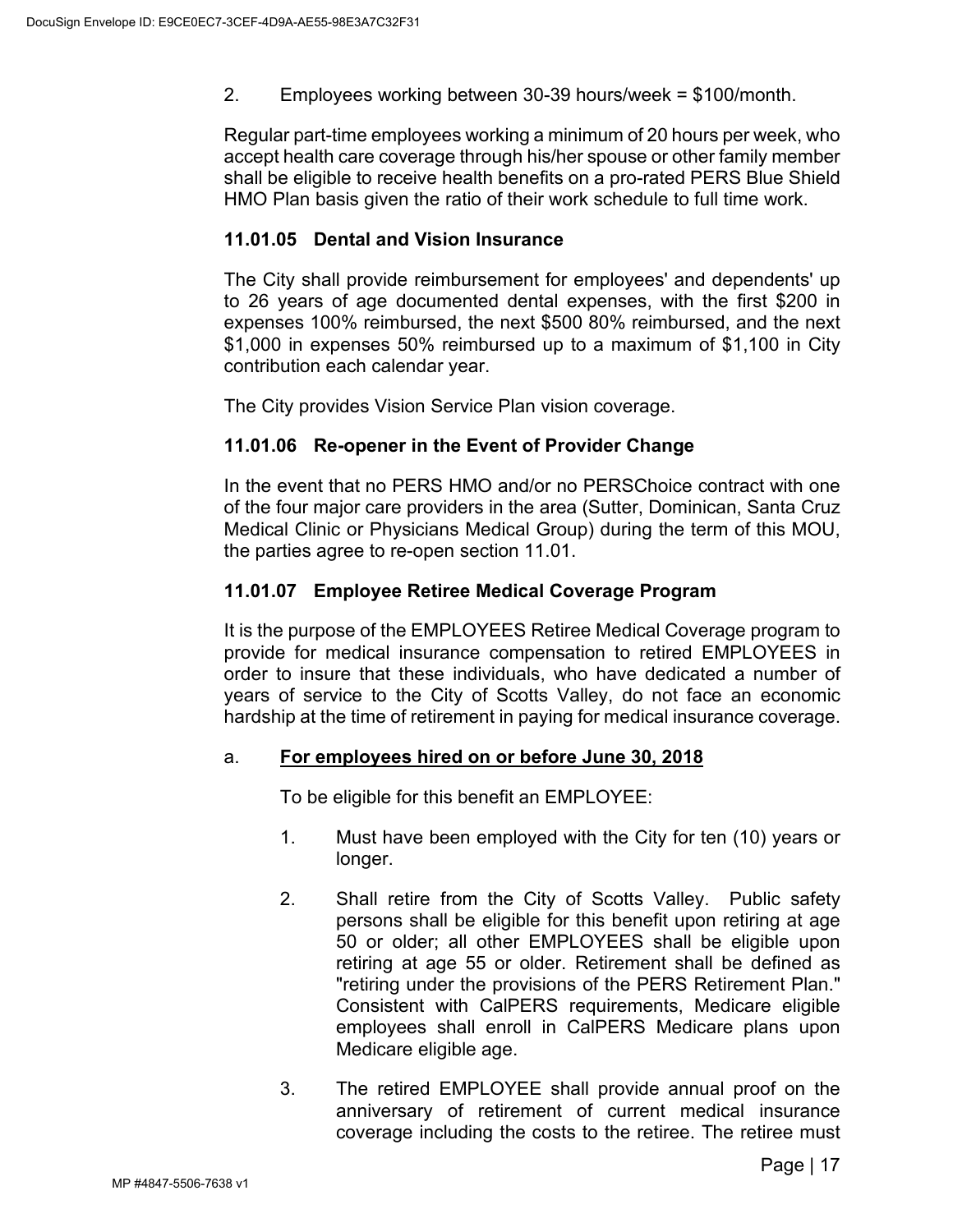notify the City if the medical insurance policy is cancelled. Failure to carry medical insurance or to notify the City of its cancellation will eliminate eligibility for this benefit. The retired must secure his/her own medical insurance coverage.

The medical benefit will be provided directly to the retiree at the following rates:

- 1. For EMPLOYEES who have served 10 to 15 years with the City: 100% of premiums to a maximum of 33% of the PERS-CARE plan premium level (benchmark plan); reduced to 16.5% at Medicare eligible age.
- 2. For EMPLOYEES who have served 15-20 years with the City: 100% of the premiums to a maximum of 50% of the PERS-CARE plan; reduced to 25% at Medicare eligible age.
- 3. For EMPLOYEES who have served over 20 years: 100% of premiums to a maximum of 67% of the PERS-CARE plan; reduced to 33.5% at Medicare eligible age.

The medical benefit will be provided to the retiree and their spouse. However, this benefit shall only be payable while the retiree is living, and shall not be payable to the spouse of the retiree after the retiree's death.

## b. **For Employees hired on or after July 1, 2018**

To be eligible for this benefit an EMPLOYEE:

- 1. Must have been employed with the City for ten (10) years or longer.
- 2. Shall retire from the City of Scotts Valley. Public safety persons shall be eligible for this benefit upon retiring at age 50 or older; all other EMPLOYEES shall be eligible upon retiring at age 55 or older. Retirement shall be defined as "retiring under the provisions of the PERS Retirement Plan." Consistent with CalPERS requirements, Medicare eligible employees shall enroll in CalPERS Medicare plans upon Medicare eligible age.
- 3. The retired EMPLOYEE shall provide annual proof on the anniversary of retirement of current medical insurance coverage including the costs to the retiree. The retiree must notify the City if the medical insurance policy is cancelled. Failure to carry medical insurance or to notify the City of its cancellation will eliminate eligibility for this benefit. The retired must secure his/her own medical insurance coverage. The medical benefit will be provided directly to the retiree at the following rates: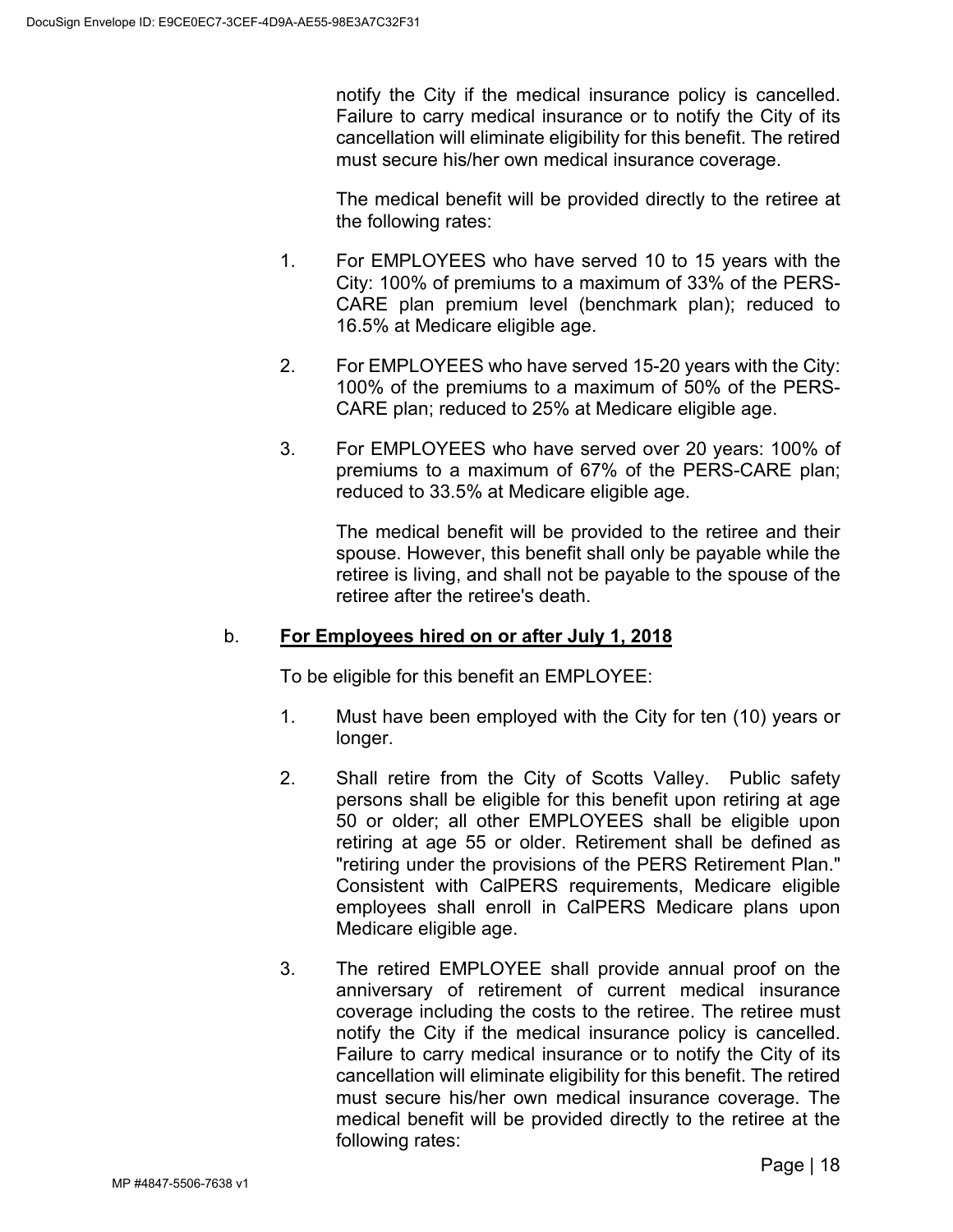For EMPLOYEES who have served 10 to 15 years with the City up to a maximum of monthly contribution which is inclusive of the PEMCHA minimum:

> Employee Only 250.00 Employees plus Spouse: 375.00

For EMPLOYEES who have served 15 to 20 years with the City up to a maximum of monthly contribution which is inclusive of the PEMCHA minimum:

> Employee Only 350.00 Employees plus Spouse: 550.00

For EMPLOYEES who have served over 20 years with the City up to a maximum of monthly contribution which is inclusive of the PEMCHA minimum:

> Employee Only 500.00 Employees plus Spouse: 750.00

The medical benefit will be provided to the retiree and their spouse. However, this benefit shall only be payable while the retiree is living, and shall not be payable to the spouse of the retiree after the retiree's death.

# **11.01.08 Part-Time Employees**

Regular part-time EMPLOYEES shall be eligible to receive health benefits on a pro-rated premium basis given the ratio of their work schedule to fulltime work, and subject to the minimum number of hours specified in the City's current health benefits plan.

# <span id="page-22-0"></span>**11.02 Life Insurance**

The City shall pay the premium for a \$50,000 life insurance plan and a \$50,000 Accidental Death and Dismemberment plan for all unit EMPLOYEES.

## <span id="page-22-1"></span>**11.03 LTD**

The City shall continue in effect and pay the full premium for a long term disability insurance program with minimum monthly benefit of 60% of salary to a maximum of \$6,000.

## <span id="page-22-2"></span>**11.04 State Disability Insurance**

EMPLOYEES shall be eligible for paid sick leave benefits in accordance with City rules. EMPLOYEES shall continue to pay the premium cost for State Disability Insurance. It shall be the EMPLOYEE'S responsibility to apply for State Disability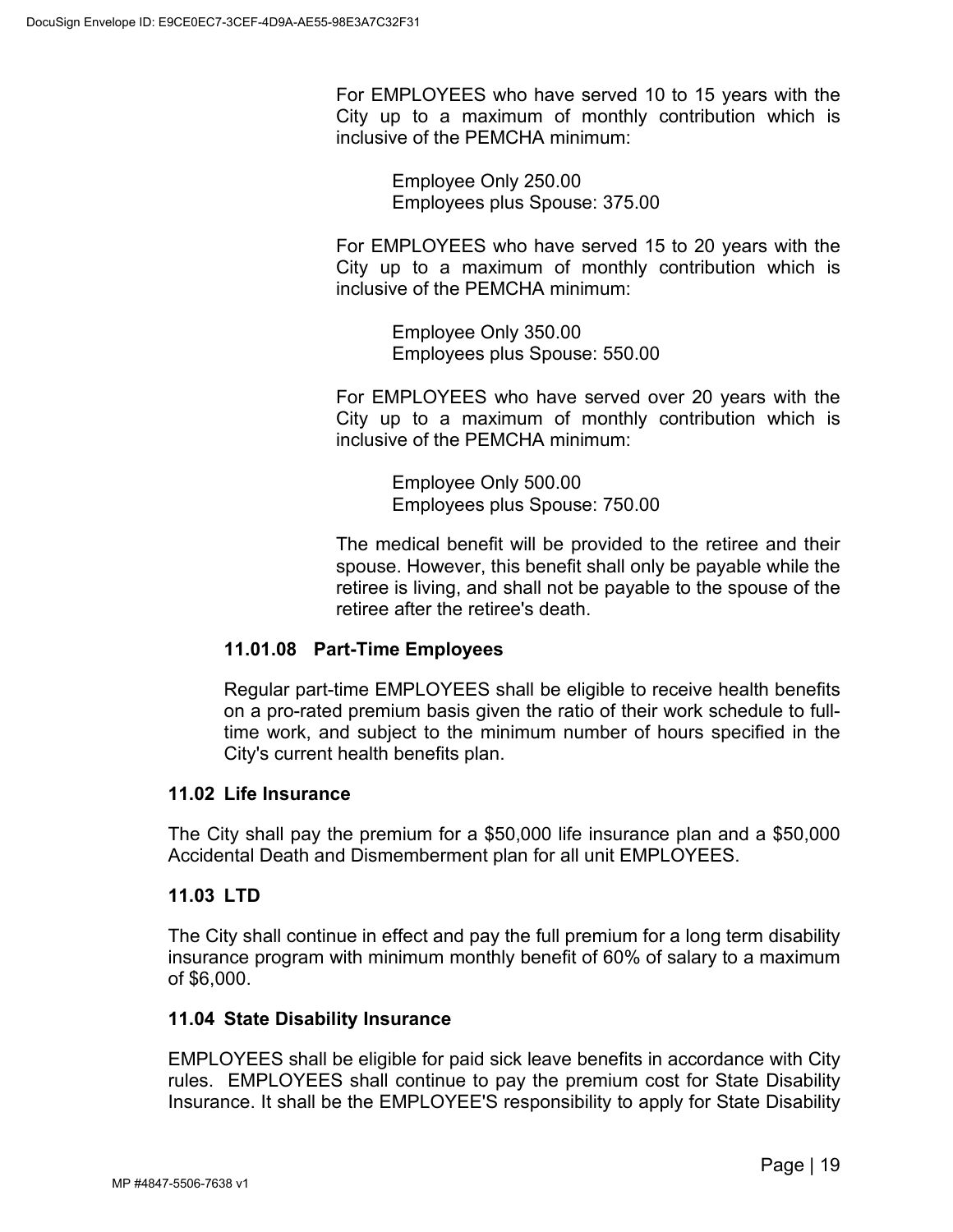benefits and to file with the City immediately upon receipt from the Department of Employment the "Notice of Calculation" for disability insurance.

### <span id="page-23-0"></span>**11.05 Physical Examination**

The City will pay the cost of the physical examination required for the Class B License for EMPLOYEES required to have the license by the City.

### <span id="page-23-1"></span>**11.06 CalPERS Retirement System and Contribution**

### **A. Classic Employees**

The City provides the CalPERS pension formula of 2.5% at age 55 plan for all eligible Members hired on or before December 31,2012, or hired after such date but already in the CalPERS system as a classic member without a six-month break in service.

All classic employees shall contribute 8.0% of PERSable salary toward the employee's contribution.

# **B. PEPRA Employees**

For those Members hired on or after January 1, 2013 to the City of Scotts Valley, new to the CalPERS system, the City shall provide 2% at 62 for those Members in accordance with State law. The contribution for new PEPRA Members shall be shared in accordance with State law. PEPRA employee contributions shall be 50% of the normal cost as determined by CalPERS and may change on an annual basis.

#### <span id="page-23-2"></span>**11.07 Wellness Stipend**

Effective the first full pay period upon ratification, the City shall provide a \$50 per month wellness stipend through pay roll as taxable income to all bargaining unit members.

## <span id="page-23-3"></span>**12.00 HOLIDAYS**

Each member of the bargaining unit shall be entitled to the following holidays and to receive wages based on the normal scheduled work for the day. Any holiday that would otherwise be on a Saturday will be taken on the preceding Friday. Any holiday that would otherwise be on a Sunday will be taken on the following Monday.

- 1) The first day of January
- 2) Third Monday in January Dr. Martin Luther King, Jr. Day
- 3) The third Monday in February Washington's Birthday
- 4) The last Monday in May Memorial Day
- 5) June 19 Juneteenth
- 6) July 4th Independence Day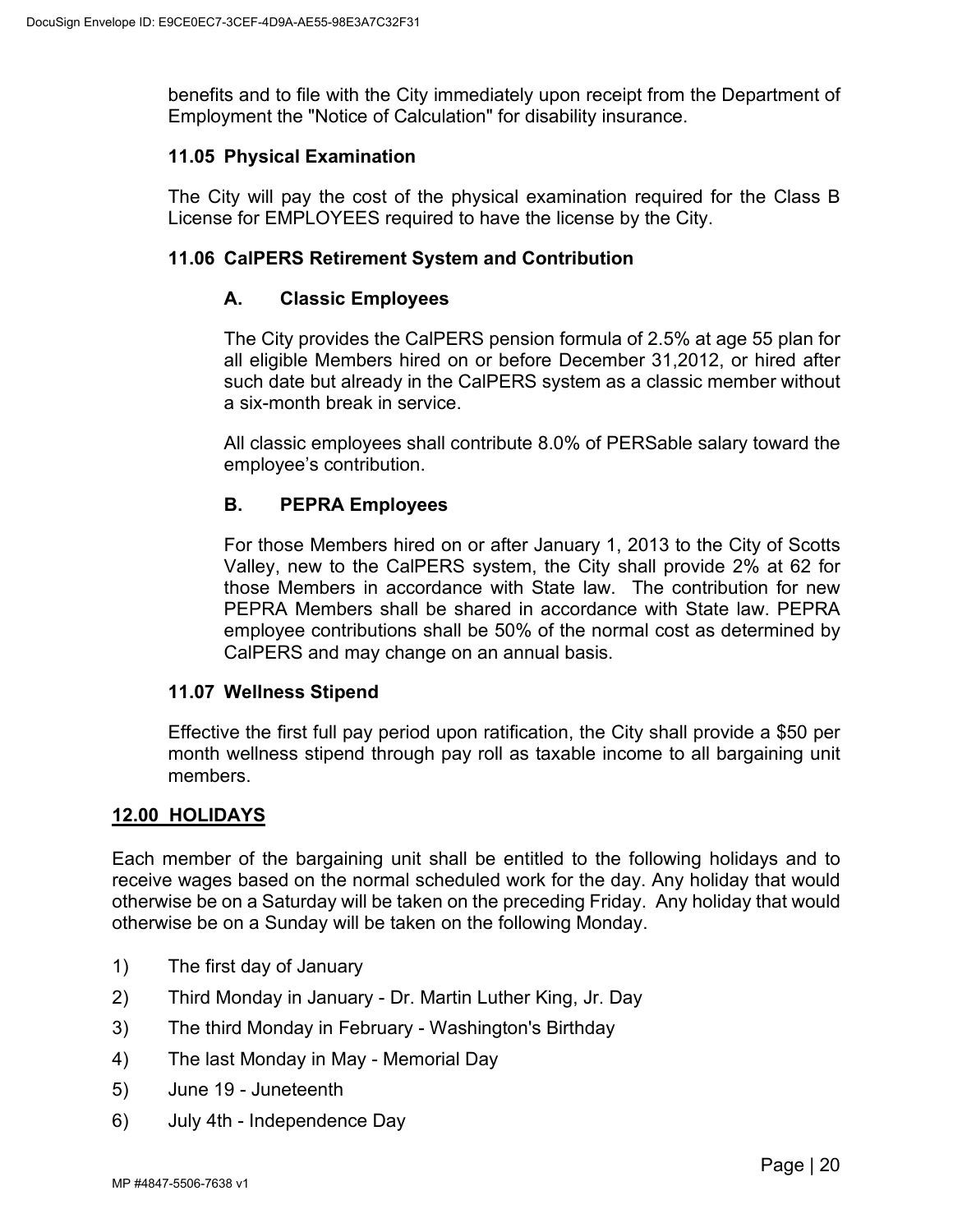- 7) The first Monday in September Labor Day
- 8) The second Monday in October Indigenous People's Day/Columbus Day
- 9) November 11 Veteran's Day
- 10) Thanksgiving Day
- 11) The day following Thanksgiving
- 12) The day preceding Christmas
- 13) Christmas Day
- 14) The day preceding New Year's Day
- 15) Two floating holidays per fiscal year. (Must be taken on (i) a workday within the same pay period as the employee's birthday; (ii) a workday immediately preceding or following a City observed holiday; (iii) a workday immediately preceding or following an approved vacation leave; or (iv) a workday within the same pay period as the employee's work anniversary. Members must use the floating holiday within the fiscal year or lose that holiday for that fiscal year.)
- 16) Every day appointed by the President of the United States or the Governor of the State of California and the City Council for a public fast, thanksgiving or holiday.

# <span id="page-24-1"></span><span id="page-24-0"></span>**13.00 VACATION**

## **13.01 Vacation Accrual**

EMPLOYEES shall accrue paid vacation as follows:

- a) Less than five years: For EMPLOYEES completing less than five (5) years continuous service, six and two-thirds (6 2/3) hours for each month of service. (Two weeks per year.)
- b) Five years or more but less than ten years: For EMPLOYEES completing five or more years but less than ten years of continuous service, ten (10) hours for each month of service. (Three weeks per year.)
- c) For EMPLOYEES completing ten (10) or more years of continuous service, thirteen and one-third (13-1/3) hours for each month of service. (Four weeks per year.)
- d) For EMPLOYEES completing fifteen (15) or more years of continuous service, 14 hours for each month of service (four weeks plus one day per year.)

New employees may accrue paid vacation at a rate negotiated upon hire and approved by the City Manager. Such a negotiated rate shall fall into one of the existing tiers provided under a) through d) of this Section.

At the discretion of the City Manager, a new hire with prior experience equivalent to their position at the City may have all or a portion of their prior years of experience counted as years of service for the purposes of accruing vacation.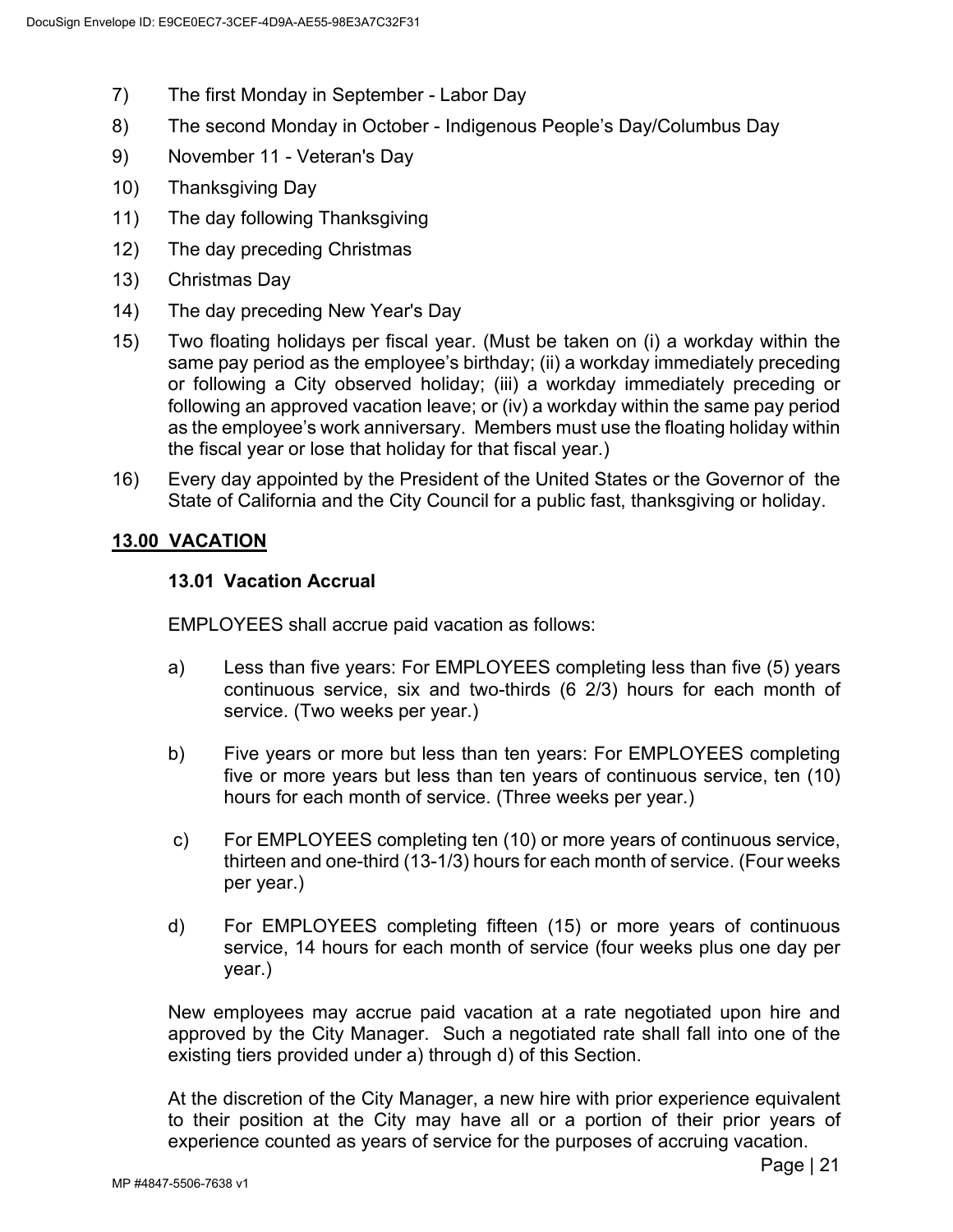### <span id="page-25-0"></span>**13.02 Vacation - Illness**

If an EMPLOYEE becomes ill while on vacation and such illness can be supported by a written statement from a licensed medical practitioner, or if the EMPLOYEE is hospitalized for any period, the EMPLOYEE at the EMPLOYEE option shall have the period of illness charged against sick leave, if accrued, instead of vacation time.

#### <span id="page-25-1"></span>**13.03 Vacation Accrual Maximum**

EMPLOYEES shall be entitled to accrue a maximum of 2 times their annual vacation accrual as provided under Section 13.01. If an employee is over 2 times the annual vacation accrual at the time of Council's approval of this MOU, the employee will stop accruing vacation until they are below the maximum accrual limit. Vacation use may be deferred by written approval of the City Manager when in the best interest of the City.

It is the responsibility of EMPLOYEES to review the vacation accrual balance printed on each paycheck stub to ensure that he/she uses vacation within the accrual cap unless deferment is requested and obtained from the City Manager as provided herein.

If an EMPLOYEE has requested and been denied vacation leave within four (4) months of the time that the vacation accrual maximum will be reached, enforcement of the vacation leave accrual maximum shall be postponed for six (6) months from the date of denial. The EMPLOYER will make reasonable efforts to ensure that the EMPLOYEE is able to use vacation time to maintain the EMPLOYEE's accrual below the maximum.

## <span id="page-25-2"></span>**13.04 Vacation Schedule Conflict**

In the event of a conflict in scheduling vacations within a department, the EMPLOYEE with the greatest seniority shall receive preference.

## <span id="page-25-3"></span>**13.05 Vacation Sell-Back**

An EMPLOYEE may sell back up to two weeks (80 hours) of vacation annually, after 15 years of service with City, so long as the EMPLOYEE has an accrued vacation balance of at least one week (40 hours) remaining following the sale. To request vacation sell-back, the EMPLOYEE shall submit a written request to the City Manager.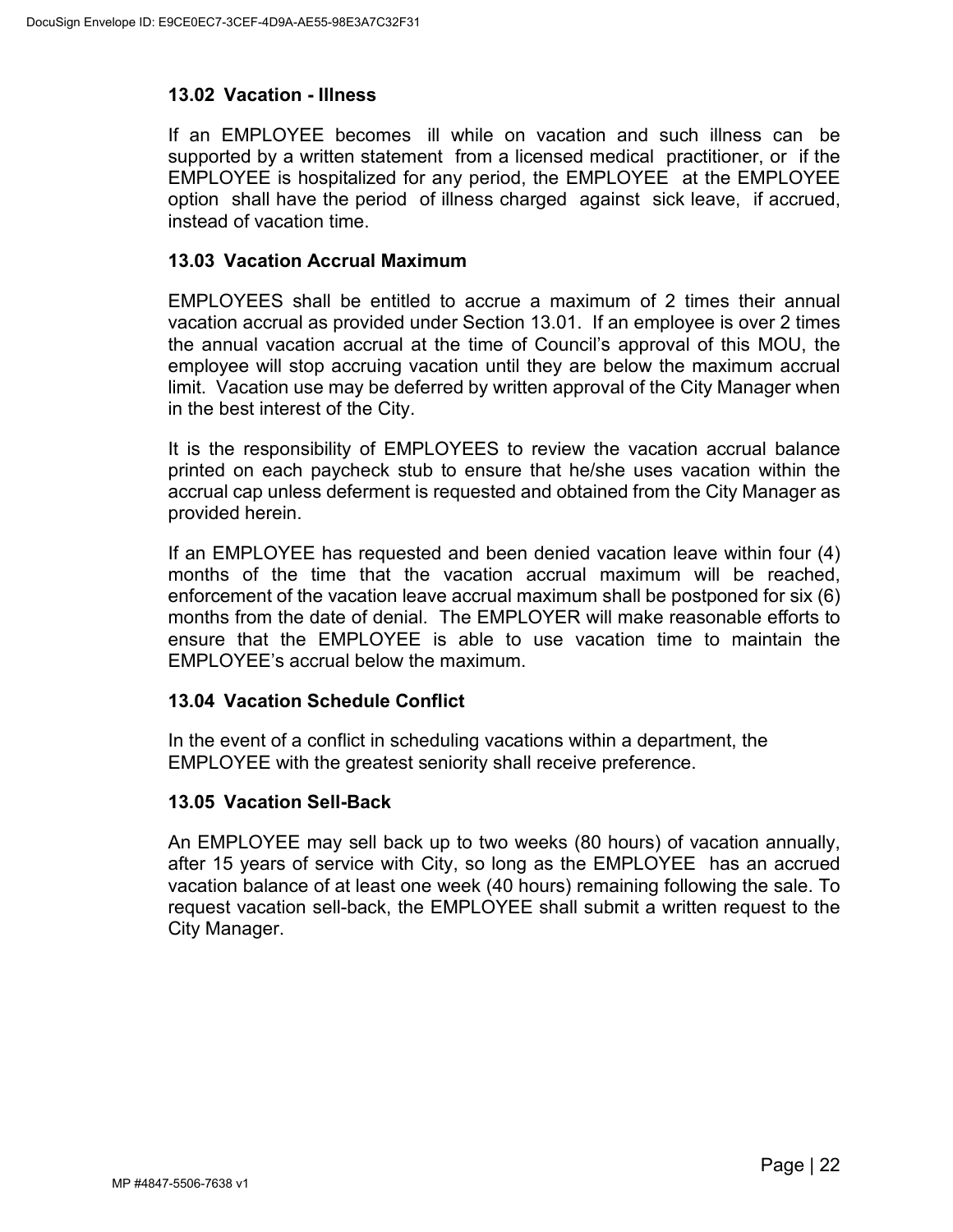### <span id="page-26-1"></span><span id="page-26-0"></span>**14.00 LEAVES**

#### **14.01 Leaves - General**

Leaves shall be as set forth in the City's Personnel rules.

#### **14.01.01 Workers' Compensation**

In the event of a job-related injury or illness, the EMPLOYEE will receive any temporary disability, rehabilitation, and permanent disability benefits that are required under State law.

In addition to this amount, the EMPLOYEE shall receive an appropriate amount of accrued sick leave pay to provide for the difference between the established Workers' Compensation amount and the EMPLOYEE'S regular gross pay. The EMPLOYEE may also use accrued vacation or compensatory time to provide for this difference, once the EMPLOYEE'S accrued sick leave balance is exhausted.

In no event shall the combination of Workers' Compensation benefits exceed the regular gross pay for the affected EMPLOYEE.

It shall be the responsibility of the EMPLOYEE to notify the Finance Department if the EMPLOYEE chooses to use accrued vacation or compensatory time balances for Workers' Compensation purposes.

When an EMPLOYEE is away from the job because of a job-related injury or illness that exceeds one year following the exhaustion of accrued vacation, sick leave, and compensatory time or following the election not to use accrued vacation or compensatory time, the City shall not be required, following the one-year period, to maintain contributions toward group insurance.

An EMPLOYEE who is away from the job because of job related injury or illness shall have the right to return to his or her position until he or she is permanent and stationary and can no longer perform the essential functions of the job or until the EMPLOYEE is declared by the City's doctor to be fit for return to work and the EMPLOYEE, for whatever reasons, does not return to work.

#### <span id="page-26-2"></span>**14.02 Sick Leave for Care of Immediate Family**

The usage of sick leave for family members shall be governed by the following provisions:

- 1. Sick leave shall be allowed and used in the case of sickness, disability, medical or dental treatment of a member of the EMPLOYEES immediate family (as defined in the City Personnel Rules & Regulations).
- 2. A limit of six (6) days each fiscal year may be used for sick leave for family members.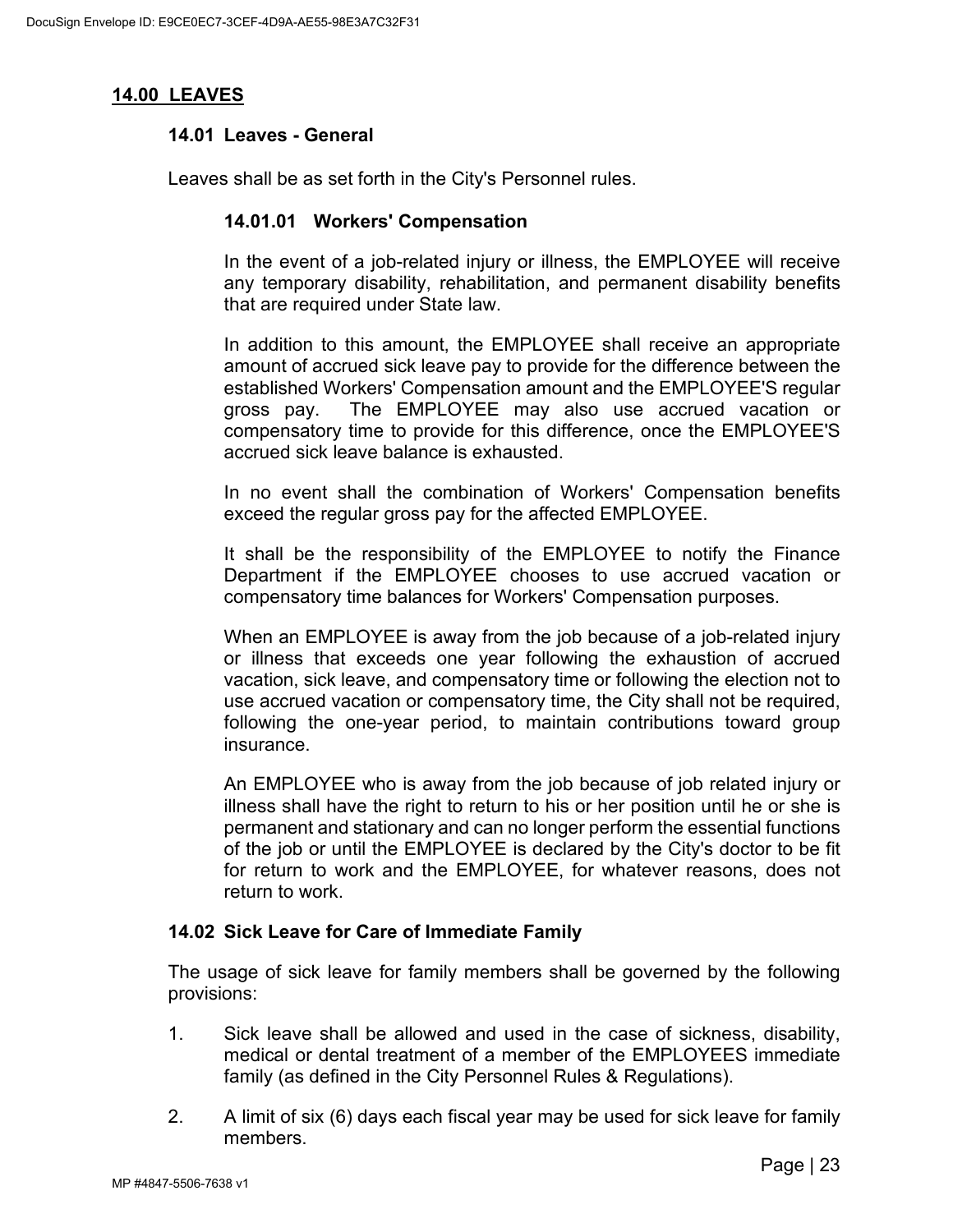- 3. When calling in sick the EMPLOYEE is required to indicate that this is sick leave for family members.
- 4. All other provisions of the City Personnel Rules & Regulations dealing with sick leave shall apply to sick leave for family members.

### <span id="page-27-0"></span>**14.03 Unused Sick Leave/Termination**

Upon termination, any unused accrued sick leave, up to a maximum of one hundred and twenty (120) days, shall be paid at the following rate:

| Percent (%) of Base Salary |
|----------------------------|
|                            |
| 20                         |
| 30                         |
| 40                         |
| 60                         |
| 80                         |
|                            |

In lieu of payoff of sick leave at the above rates, City has amended the PERS contract to add Section 20965 of the California Government Code (Credit for Unused Sick Leave). Unused accumulated sick leave at time of retirement may be converted to additional Service Credit.

### <span id="page-27-1"></span>**14.04 Paid Bereavement Leave**

EMPLOYEES shall be granted a leave with full pay in the event of the death of any member of the EMPLOYEE'S immediate family. The leave shall be for a period of three (3) days, and if Employee chooses and the time off is authorized by the Department Head, two additional days of the Employee's accrued sick leave may be taken. A total of five (5) days of bereavement leave is allowed if travel in excess of 400 miles is required. The immediate family for purposes of bereavement leave is defined as spouse, parent, grandparent, sister, brother, son, daughter, grandchild, mother-in-law, father-in-law, or any person living in the immediate household of the EMPLOYEE or where the EMPLOYEE maintains Power of Attorney or Executor of Estate over a family member, or any other special circumstance as approved by the City Manager.

## <span id="page-27-2"></span>**14.05 Personal Business Leave**

EMPLOYEES within the bargaining unit shall be eligible to use forty (40) hours per fiscal year of personal leave to be taken in increments of one hour or more with the time chargeable to accumulated sick leave. The taking of personal leave shall be approved in advance by the department head. Approval shall be at the discretion of the department head with due regard for the needs of the EMPLOYEE. Personal leave shall be taken only for purposes of pressing personal business which does not qualify for paid sick leave.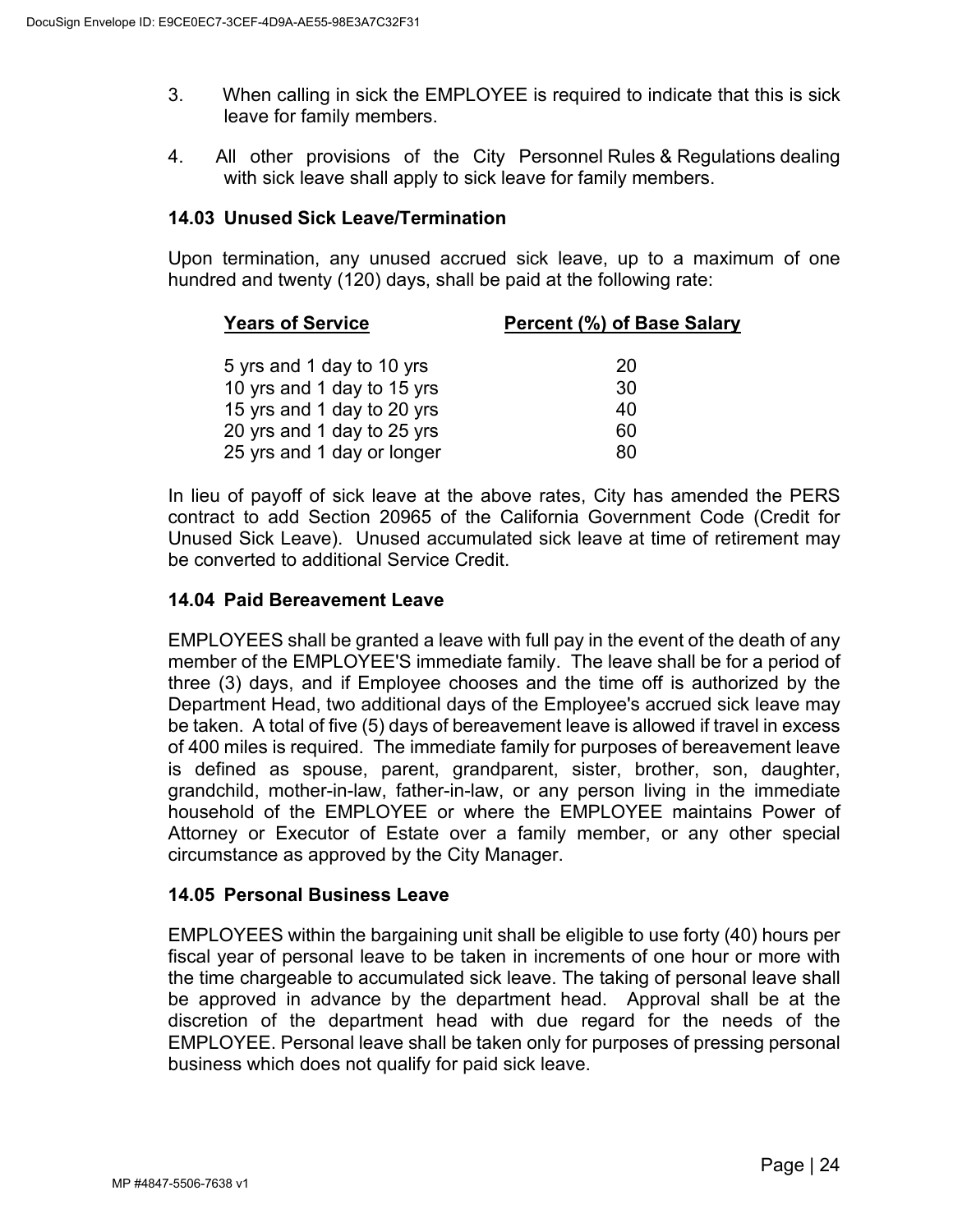# <span id="page-28-0"></span>**14.06 Medical Leave -Insurance Coverage**

The City shall continue to provide paid health, dental, and vision coverage to EMPLOYEES during the twelve week period of leave covered by the Family and Medical Care Leave Act. In the event an extension of the medical leave is granted beyond twelve weeks, the City shall pay half the insurance premium through the sixth (6th) month of the leave, at which time the EMPLOYEE may purchase insurance coverage at group rates through the City at his/her own expense.

### <span id="page-28-1"></span>**14.07 Part-Time Employees**

Regular part-time EMPLOYEES shall be eligible to receive pro-rated sick leave, vacation, and holidays.

# <span id="page-28-2"></span>**15.00 LAYOFF**

The City Council may abolish any position in the City Service due to lack of funds, work or need.

The layoff of employees resulting from the elimination of positions shall be governed by the following procedure:

- a. Layoffs shall be made from within the affected job classification in reverse order of total time in that classification, including any period of probation, paid leave or active military leave. Except as regards military leave, no service credits shall be earned during any leave of absence without pay in excess of thirty (30) days. Where time in service is equal between two (2) or more affected, their performance evaluations shall service as the determining factor.
- b. The order of layoff in the affected classification or classification shall be:
	- i. temporary employees;
	- ii. probationary employees;
	- iii. permanent employees.

The treatment of personnel employed by means of State or Federal grant monies shall be in accordance with regulations for retention as established by the grantor. In the absence of such regulation, the type of position (Municipal Service or Exempt) shall govern treatment of such personnel.

c. Probationary and permanent employees in the Municipal Service who, under paragraph 2 above, are scheduled to be laid off shall receive at least twenty-one (21) days written notice to this effect.

In lieu of layoff, an employee may elect transfer or demotion to a vacant position in the Municipal Service which the City intends to fill and for which the employee is qualified, in the sole judgment of the City. Such actions shall be governed by the terms of Personnel Rules and Regulations Rule 12.03 and 12.04, and in no event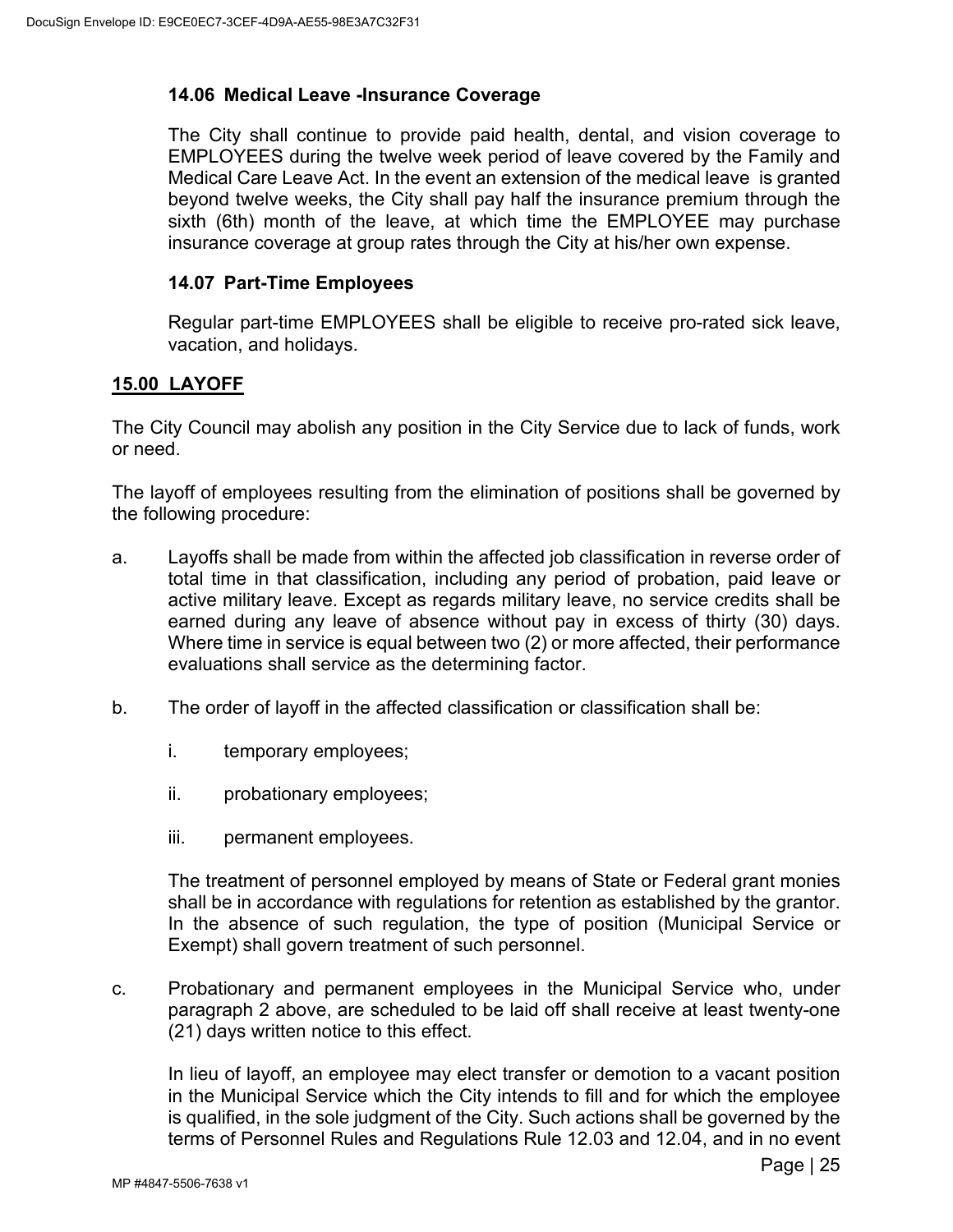shall result in an employee being placed in a classification carrying a higher maximum rate of pay.

Within ten (10) days from the date layoff notices are issued, an employee who would otherwise be laid off may elect to displace an employee in a classification carrying a lower or the same maximum rate of pay; provided, however, that the displacing employee must have held permanent status in such classification and have greater time in the Municipal Service than the employee being displaced.

A probationary or permanent employee displaced in accordance with this paragraph shall, in turn, be provided the same notice and "bumping" privilege as set forth in this paragraph.

d. Probationary and permanent personnel laid off in accordance with this Rule may be placed on a re-employment list as provided by Personnel Rules and Regulations Rule 9.03. If an employee is re-employed from such a list, allservice credits and sick leave accrued to the date of layoff shall be restored. In no event, however, shall the City restore credits for vacation and sick leave paid out at the time of layoff.

At the time of layoff, the employees name shall be removed from all promotional eligible lists, but, at the employee's request, shall be retained on open-competitive lists subject to the provisions of Personnel Rules and Regulations Rule 9.04.

Prior to the effective date of layoff, the department head shall furnish the Personnel Officer a final evaluation of the employee's performance.

# <span id="page-29-1"></span><span id="page-29-0"></span>**16.00 SAFETY**

## **16.01 Compliance**

The City and the EMPLOYEES will conform to and comply with all Federal, State and local health and safety laws and regulations. The City will take all steps necessary to insure EMPLOYEE health and safety on the job. Such steps may include the removal of unsafe conditions and equipment, the provision of adequate training for EMPLOYEES, and the active cooperation of all EMPLOYEES with the City Safety Program. Responsibility for safety is shared equally by the City and EMPLOYEES.

#### <span id="page-29-2"></span>**16.02 Unsafe Conditions**

An EMPLOYEE shall not be required to work under unsafe conditions or with unsafe equipment or to perform tasks which endanger the EMPLOYEE'S health, safety and well-being. In order to ensure that health or safety hazards are dealt with on a timely basis, the following procedure shall be used to deal with potential hazards.

a) EMPLOYEES shall report health or safety hazards to their immediate supervisor upon discovery.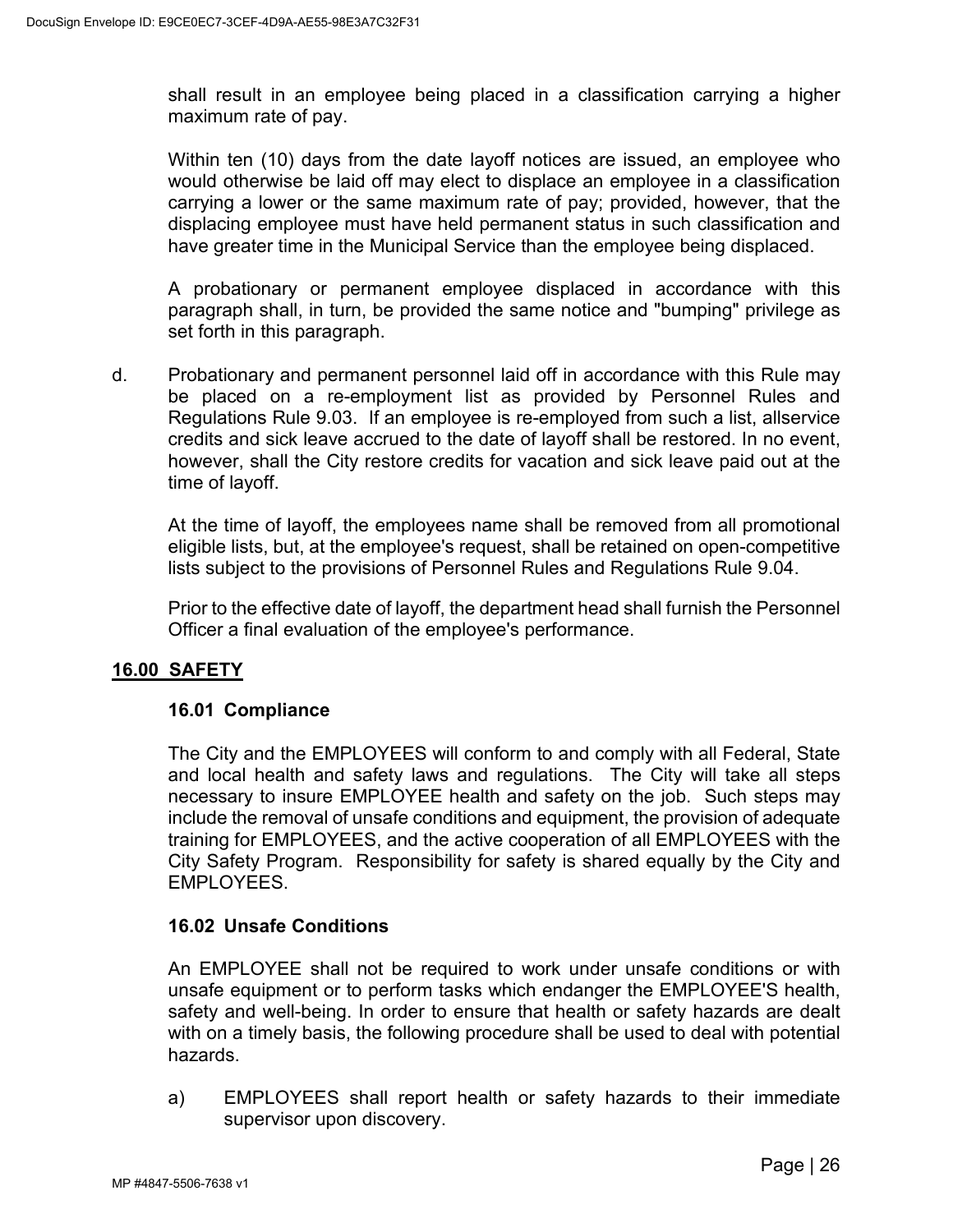- b) The supervisor shall cause the hazard to be abated as soon as possible and shall remove any and all EMPLOYEES from the hazardous circumstance or area. The supervisor shall also inform the department head of the hazard as soon as possible. An EMPLOYEE may report a continuing and unabated safety hazard to the department head and/or City Manager if the hazardous conditions persist and are jeopardizing EMPLOYEE safety.
- c) If an EMPLOYEE is working in an unsupervised situation or in a circumstance where an identified safety hazard has not been abated, and the EMPLOYEE has been assigned to a task which, in the EMPLOYEE'S belief and good faith threatens the EMPLOYEE'S health or safety or puts the EMPLOYEE or another person in danger of serious physical injury, the EMPLOYEE may refuse to perform the task. Any EMPLOYEE'S refusal, in good faith, to perform said task shall not be just cause for discipline provided that the EMPLOYEE'S good faith belief is based on ascertainable, objective evidence and/or experience supporting the EMPLOYEE'S conclusions. No EMPLOYEE shall be discriminated against as a result of reporting any conditions believed to be a violation of health, safety or sanitation laws or regulations. The City and the Union propose to cooperatively identify and abate all hazardous health or safety circumstances and to maintain job safety as the highest priority.

# <span id="page-30-0"></span>**16.03 Vehicle Safety**

The City shall provide safe vehicles for use by City EMPLOYEES, whenever an EMPLOYEE'S duties require operation of a motor vehicle. All necessary repairs and maintenance of vehicles shall be performed to insure the safety of the operator. Under no circumstances shall a supervisor of the City require an EMPLOYEE to operate an unsafe vehicle.

Routine maintenance of City vehicles shall be no less than recommended by the manufacturer. Only high quality parts and tires will be used on City vehicles.

EMPLOYEES shall not be required to use their own vehicles for City business.

## <span id="page-30-1"></span>**17.00 TRAINING**

The City shall maintain, consistent with budgetary allocations and availability, a training program which will enable EMPLOYEES to upgrade their skills and improve their levels of performance. The City desires to provide a training program for all City EMPLOYEES. The selection of training opportunities shall be at the sole discretion of the department head and City Manager, consistent with City policies, but the City shall solicit input from EMPLOYEES and will consider training requests.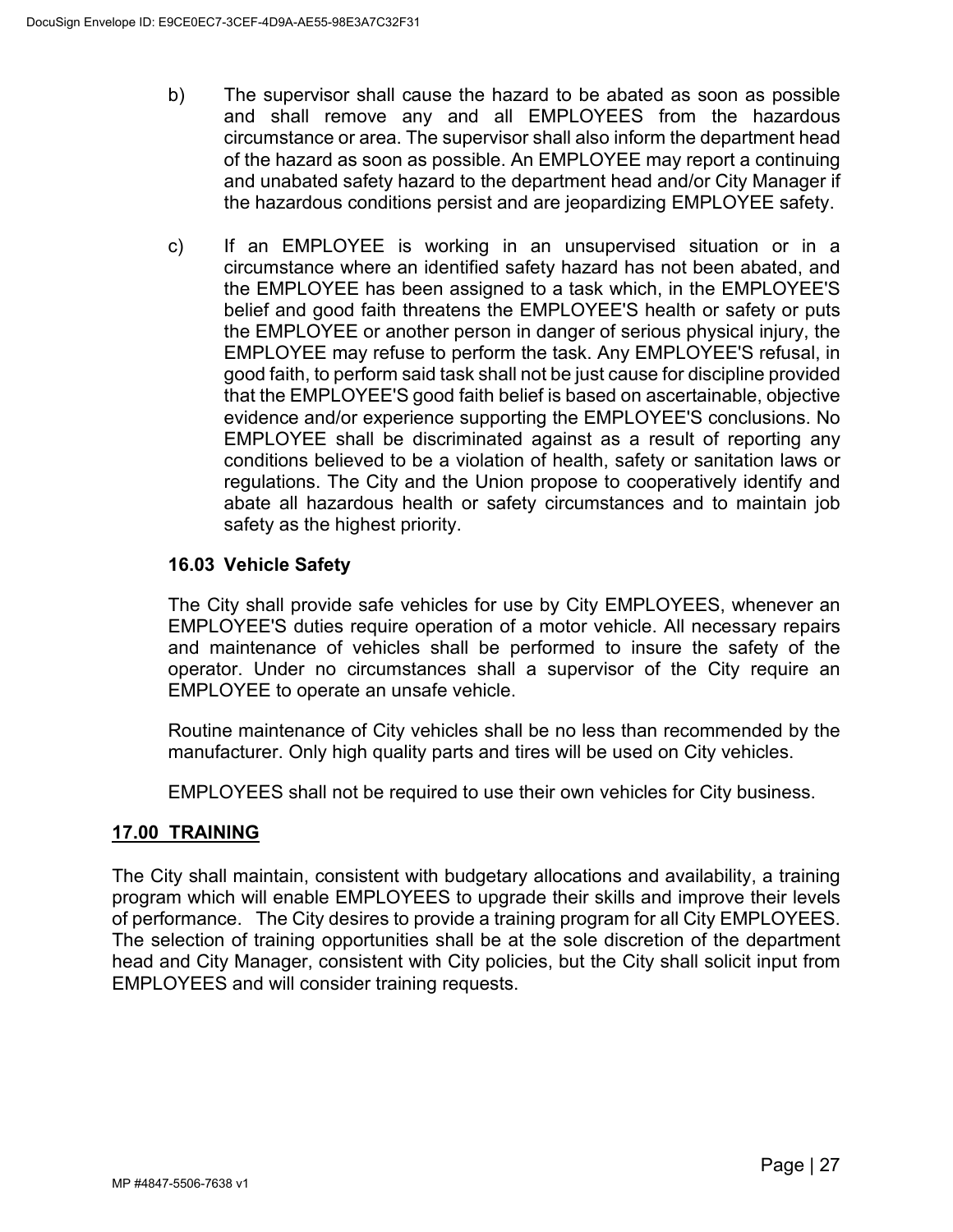### <span id="page-31-0"></span>**17.01 Tuition Reimbursement**

The City shall reimburse each EMPLOYEE up to \$250 per fiscal year for tuition, books and course related expenses after successful completion of courses which are pertinent to their positions with the City.

For a course to be considered "pertinent" it must be an academic or vocational course taken for credit from an accredited college, university or adult education department, and such course must:

- a. Improve knowledge and skills for the present position or for positions of higher classification within the City, or
- b. Prepare for anticipated technological changes occurring in the EMPLOYEE'S career field.
- c. Be approved for reimbursement, in advance, by the department head.

### <span id="page-31-1"></span>**18.00 PEACEFUL PERFORMANCE - NO STRIKE/LOCKOUT**

The Union agrees that during the term of this Memorandum of Understanding neither it nor the EMPLOYEES it represents will engage in, encourage, sanction, or support: (1) strikes; (2) slowdowns; (3) mass resignations; (4) mass absenteeism; (5) picketing which would involve suspension of or interference with normal work of the department or other City departments; or (6) any other similar actions which would involve suspension of or interference with normal work of the department or other City departments.

In the event of any job action as described in  $(1)$  -  $(6)$  above, the Union will immediately notify involved EMPLOYEES that the actions(s) is in violation of this Section, and direct them to cease the action(s).

The City shall not lock out any EMPLOYEE in the bargaining unit.

#### <span id="page-31-2"></span>**19.00 STAY WELL PLAN**

The specific purpose of the Stay Well Plan is to encourage City EMPLOYEES to stay physically fit and well and to miss as few work days as possible due to illness or any other reason.

The Stay Well Plan includes the following provisions:

- 1) The Stay Well Year shall be from December 1 through November 30.
- 2) To be eligible for the Stay Well Plan, EMPLOYEES must have accumulated thirty (30) sick days (240 hours).
- 3) All sick leave (other than personal leave days) taken by EMPLOYEES, regardless of the reason, shall be deducted from the potential Stay Well Bonus.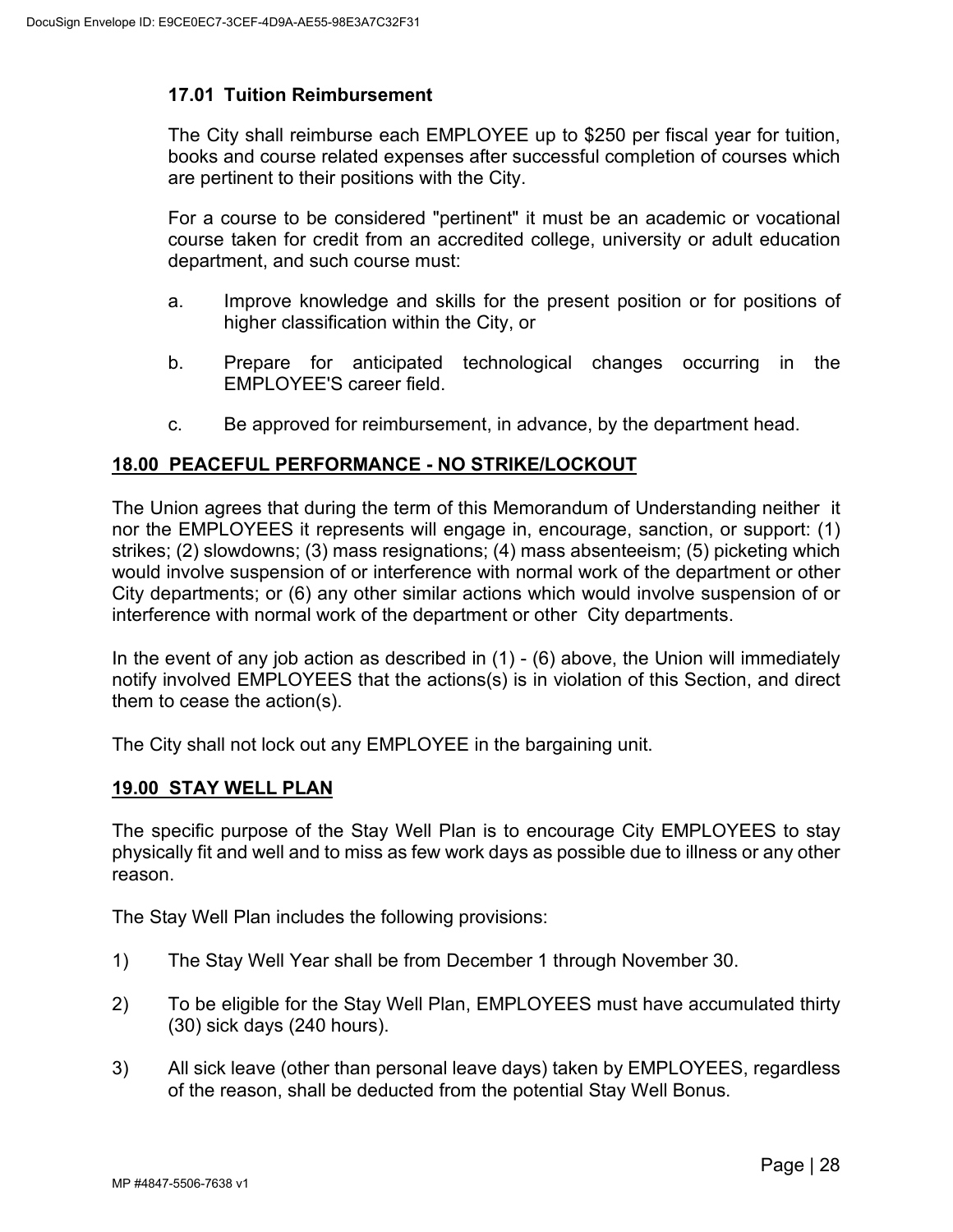- 4) The Stay Well Bonus shall be payable in a separate check to all eligible EMPLOYEES on the first pay date in December at the straight time salary rate in effect on November 30 of each year.
- 5) EMPLOYEES shall have the option of receiving a Stay Well Bonus on the first pay date in December or crediting their unused sick leave to their total accumulation. A decision to credit unused sick leave to accumulation must be presented in writing to the City Manager prior to December 1 of each year. The City shall provide a written reminder of this provision to all EMPLOYEES no later than November 1 of each year.
- 6) Eligible EMPLOYEES shall receive a Stay Well Bonus, or a pro rata share, according to the following schedule should they become eligible at some point during the Stay Well Year.

| Pro Rata Bonus |
|----------------|
| 50%            |
| 41.6%          |
| 33.3%          |
| 25%            |
| 16.6%          |
| 8.3%           |
| $0\%$          |
|                |

### <span id="page-32-0"></span>**20.00 DISCONTINUANCE OF WASTEWATER OPERATIONS**

In the event the City decides to discontinue, consolidate, or reduce the scope of its wastewater treatment operations, which may result in the dismissal, displacement or rearrangement of its EMPLOYEES, the City shall give at least ninety (90) days advance written notice to all affected EMPLOYEES and to the Union.

The City shall negotiate with any new service provider with the intent of ensuring that no EMPLOYEE affected by such decision is placed in a worse position with respect to wages, benefits, working conditions, and the rules governing working conditions, than existed prior to the date on which the EMPLOYEE was affected.

The City shall ensure that any remaining positions needed to maintain, operate, monitor, test, or control existing or modified operations shall be staffed by current wastewater treatment personnel.

The City and the Union shall continue to meet and confer throughout the life of this contract regarding the discontinuance, consolidation, or reduction in the scope of operations as it impacts existing EMPLOYEES.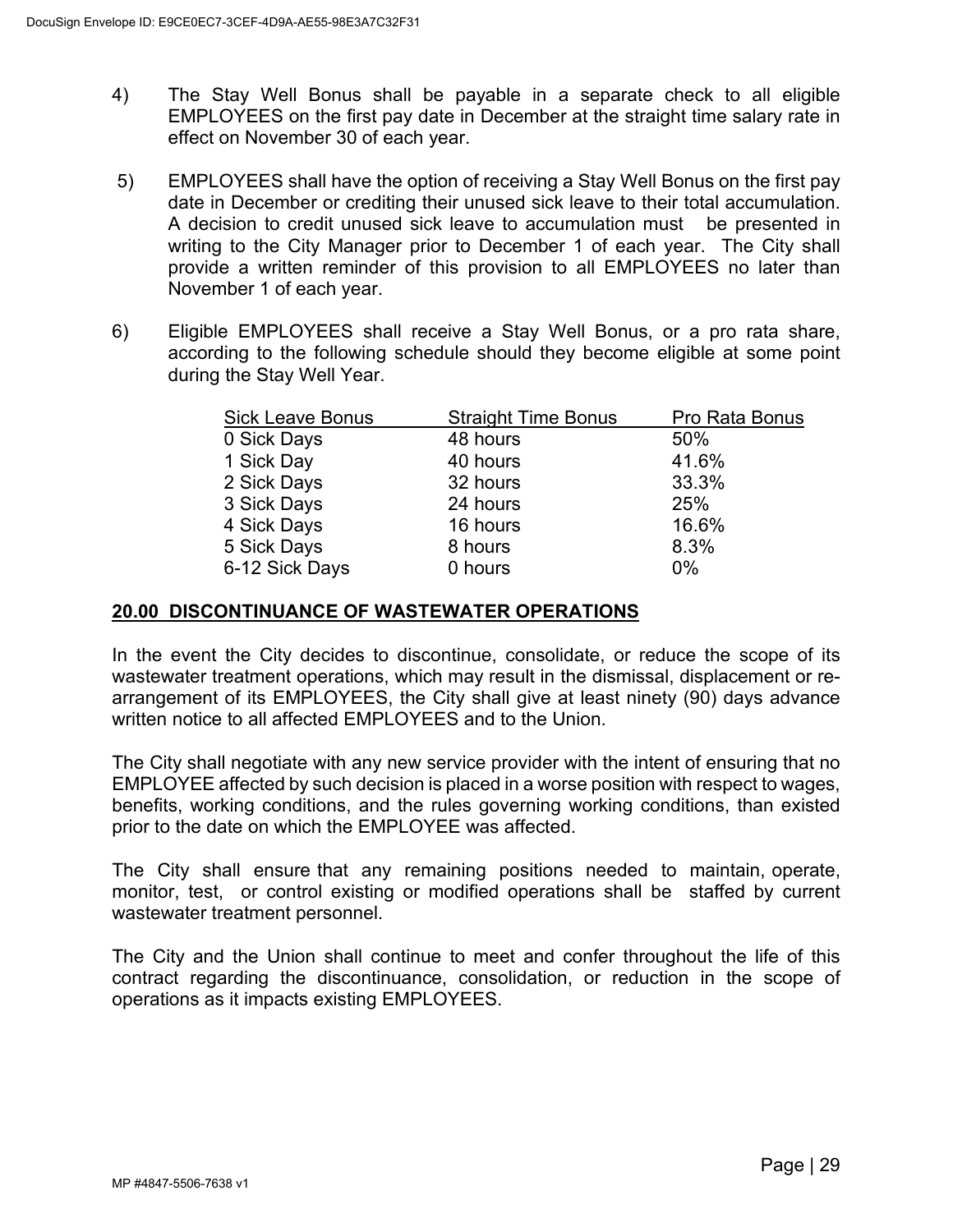# <span id="page-33-0"></span>**21.00 RESERVED**

## <span id="page-33-1"></span>**22.00 FULL UNDERSTANDING**

This Agreement contains all the covenants, stipulations, and provisions agreed to by the parties. It is understood that all terms relating to EMPLOYEE wages, hours and other terms and conditions of employment not covered by this Agreement shall remain the same for the term of this Agreement. Therefore, except by mutual agreement of the parties or as specifically provided otherwise herein, for the life of this Agreement neither party shall be compelled to bargain with the other concerning any mandatory bargaining issue whether or not the issue was specifically bargained prior to the execution of this Agreement.

## <span id="page-33-2"></span>**23.00 TERM OF AGREEMENT**

This Memorandum of Understanding shall be effective upon the approval by the City Council and the Union and shall remain in full force and effect from July 1, 2021 through June 30, 2024.

### <span id="page-33-4"></span><span id="page-33-3"></span>**24.00 GRIEVANCE PROCEDURE**

#### **24.01 Introduction**

The City and the Union recognize early settlement of grievances is essential to sound labor relations. The parties seek to establish a mutually satisfactory and timely method of settlement of grievances of workers. The Union or the aggrieved worker and/or his representative are assured freedom from restraint, interference, coercion, discrimination, or reprisal.

An employee shall have the right to present his/her own grievance or do so through a representative of the Union. A Union steward and grievant shall be paid release time for grievance arbitrations. Witnesses shall be on paid release time during the time spent testifying. If a grievant is represented by himself/herself, the Union retains the right to be present at every formal stage of the process as an observer. No grievance settlement may be made in violation of this contract nor shall any settlement be made which affects the rights or conditions of other employees represented by the Union without notification to and consultation with the Union.

#### <span id="page-33-5"></span>**24.02 Grievance Defined**

A grievance is any alleged violation, misinterpretation or misapplication of the provisions of the City of Scotts Valley Personnel Rules and Regulations or Memorandum of Understanding, except the following: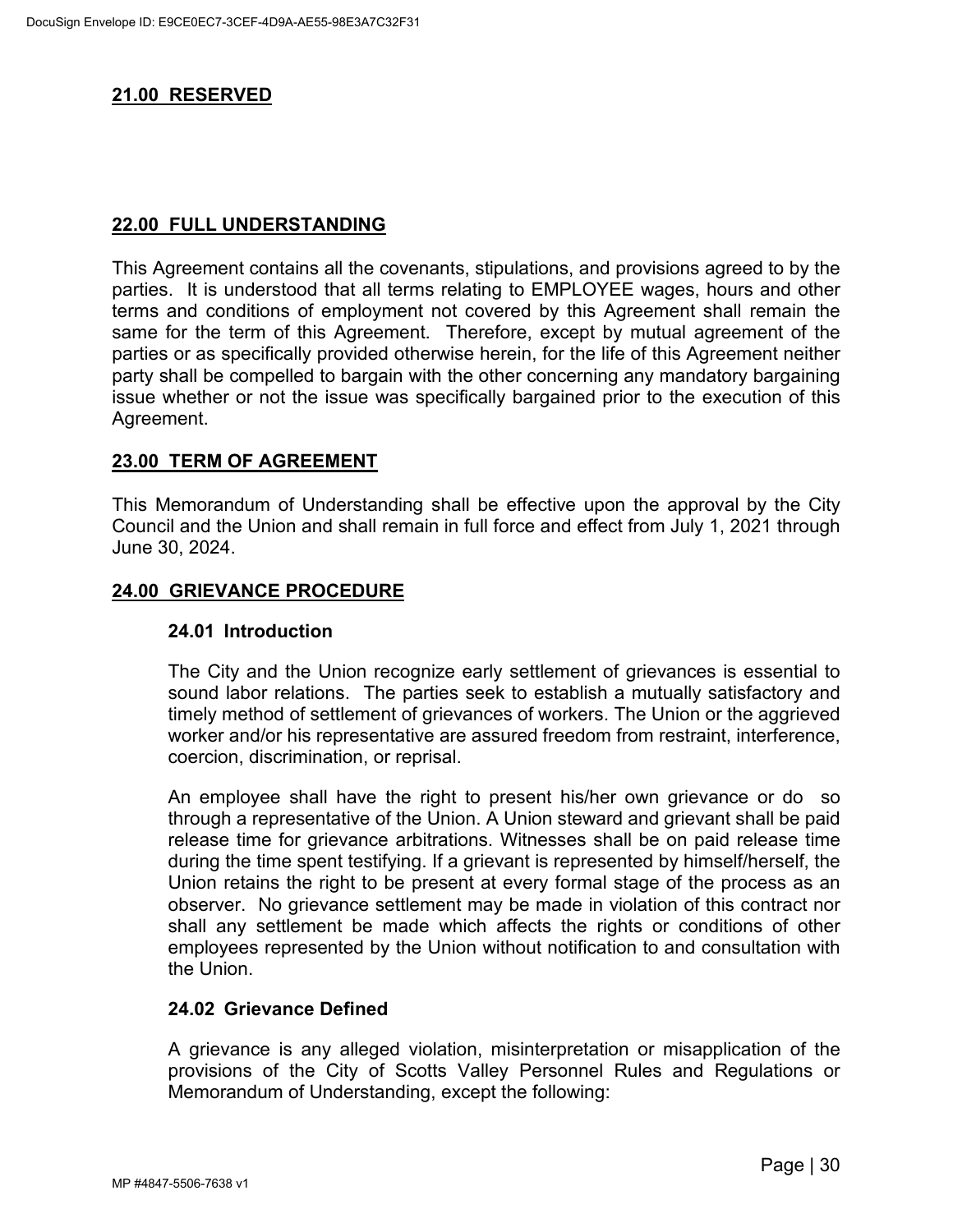- A. Employee performance evaluations including deferral of merit or pay increases;
- B. Written reprimands;
- C. Policy decisions of the City Council not related to wages, hours, and/or working conditions;
- D. Matters for which there is a separate appeal including disciplinary action;
- E. Challenge to a reclassification, layoff, transfer or denial of reinstatement unless related to an interpretation of the Personnel Rules and Regulations or Memorandum of Understanding.

### <span id="page-34-0"></span>**24.03 Informal Grievance Procedure**

Before filing a formal grievance, an EMPLOYEE shall first attempt to resolve the grievance through informal discussion with his/her immediate supervisor. The EMPLOYEE shall initiate a request for the meeting within fifteen work days of the alleged action, incident or decision generating the grievance. Meetings shall be scheduled in advance, with the EMPLOYEE stating the nature of the grievance and that he/she is initiating the grievance procedure when the appointment is made. Every attempt will be made by the parties to settle the issue at this level.

### <span id="page-34-1"></span>**24.04 Formal Grievance Procedures**

## **24.04.01 Step 1**

If an EMPLOYEE has failed to reach resolution through the informal grievance procedure, the EMPLOYEE or Union may file in writing a formal Step 1 grievance with the Department Head. The grievance shall be filed with the Department Head within 10 work days following the scheduled informal grievance meeting with employee's immediate supervisor.

#### Form of the Grievance

The grievance shall state the following:

- A. Name of the grievant.
- B. A brief statement of the date, time and place of the occurrence of the incident(s) and the facts underlying the incident.
- C. The specific section of the Memorandum of Understanding or Personnel Rules and Regulation allegedly misinterpreted or misapplied.
- D. The steps taken by the grievant to secure informal resolution.
- E. The corrective action the grievant is seeking.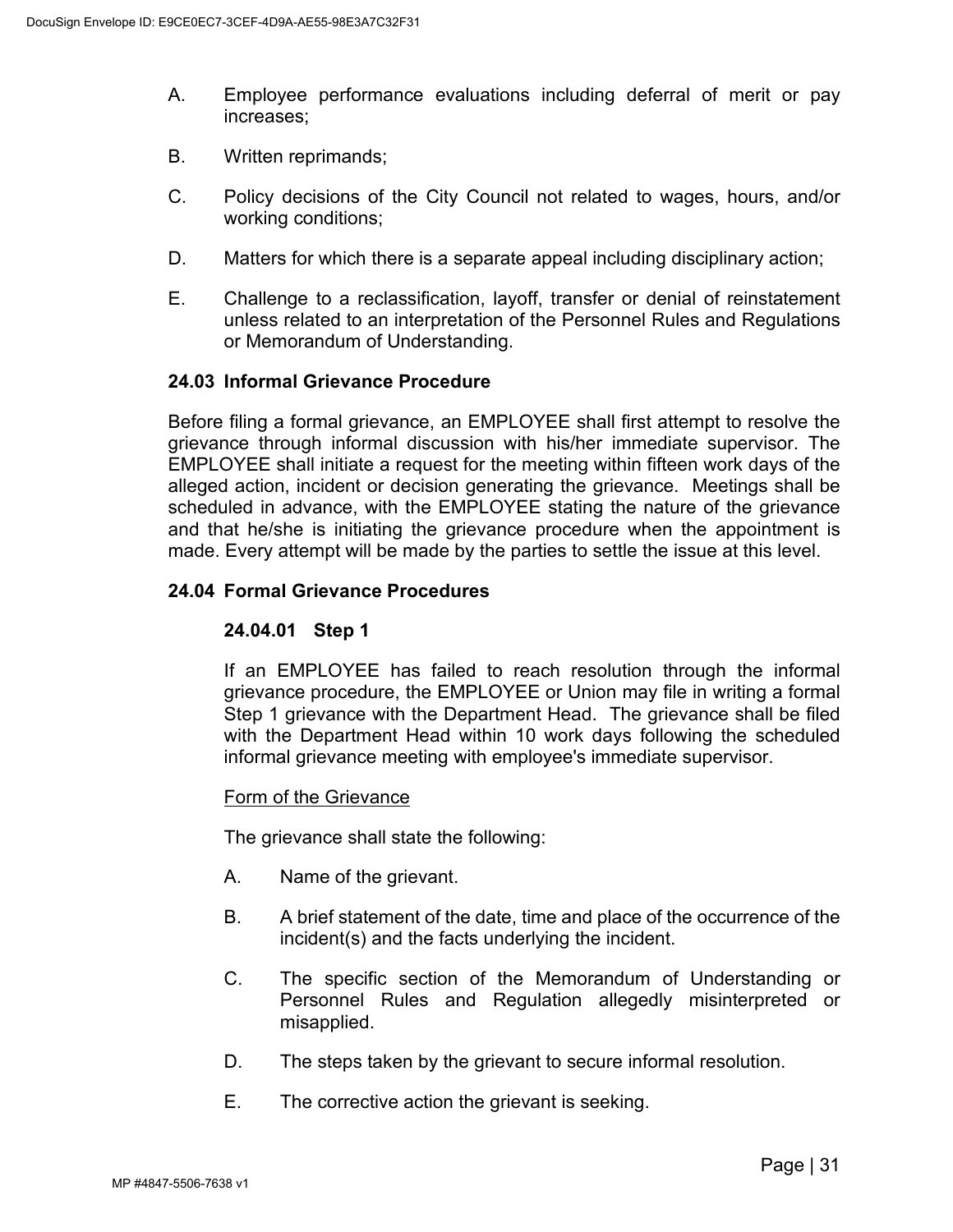F. The name, if any, of the agent chosen by the grievant to represent grievant's interest.

#### Investigation

Upon receipt of a grievance, the Department Head shall initiate an investigation. The investigation may include, but is not limited to, interviews, review of notes, records or other written material related to the incident, discussions with grievant and/or grievant's representative and discussions with grievant's supervisor.

Upon completion of the investigation, the Department Head shall prepare a written decision within 20 work days of receipt of the Step 1 filing.

# **24.04.02 Step 2**

If an EMPLOYEE has failed to reach resolution through Step 1 of the grievance procedure, the EMPLOYEE or Union may file a formal Step 2 grievance with the Personnel Officer. The grievance shall be filed within 15 work days following the Employee's/Union's receipt of the Step 1 response.

Upon receipt of a grievance, the Personnel Officer shall initiate an investigation. The investigation may include, but is not limited to, interviews, review of notes, records or other written material related to the incident, discussions with grievant and/or grievant's representative and discussions with grievant's supervisor and department head.

The Personnel Officer shall prepare a written decision within 20 work days of receipt of the Step 2 filing.

## <span id="page-35-0"></span>**24.05 Appeal to Hearing Officer**

## **24.05.01 Time for Filing an Appeal**

If a grievance is not resolved satisfactorily at Step 2 the Union may, within 10 work days from receipt of the Personnel Officer's decision, file a written notice of appeal of the grievance to a hearing officer. The notice of request for an appeal shall be filed in writing with the Personnel Officer.

## **24.05.02 Optional Mediation**

The timelines in this section may be held in abeyance if the parties have mutually agreed the grievance lends itself to non-binding mediation. In that instance, a mediator shall be requested from the California State Mediation and Conciliation Service. If mediation does not satisfactorily resolve the matter the Union may, within 5 work days of receipt of the mediator's recommendation, file a written request to resume the hearing officer process with the Personnel Officer.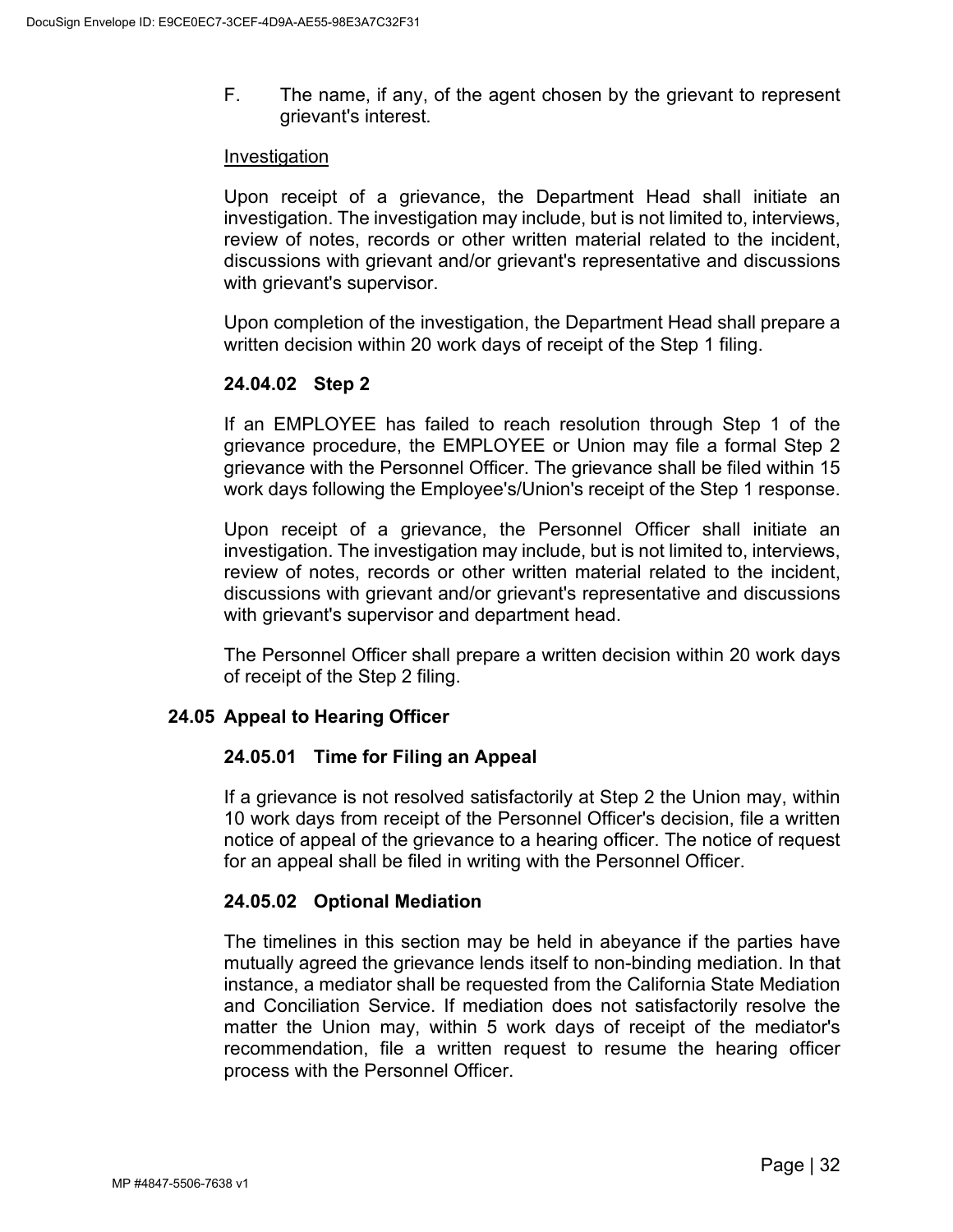# **24.05.03 Selection of Hearing Officer**

The parties shall request a Hearing Officer from the State Mediation and Conciliation Service to submit to them a list of seven (7) persons qualified and available to act as a hearing officer. Within five (5) work days of receipt of the list, the parties shall alternately strike names from such list, with the last remaining name to be the person serving as the hearing officer. The party having first choice to strike a name from the list shall be determined by coin toss.

## **24.05.04 Hearing and Decision**

The Hearing Officer shall hold a hearing, receive evidence and prepare written findings supporting its decision. All efforts shall be made to schedule the hearing within 30 days of the notice of appeal. At the request of either party, the hearing shall be recorded, but not transcribed. Should any party desire a transcript they shall bear the expense of the transcript preparation and shall provide a copy to the other side for no fee.

Upon mutual agreement, the City and the Union may submit briefs to the hearing officer in lieu of a hearing.

The hearing officer's expenses, if any, shall be borne equally by the Union and the City. Each party shall bear the cost of its own presentation.

### **24.05.05 Evidence**

Parties may furnish relevant evidence to the Hearing Officer. Relevant evidence shall be of the sort that a reasonable person would rely upon in the understanding of the rule, regulations or agreement that is the subject of the grievance. Formal rules of evidence do not apply.

## **24.05.06 Findings**

The Hearing Officer shall prepare written findings of fact and recommended resolution of the grievance, specifying the appropriate remedy, if any, as soon as possible after conclusion of the hearing and send those findings to the City Clerk who shall forward the decision to the City Council, the City Manager and to any other official from whose action the appeal was taken, and to the Union.

## **24.05.07 Finality**

The decision of the Hearing Officer is final unless it is appealed to the City Council under subsection 5 below.

## **24.05.08 Scope of Authority of Hearing Officer**

The Hearing Officer shall review all evidence presented and render an impartial decision regarding the grievance. The hearing shall be confined to the interpretation of the explicit section of the Memorandum of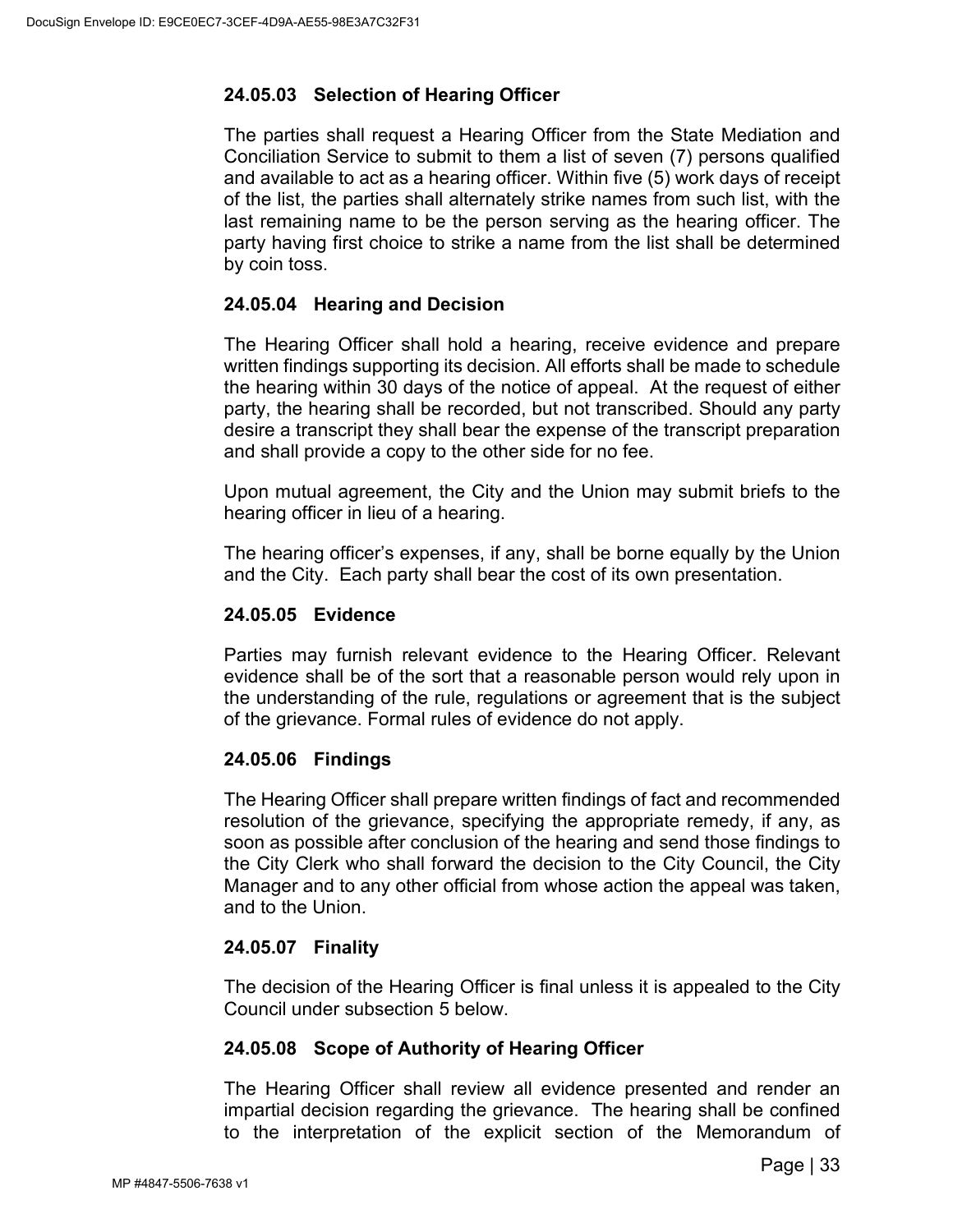Understanding or Personnel Rules and Regulations allegedly misinterpreted or misapplied. The Hearing Officer shall have no authority to add, detract, alter, amend, or in any way modify any provision of the Memorandum of Understanding or Personnel Rules and Regulations.

#### <span id="page-37-0"></span>**24.06 Review by City Council**

#### **24.06.01 Request for Review**

If the City or Union is dissatisfied with the decision of the Hearing Officer, either the City or Union may request a review by the City Council by filing a written request with the City Clerk within 5 work days after receipt of the Hearing Officer's written decision.

#### **24.06.02 City Council Review**

If a request is filed, the City Council shall review the Hearing Officer's decision.

#### **24.06.02.1 Time for Review**

The City Council shall review the decision within 30 days after receiving the request for review.

#### **24.06.02.2 Scope of Review**

The City Council shall review only the written findings and recommendation of the Hearing Officer and the documents presented at that hearing, which shall include the grievance and the City's responses thereto. The City Council may not conduct a new hearing or receive evidence not part of the record of the Hearing Officer.

#### **24.06.02.3 Manner of Review**

After reviewing the finding and recommendation of the Hearing Officer and the documents presented at that hearing the City Council shall meet to discuss the matter and make its decision. The meeting shall be open to the public unless it qualifies as a closed session under the Brown Act (Gov. Code sections 54940 et seq.)

#### **24.06.02.4 Decision**

The City Council shall render its decision in writing. The decision of the City Council is final.

\* \* \* \* \* \* \* \* \* \* \* \* \* \* \* \* \* \* \* \* \* \* \* \* \* \* \* \* \* \* \*

Signature page follows on next page

Signed: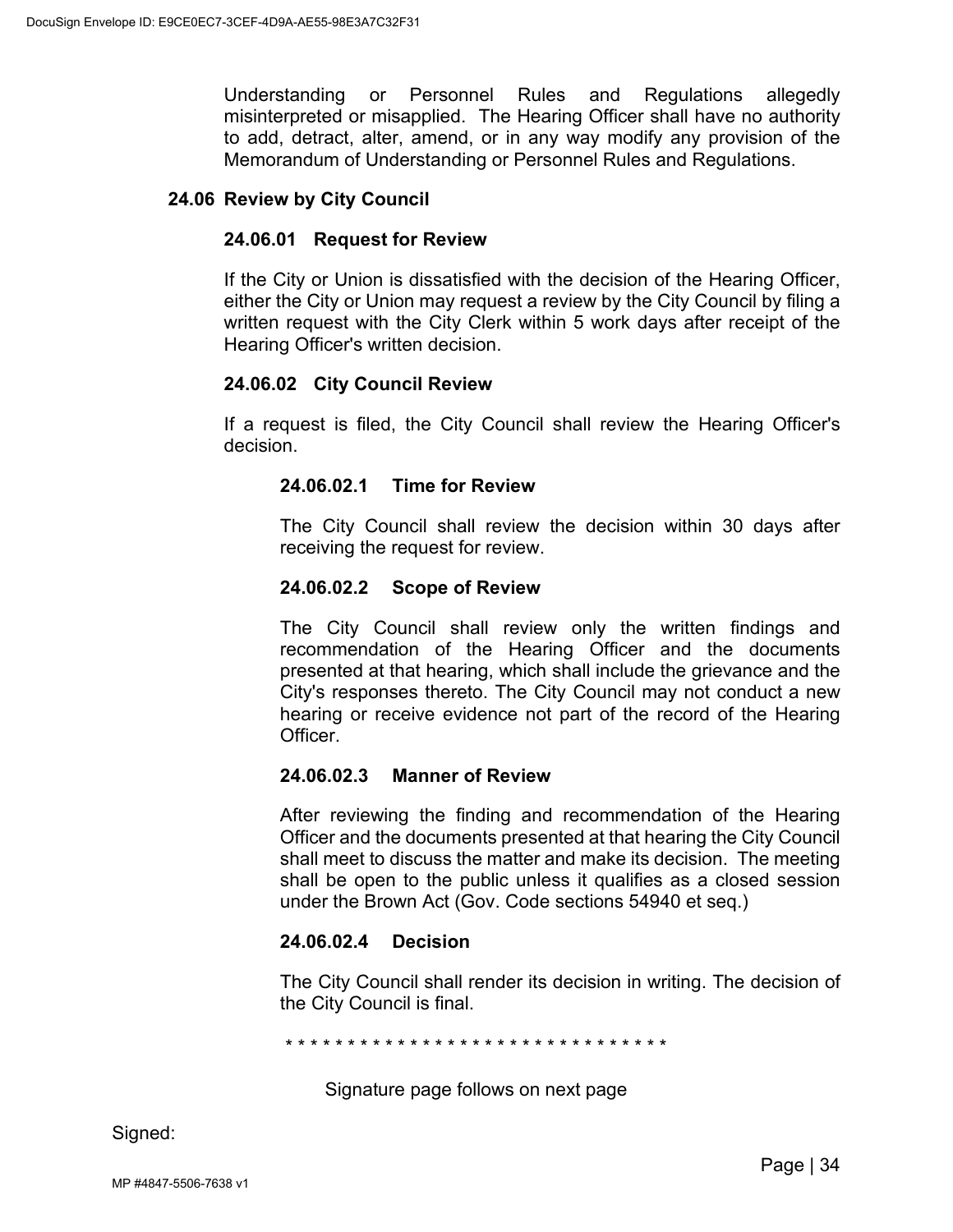| <b>City of Scotts Valley</b>                                      | <b>Scotts Valley Municipal Employees,</b><br>SEIU Local 521 |
|-------------------------------------------------------------------|-------------------------------------------------------------|
| DocuSigned by:<br>8/23/2021<br>Tina Friend<br>D20DD1D2726141F     | DocuSigned by:<br>8/23/2021<br>tiernan Colby                |
| By: Tina Friend, City Manager                                     | By: Kiernan Colby,<br><b>SEIU Lead Internal Organizer</b>   |
| Approved as to Form:                                              |                                                             |
| DocuSigned by:<br>8/23/2021<br>teirsten powell<br>00F15E0E71244B4 | DocuSigned by:<br>8/23/2021<br>0C94C3D3A03F439              |
| By: Kirsten Powell, City Attorney                                 | By: Tyler Thomas, SEIU Negotiating Team                     |
|                                                                   | DocuSigned by:<br>8/23/2021<br>5C11135514C448E              |
|                                                                   | By: Justin Granados, SEIU Negotiating Team                  |
|                                                                   | DocuSigned by:<br>8/23/2021<br>teaty Bradley                |
|                                                                   | By: Katy Bradley, SEIU Negotiating Team                     |
|                                                                   |                                                             |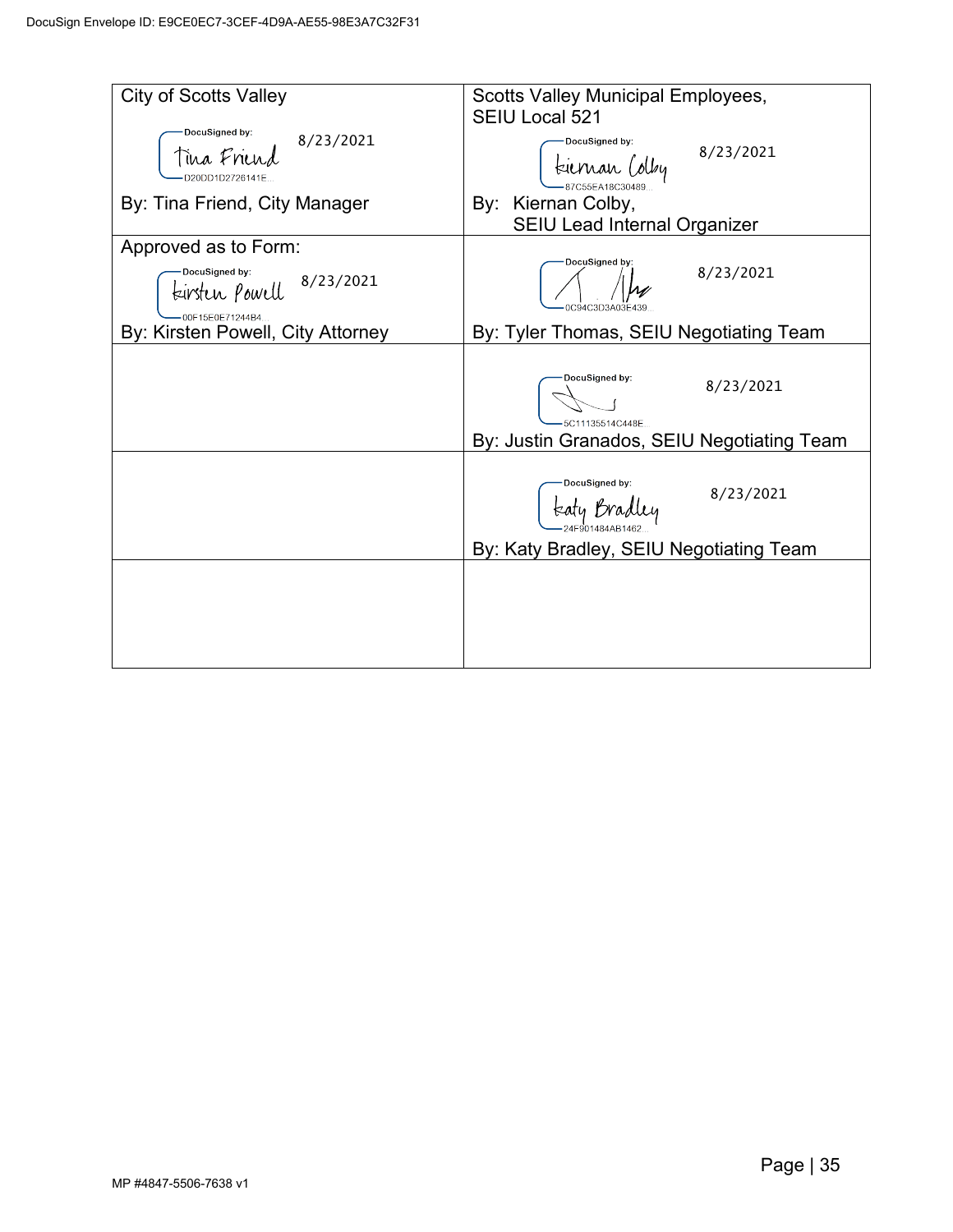| <b>Position Classification</b>                                    | <b>Step</b><br>1 | <b>Step</b><br>2 | <b>Step</b><br>3 | <b>Step</b><br>4 | <b>Step</b><br>5 | <b>Step</b><br>6 | <b>Step</b><br>7 |
|-------------------------------------------------------------------|------------------|------------------|------------------|------------------|------------------|------------------|------------------|
| Accountant I                                                      | 4,447            | 4,670            | 4,903            | 5,149            | 5,406            | 5,677            | 5,961            |
| <b>Accounting Assistant</b>                                       | 3,184            | 3,343            | 3,510            | 3,686            | 3,870            | 4,063            | 4,267            |
| <b>Accounting Technician</b>                                      | 3,741            | 3,928            | 4,125            | 4,330            | 4,546            | 4,774            | 5,012            |
| <b>Administrative Secretary I</b>                                 | 3,741            | 3,928            | 4,125            | 4,330            | 4,546            | 4,774            | 5,012            |
| <b>Administrative Secretary II</b>                                | 3,924            | 4,119            | 4,325            | 4,541            | 4,768            | 5,007            | 5,257            |
| <b>Administrative Secretary III</b>                               | 4,221            | 4,432            | 4,655            | 4,888            | 5,132            | 5,389            | 5,659            |
| Administrative Secretary/Analyst                                  | 4,432            | 4,654            | 4,886            | 5,131            | 5,387            | 5,657            | 5,939            |
| Administrative Secretary/<br><b>Planning Aide</b>                 | 4,338            | 4,555            | 4,782            | 5,021            | 5,272            | 5,536            | 5,813            |
| <b>Assistant Civil Engineer</b>                                   | 5,598            | 5,877            | 6,171            | 6,480            | 6,804            | 7,144            | 7,502            |
| <b>Assistant Planner</b>                                          | 5,007            | 5,257            | 5,520            | 5,796            | 6,086            | 6,390            | 6,710            |
| Associate Planner                                                 | 5,511            | 5,786            | 6,076            | 6,380            | 6,698            | 7,033            | 7,386            |
| <b>Building Inspector</b>                                         | 4,691            | 4,926            | 5,172            | 5,431            | 5,703            | 5,988            | 6,288            |
| <b>Building Permit Technician</b>                                 | 3,741            | 3,928            | 4,124            | 4,330            | 4,546            | 4,774            | 5,012            |
| Chief Mechanic                                                    | 4,241            | 4,454            | 4,676            | 4,911            | 5,156            | 5,414            | 5,685            |
| <b>Code Enforcement Officer</b>                                   | 4,323            | 4,539            | 4,767            | 5,005            | 5,256            | 5,518            | 5,794            |
| <b>Community Services Officer/</b><br><b>Training Coordinator</b> | 2,954            | 3,102            | 3,257            | 3,420            | 3,591            | 3,771            | 3,959            |
| <b>Engineering Aide</b>                                           | 3,497            | 3,673            | 3,856            | 4,048            | 4,250            | 4,463            | 4,686            |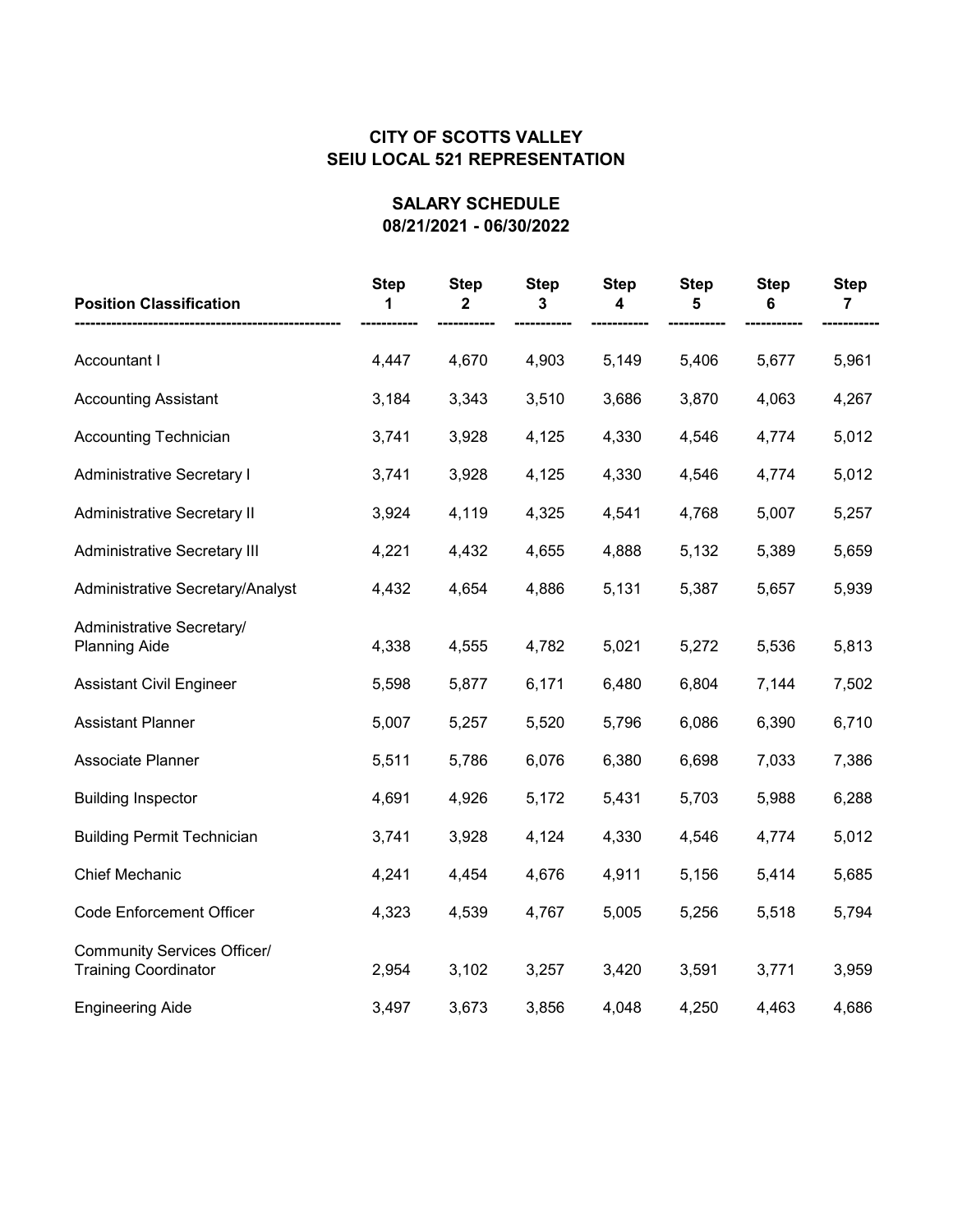| <b>Position Classification</b>              | <b>Step</b> | <b>Step</b><br>2 | <b>Step</b><br>3 | <b>Step</b><br>4 | <b>Step</b> | <b>Step</b><br>6 | <b>Step</b> |
|---------------------------------------------|-------------|------------------|------------------|------------------|-------------|------------------|-------------|
| <b>Engineering Associate</b>                | 4,972       | 5,221            | 5,482            | 5,757            | 6,044       | 6,346            | 6,663       |
| <b>Engineering Technician</b>               | 4,245       | 4,457            | 4,681            | 4,915            | 5,160       | 5,418            | 5,689       |
| <b>Equipment Mechanic</b>                   | 3,676       | 3,859            | 4,053            | 4,256            | 4,468       | 4,692            | 4,926       |
| <b>Facilities Maintenance Specialist</b>    | 3,985       | 4,184            | 4,394            | 4,613            | 4,844       | 5,086            | 5,341       |
| Human Resources/Payroll Analyst             | 4,654       | 4,886            | 5,130            | 5,255            | 5,517       | 5,792            | 6,082       |
| Juvenile Community Services<br>Officer      | 3,044       | 3,196            | 3,356            | 3,524            | 3,700       | 3,885            | 4,080       |
| Lab Analyst                                 | 4,275       | 4,489            | 4,713            | 4,949            | 5,197       | 5,456            | 5,729       |
| Laborer                                     | 3,027       | 3,178            | 3,337            | 3,503            | 3,679       | 3,862            | 4,056       |
| Maintenance Supervisor                      | 4,630       | 4,861            | 5,105            | 5,361            | 5,629       | 5,910            | 6,206       |
| Maintenance Worker I                        | 3,180       | 3,339            | 3,506            | 3,682            | 3,866       | 4,060            | 4,263       |
| Maintenance Worker II                       | 3,581       | 3,760            | 3,948            | 4,145            | 4,353       | 4,570            | 4,798       |
| Maintenance Worker III                      | 4,056       | 4,259            | 4,471            | 4,695            | 4,930       | 5,176            | 5,436       |
| <b>Network Systems Specialist</b>           | 4,551       | 4,779            | 5,017            | 5,268            | 5,532       | 5,809            | 6,099       |
| <b>Office Assistant</b>                     | 2,798       | 2,938            | 3,085            | 3,239            | 3,401       | 3,571            | 3,749       |
| Planning/Economic Development<br>Specialist | 4,463       | 4,686            | 4,920            | 5,166            | 5,424       | 5,696            | 5,981       |
| Public Works Inspector                      | 4,671       | 4,904            | 5,150            | 5,408            | 5,678       | 5,962            | 6,261       |
| Public Works Inspector/<br>Technician       | 4,671       | 4,904            | 5,149            | 5,407            | 5,676       | 5,960            | 6,258       |
| <b>Recreation Coordinator</b>               | 3,478       | 3,652            | 3,834            | 4,026            | 4,227       | 4,438            | 4,660       |
| Recreation Leader/Head Teacher              | 2,245       | 2,357            | 2,475            | 2,599            | 2,729       | 2,865            | 3,009       |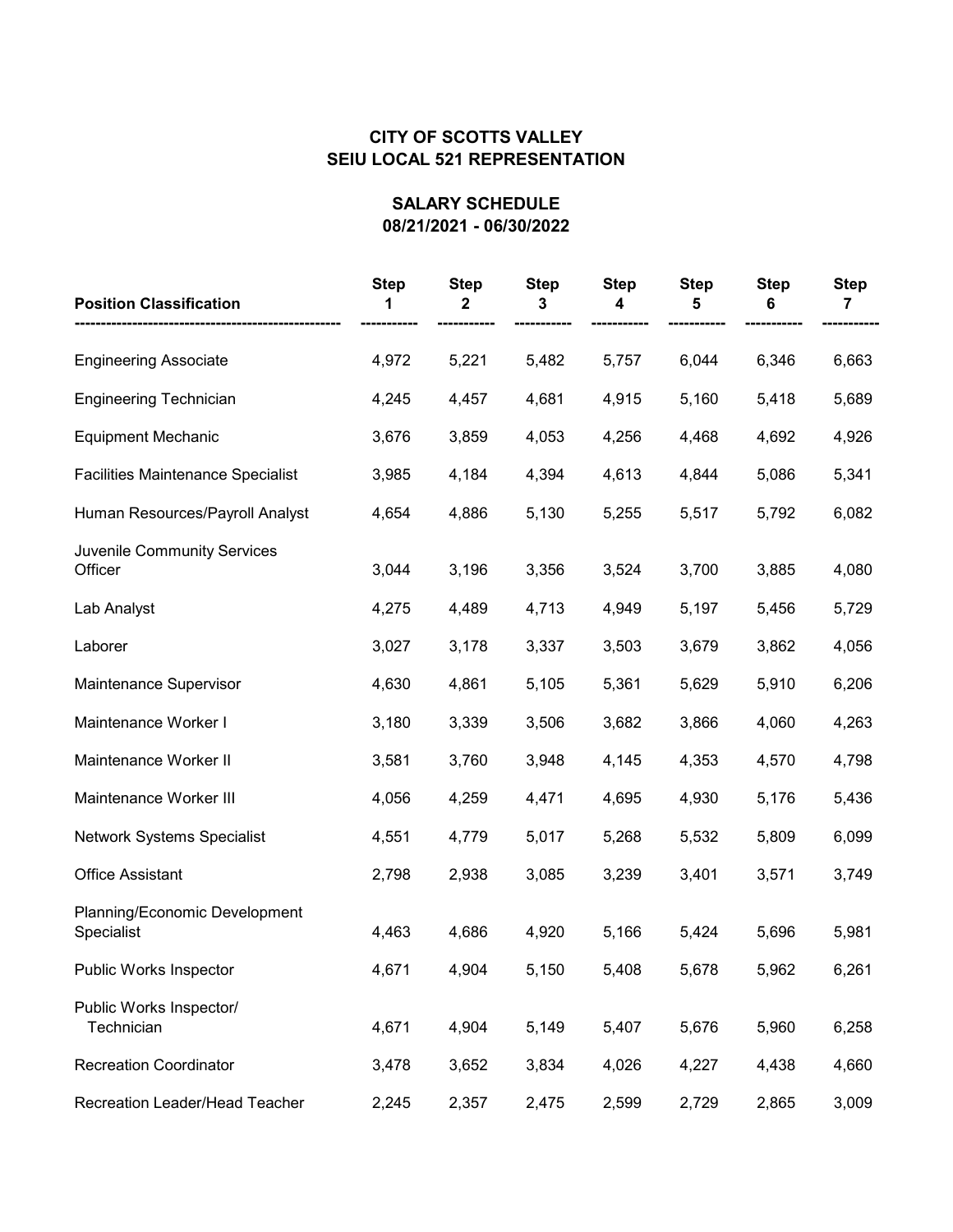| <b>Position Classification</b>                                | <b>Step</b> | <b>Step</b><br>2 | <b>Step</b><br>3 | <b>Step</b><br>4 | <b>Step</b><br>5 | <b>Step</b><br>6 | <b>Step</b><br>7 |
|---------------------------------------------------------------|-------------|------------------|------------------|------------------|------------------|------------------|------------------|
| <b>Recreation Specialist</b>                                  | 3,395       | 3,565            | 3,743            | 3,930            | 4,127            | 4,333            | 4,549            |
| Secretary I                                                   | 3,156       | 3,314            | 3,480            | 3,655            | 3,838            | 4,030            | 4,232            |
| Secretary II                                                  | 3,414       | 3,585            | 3,765            | 3,953            | 4,151            | 4,359            | 4,577            |
| Senior Accounting Technician                                  | 4,045       | 4,247            | 4,460            | 4,683            | 4,917            | 5,163            | 5,421            |
| Senior Accounting / Human<br>Resources Technician             | 4,181       | 4,390            | 4,610            | 4,840            | 5,083            | 5,337            | 5,603            |
| Senior Accounting Technician/<br><b>Project Coordinator</b>   | 4,181       | 4,390            | 4,610            | 4,841            | 5,083            | 5,337            | 5,604            |
| Senior Building Inspector                                     | 5,225       | 5,487            | 5,762            | 6,050            | 6,352            | 6,670            | 7,003            |
| Senior Building Inspector/<br><b>Code Enforcement Officer</b> | 5,225       | 5,487            | 5,762            | 6,050            | 6,352            | 6,670            | 7,003            |
| Senior Building Permit Technician                             | 4,092       | 4,296            | 4,511            | 4,737            | 4,974            | 5,223            | 5,484            |
| Senior Center Coordinator                                     | 2,405       | 2,525            | 2,652            | 2,785            | 2,923            | 3,070            | 3,223            |
| Senior Lab Technician/<br>Industrial Waste Inspector          | 4,672       | 4,906            | 5,152            | 5,409            | 5,680            | 5,964            | 6,263            |
| Senior Public Works Inspector                                 | 5,334       | 5,601            | 5,881            | 6,175            | 6,484            | 6,808            | 7,149            |
| Senior Recreation Leader/<br><b>Head Teacher</b>              | 2,689       | 2,823            | 2,965            | 3,113            | 3,269            | 3,432            | 3,605            |
| Senior Recreation Leader/<br>Site Director                    | 3,167       | 3,326            | 3,492            | 3,666            | 3,849            | 4,042            | 4,244            |
| <b>Senior Recreation Specialist</b>                           | 4,294       | 4,509            | 4,734            | 4,971            | 5,219            | 5,481            | 5,755            |
| Senior Wastewater Lab Analyst                                 | 4,672       | 4,906            | 5,152            | 5,409            | 5,680            | 5,964            | 6,263            |
| Senior Wastewater Plant Operator                              | 5,810       | 6,100            | 6,405            | 6,724            | 7,060            | 7,413            | 7,784            |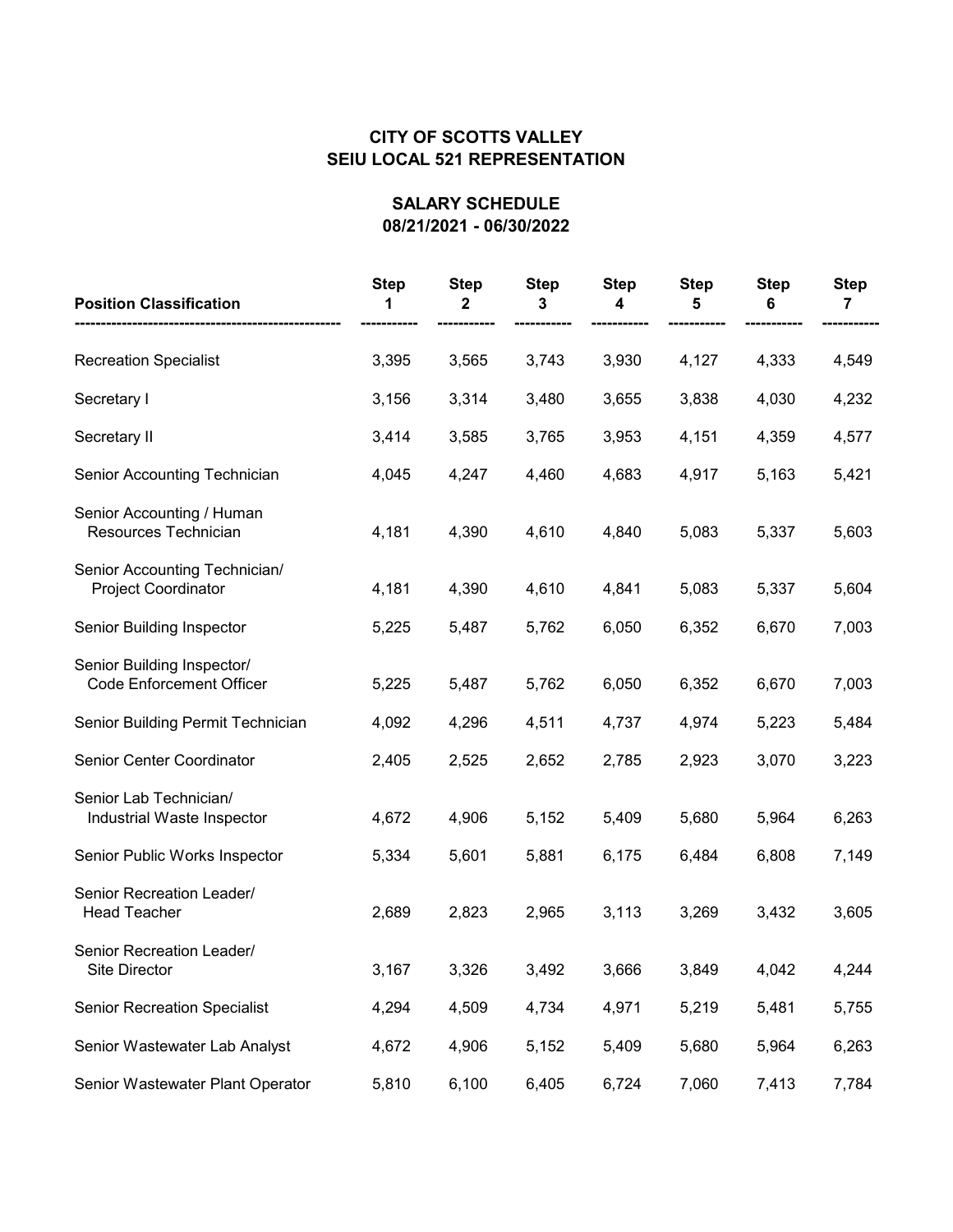| <b>Position Classification</b>           | <b>Step</b> | <b>Step</b><br>2 | <b>Step</b><br>3 | <b>Step</b><br>4 | <b>Step</b><br>5 | <b>Step</b><br>6 | <b>Step</b> |
|------------------------------------------|-------------|------------------|------------------|------------------|------------------|------------------|-------------|
| Wastewater Plant<br>Operator-in-Training | 4,016       | 4,216            | 4,427            | 4,648            | 4,881            | 5.125            | 5,381       |
| Wastewater Plant Operator I              | 4,603       | 4,834            | 5,076            | 5,329            | 5.596            | 5.876            | 6,170       |
| Wastewater Plant Operator II             | 5,059       | 5.312            | 5,577            | 5,856            | 6.149            | 6.456            | 6,778       |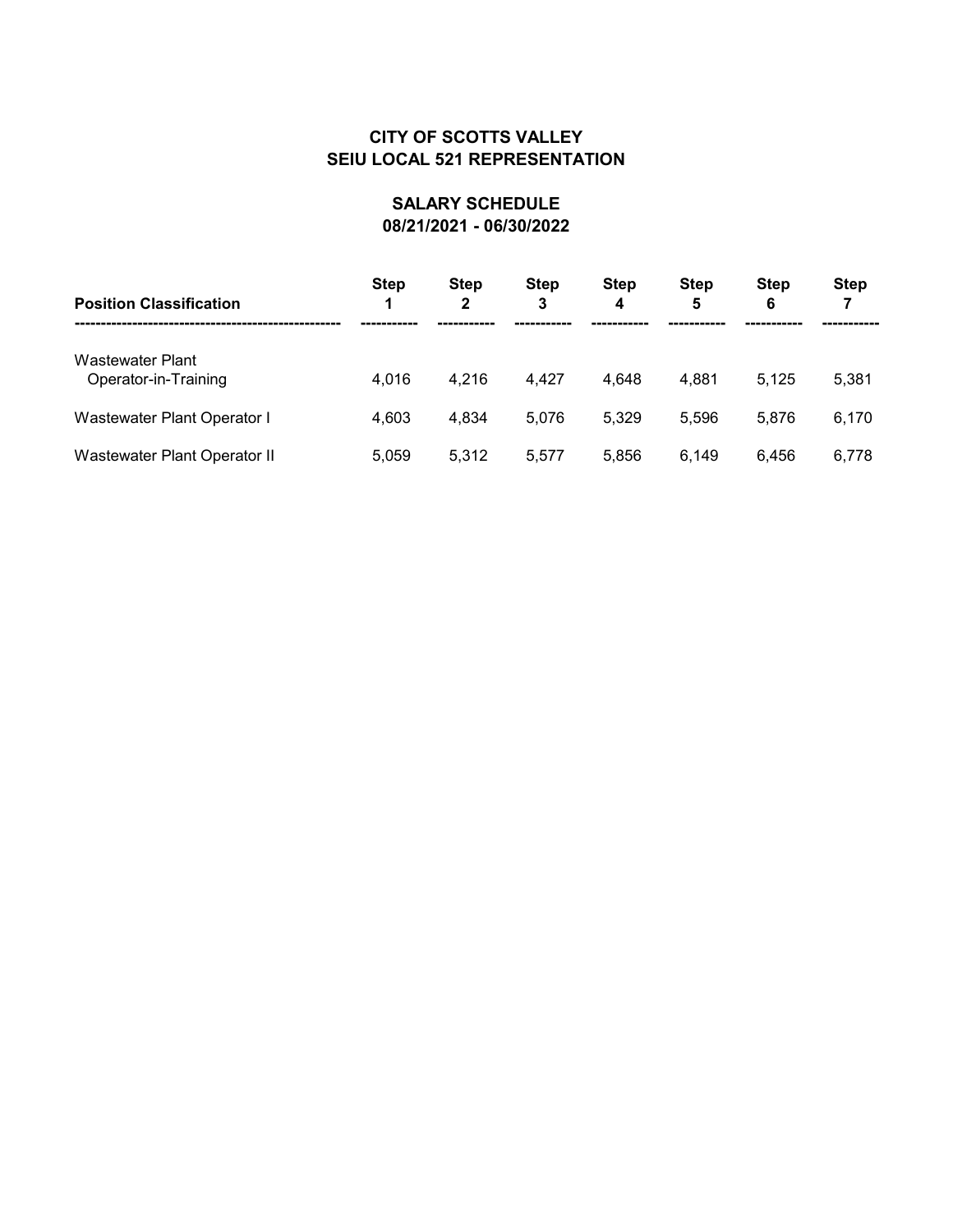| <b>Position Classification</b>                                    | <b>Step</b><br>1 | <b>Step</b><br>2 | <b>Step</b><br>3 | <b>Step</b><br>4 | <b>Step</b><br>5 | <b>Step</b><br>6 | <b>Step</b><br>7 |
|-------------------------------------------------------------------|------------------|------------------|------------------|------------------|------------------|------------------|------------------|
| Accountant I                                                      | 4,625            | 4,856            | 5,099            | 5,354            | 5,622            | 5,903            | 6,198            |
| <b>Accounting Assistant</b>                                       | 3,311            | 3,477            | 3,651            | 3,834            | 4,026            | 4,226            | 4,438            |
| <b>Accounting Technician</b>                                      | 3,891            | 4,085            | 4,289            | 4,503            | 4,728            | 4,964            | 5,213            |
| <b>Administrative Secretary I</b>                                 | 3,891            | 4,085            | 4,289            | 4,503            | 4,728            | 4,964            | 5,213            |
| <b>Administrative Secretary II</b>                                | 4,081            | 4,285            | 4,499            | 4,723            | 4,959            | 5,207            | 5,468            |
| <b>Administrative Secretary III</b>                               | 4,390            | 4,610            | 4,841            | 5,083            | 5,338            | 5,605            | 5,885            |
| Administrative Secretary/Analyst                                  | 4,609            | 4,840            | 5,082            | 5,336            | 5,603            | 5,883            | 6,177            |
| Administrative Secretary/<br><b>Planning Aide</b>                 | 4,512            | 4,737            | 4,973            | 5,222            | 5,483            | 5,758            | 6,046            |
| <b>Assistant Civil Engineer</b>                                   | 5,822            | 6,113            | 6,419            | 6,740            | 7,077            | 7,430            | 7,802            |
| <b>Assistant Planner</b>                                          | 5,207            | 5,468            | 5,741            | 6,028            | 6,329            | 6,646            | 6,978            |
| Associate Planner                                                 | 5,731            | 6,018            | 6,319            | 6,635            | 6,967            | 7,315            | 7,681            |
| <b>Building Inspector</b>                                         | 4,879            | 5,123            | 5,379            | 5,648            | 5,931            | 6,227            | 6,539            |
| <b>Building Permit Technician</b>                                 | 3,891            | 4,085            | 4,289            | 4,503            | 4,728            | 4,964            | 5,213            |
| <b>Chief Mechanic</b>                                             | 4,411            | 4,631            | 4,863            | 5,106            | 5,362            | 5,630            | 5,911            |
| <b>Code Enforcement Officer</b>                                   | 4,496            | 4,720            | 4,957            | 5,205            | 5,465            | 5,739            | 6,026            |
| <b>Community Services Officer/</b><br><b>Training Coordinator</b> | 3,072            | 3,226            | 3,387            | 3,556            | 3,734            | 3,921            | 4,118            |
| <b>Engineering Aide</b>                                           | 3,637            | 3,819            | 4,010            | 4,210            | 4,420            | 4,641            | 4,873            |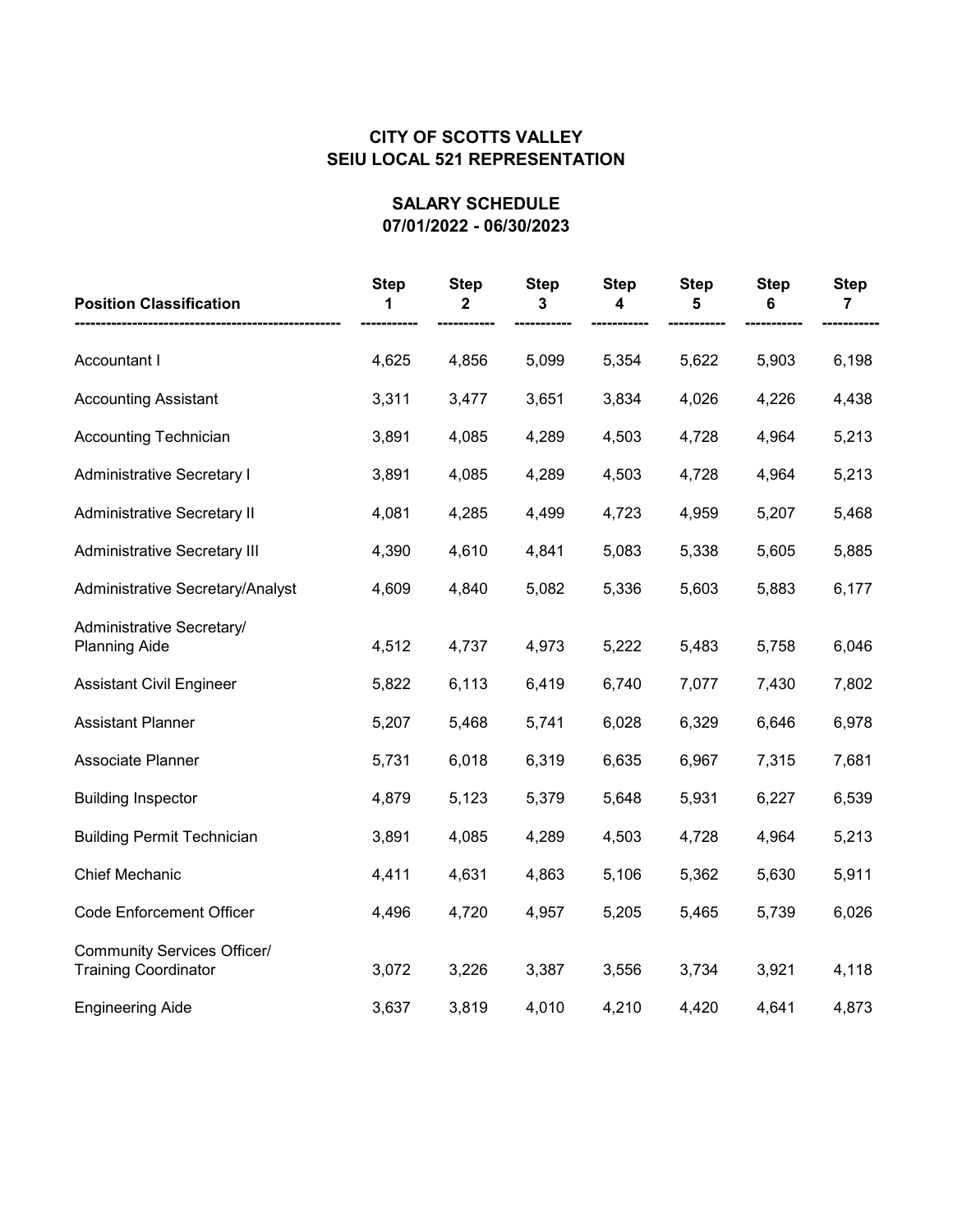| <b>Position Classification</b>              | <b>Step</b> | <b>Step</b><br>2 | <b>Step</b><br>3 | <b>Step</b><br>4 | <b>Step</b><br>5 | <b>Step</b><br>6 | <b>Step</b><br>7 |
|---------------------------------------------|-------------|------------------|------------------|------------------|------------------|------------------|------------------|
| <b>Engineering Associate</b>                | 5,171       | 5,429            | 5,701            | 5,986            | 6,285            | 6,600            | 6,929            |
| <b>Engineering Technician</b>               | 4,415       | 4,636            | 4,868            | 5,112            | 5,367            | 5,636            | 5,917            |
| <b>Equipment Mechanic</b>                   | 3,823       | 4,014            | 4,215            | 4,426            | 4,647            | 4,880            | 5,124            |
| <b>Facilities Maintenance Specialist</b>    | 4,144       | 4,352            | 4,569            | 4,798            | 5,038            | 5,289            | 5,554            |
| Human Resources/Payroll Analyst             | 4,840       | 5,082            | 5,336            | 5,255            | 5,517            | 5,792            | 6,082            |
| Juvenile Community Services<br>Officer      | 3,166       | 3,324            | 3,490            | 3,664            | 3,847            | 4,040            | 4,242            |
| Lab Analyst                                 | 4,446       | 4,668            | 4,902            | 5,146            | 5,404            | 5,674            | 5,958            |
| Laborer                                     | 3,148       | 3,305            | 3,470            | 3,644            | 3,826            | 4,017            | 4,218            |
| Maintenance Supervisor                      | 4,815       | 5,056            | 5,309            | 5,575            | 5,854            | 6,147            | 6,454            |
| Maintenance Worker I                        | 3,307       | 3,473            | 3,647            | 3,830            | 4,021            | 4,223            | 4,434            |
| Maintenance Worker II                       | 3,724       | 3,910            | 4,105            | 4,311            | 4,526            | 4,752            | 4,990            |
| Maintenance Worker III                      | 4,218       | 4,429            | 4,650            | 4,883            | 5,127            | 5,384            | 5,653            |
| Network Systems Specialist                  | 4,733       | 4,970            | 5,218            | 5,479            | 5,753            | 6,041            | 6,343            |
| <b>Office Assistant</b>                     | 2,910       | 3,055            | 3,208            | 3,369            | 3,537            | 3,713            | 3,899            |
| Planning/Economic Development<br>Specialist | 4,642       | 4,874            | 5,117            | 5,373            | 5,641            | 5,924            | 6,220            |
| Public Works Inspector                      | 4,858       | 5,101            | 5,356            | 5,624            | 5,905            | 6,201            | 6,511            |
| Public Works Inspector/<br>Technician       | 4,858       | 5,101            | 5,355            | 5,623            | 5,904            | 6,199            | 6,509            |
| <b>Recreation Coordinator</b>               | 3,617       | 3,798            | 3,988            | 4,187            | 4,396            | 4,616            | 4,847            |
| Recreation Leader/Head Teacher              | 2,335       | 2,452            | 2,574            | 2,703            | 2,838            | 2,980            | 3,129            |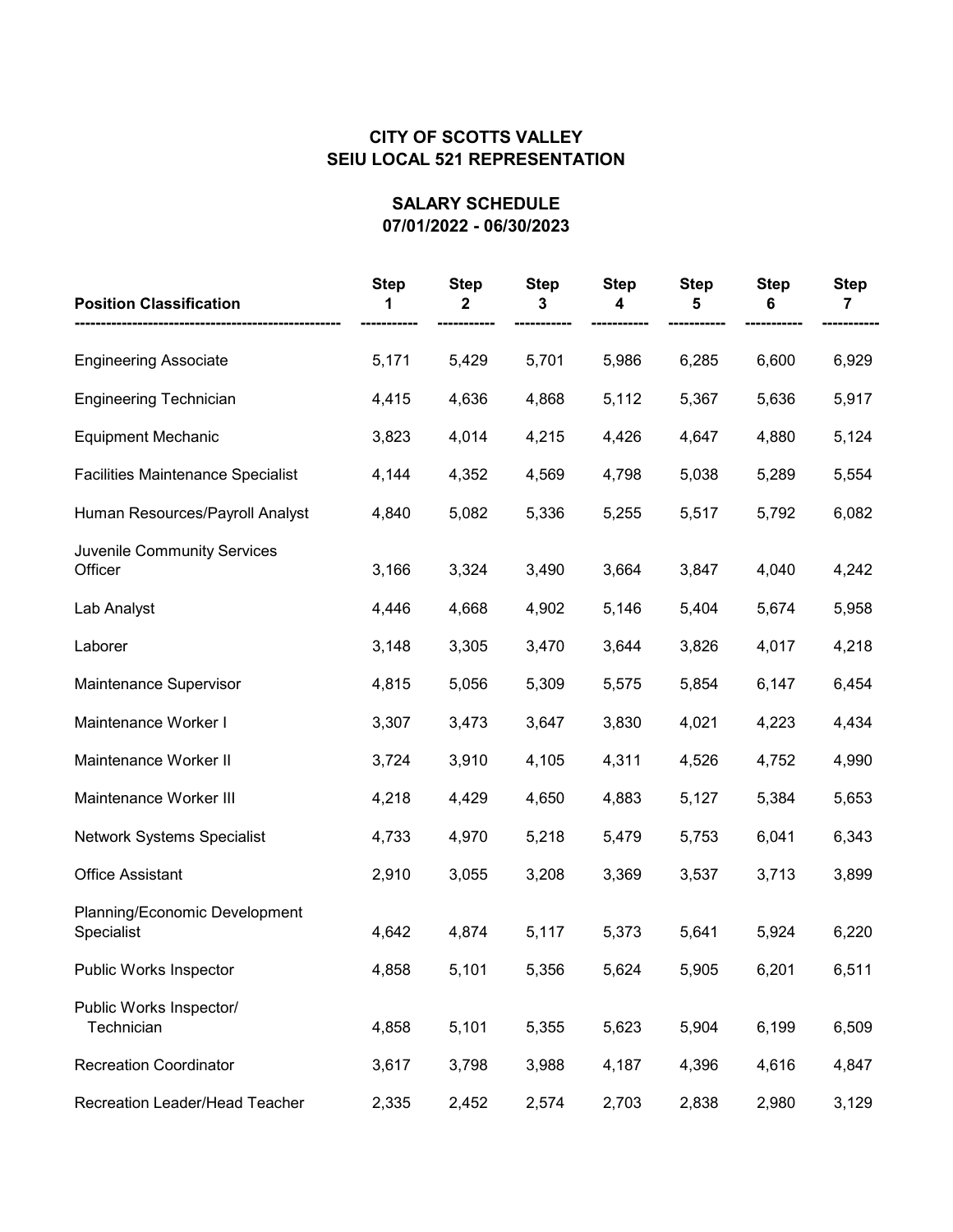| <b>Position Classification</b>                                | <b>Step</b> | <b>Step</b><br>2 | <b>Step</b><br>3 | <b>Step</b><br>4 | <b>Step</b><br>5 | <b>Step</b><br>6 | <b>Step</b><br>7 |
|---------------------------------------------------------------|-------------|------------------|------------------|------------------|------------------|------------------|------------------|
| <b>Recreation Specialist</b>                                  | 3,531       | 3,707            | 3,893            | 4,088            | 4,293            | 4,507            | 4,732            |
| Secretary I                                                   | 3,282       | 3,447            | 3,620            | 3,801            | 3,991            | 4,191            | 4,401            |
| Secretary II                                                  | 3,551       | 3,728            | 3,915            | 4,111            | 4,316            | 4,533            | 4,760            |
| Senior Accounting Technician                                  | 4,207       | 4,417            | 4,638            | 4,871            | 5,114            | 5,370            | 5,638            |
| Senior Accounting / Human<br>Resources Technician             | 4,348       | 4,566            | 4,794            | 5,034            | 5,286            | 5,550            | 5,828            |
| Senior Accounting Technician/<br><b>Project Coordinator</b>   | 4,348       | 4,566            | 4,794            | 5,035            | 5,286            | 5,550            | 5,828            |
| Senior Building Inspector                                     | 5,434       | 5,706            | 5,992            | 6,291            | 6,606            | 6,936            | 7,283            |
| Senior Building Inspector/<br><b>Code Enforcement Officer</b> | 5,434       | 5,706            | 5,992            | 6,291            | 6,606            | 6,936            | 7,283            |
| Senior Building Permit Technician                             | 4,256       | 4,468            | 4,692            | 4,926            | 5,173            | 5,432            | 5,704            |
| Senior Center Coordinator                                     | 2,501       | 2,626            | 2,758            | 2,896            | 3,041            | 3,193            | 3,352            |
| Senior Lab Technician/<br>Industrial Waste Inspector          | 4,859       | 5,102            | 5,358            | 5,626            | 5,907            | 6,203            | 6,513            |
| Senior Public Works Inspector                                 | 5,547       | 5,825            | 6,116            | 6,422            | 6,743            | 7,081            | 7,435            |
| Senior Recreation Leader/<br><b>Head Teacher</b>              | 2,797       | 2,936            | 3,084            | 3,238            | 3,400            | 3,570            | 3,749            |
| Senior Recreation Leader/<br>Site Director                    | 3,294       | 3,458            | 3,631            | 3,813            | 4,003            | 4,204            | 4,414            |
| <b>Senior Recreation Specialist</b>                           | 4,466       | 4,690            | 4,924            | 5,170            | 5,428            | 5,700            | 5,985            |
| Senior Wastewater Lab Analyst                                 | 4,859       | 5,102            | 5,358            | 5,626            | 5,907            | 6,203            | 6,513            |
| Senior Wastewater Plant Operator                              | 6,042       | 6,345            | 6,661            | 6,994            | 7,343            | 7,710            | 8,096            |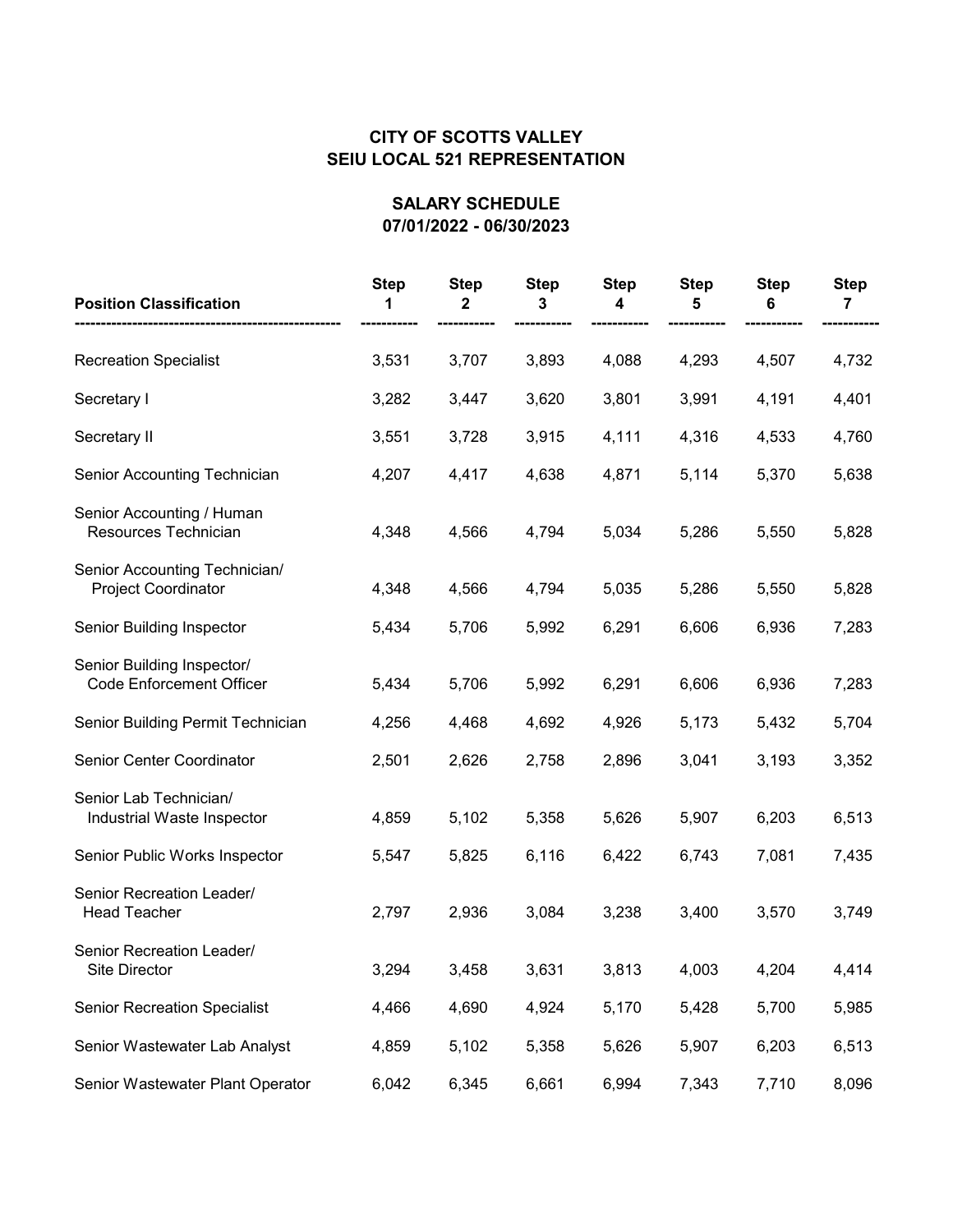| <b>Position Classification</b>           | <b>Step</b> | <b>Step</b><br>2 | <b>Step</b><br>3 | <b>Step</b><br>4 | <b>Step</b><br>5 | <b>Step</b><br>6 | <b>Step</b> |
|------------------------------------------|-------------|------------------|------------------|------------------|------------------|------------------|-------------|
| Wastewater Plant<br>Operator-in-Training | 4,177       | 4,385            | 4,604            | 4,834            | 5,076            | 5,330            | 5,596       |
| Wastewater Plant Operator I              | 4,787       | 5.027            | 5,278            | 5.542            | 5.819            | 6.111            | 6,416       |
| Wastewater Plant Operator II             | 5,261       | 5,524            | 5,800            | 6,090            | 6,394            | 6.714            | 7,049       |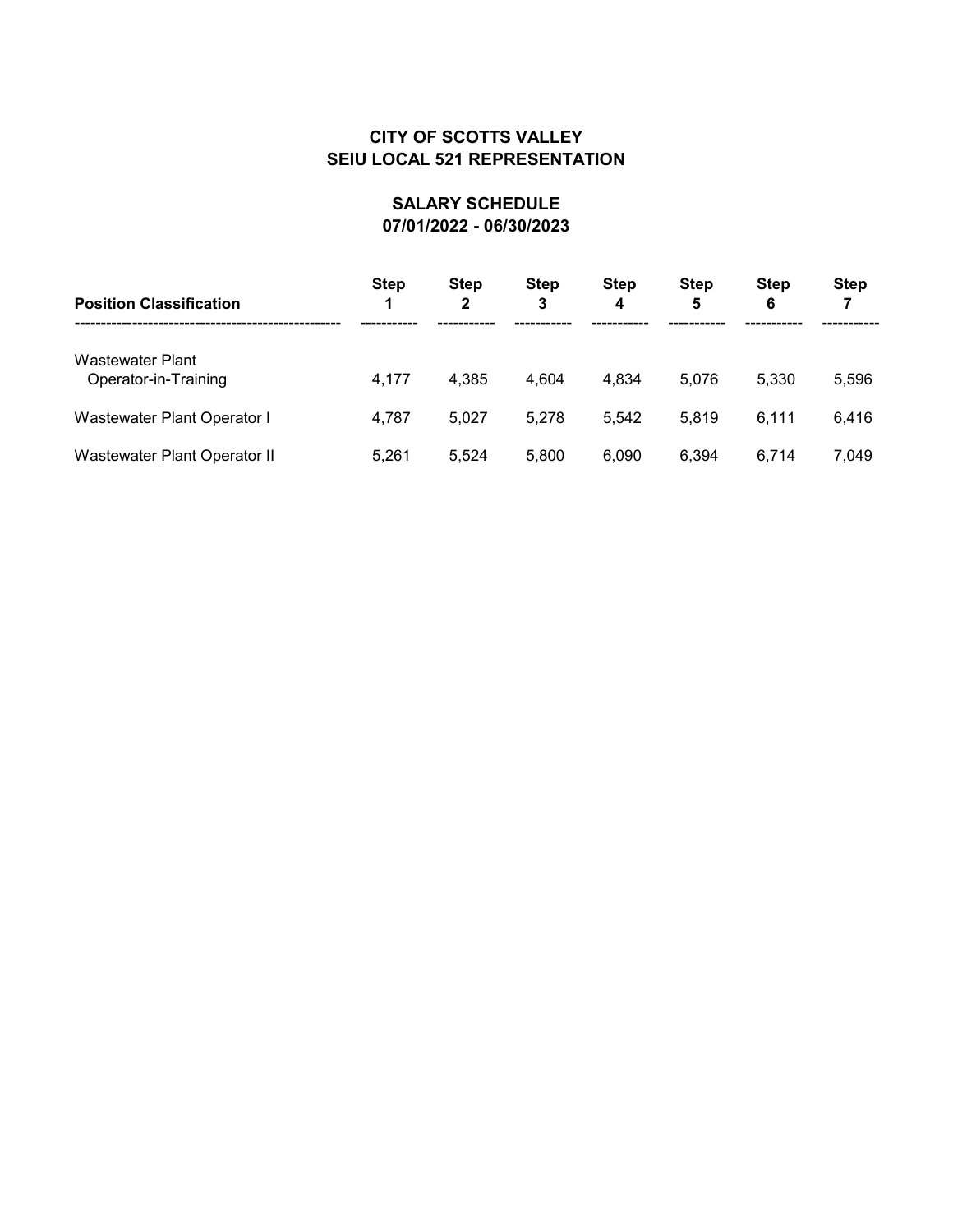| <b>Position Classification</b>                                    | <b>Step</b><br>1 | <b>Step</b><br>2 | <b>Step</b><br>3 | <b>Step</b><br>4 | <b>Step</b><br>5 | <b>Step</b><br>6 | <b>Step</b><br>7 |
|-------------------------------------------------------------------|------------------|------------------|------------------|------------------|------------------|------------------|------------------|
| Accountant I                                                      | 4,810            | 5,051            | 5,303            | 5,569            | 5,847            | 6,139            | 6,446            |
| <b>Accounting Assistant</b>                                       | 3,443            | 3,616            | 3,797            | 3,987            | 4,186            | 4,395            | 4,615            |
| <b>Accounting Technician</b>                                      | 4,047            | 4,248            | 4,461            | 4,684            | 4,918            | 5,164            | 5,422            |
| Administrative Secretary I                                        | 4,047            | 4,248            | 4,461            | 4,684            | 4,918            | 5,164            | 5,422            |
| <b>Administrative Secretary II</b>                                | 4,244            | 4,456            | 4,679            | 4,912            | 5,158            | 5,416            | 5,686            |
| Administrative Secretary III                                      | 4,566            | 4,794            | 5,035            | 5,287            | 5,551            | 5,829            | 6,121            |
| Administrative Secretary/Analyst                                  | 4,793            | 5,033            | 5,285            | 5,549            | 5,826            | 6,118            | 6,424            |
| Administrative Secretary/<br><b>Planning Aide</b>                 | 4,692            | 4,927            | 5,173            | 5,432            | 5,703            | 5,989            | 6,288            |
| <b>Assistant Civil Engineer</b>                                   | 6,055            | 6,358            | 6,676            | 7,010            | 7,360            | 7,728            | 8,115            |
| <b>Assistant Planner</b>                                          | 5,415            | 5,686            | 5,970            | 6,268            | 6,582            | 6,911            | 7,257            |
| Associate Planner                                                 | 5,960            | 6,258            | 6,571            | 6,900            | 7,245            | 7,607            | 7,988            |
| <b>Building Inspector</b>                                         | 5,074            | 5,328            | 5,594            | 5,874            | 6,168            | 6,477            | 6,801            |
| <b>Building Permit Technician</b>                                 | 4,047            | 4,248            | 4,461            | 4,684            | 4,918            | 5,164            | 5,422            |
| Chief Mechanic                                                    | 4,587            | 4,817            | 5,058            | 5,311            | 5,577            | 5,855            | 6,148            |
| <b>Code Enforcement Officer</b>                                   | 4,676            | 4,909            | 5,155            | 5,413            | 5,684            | 5,968            | 6,267            |
| <b>Community Services Officer/</b><br><b>Training Coordinator</b> | 3,195            | 3,355            | 3,522            | 3,698            | 3,883            | 4,078            | 4,282            |
| <b>Engineering Aide</b>                                           | 3,782            | 3,972            | 4,170            | 4,378            | 4,597            | 4,827            | 5,068            |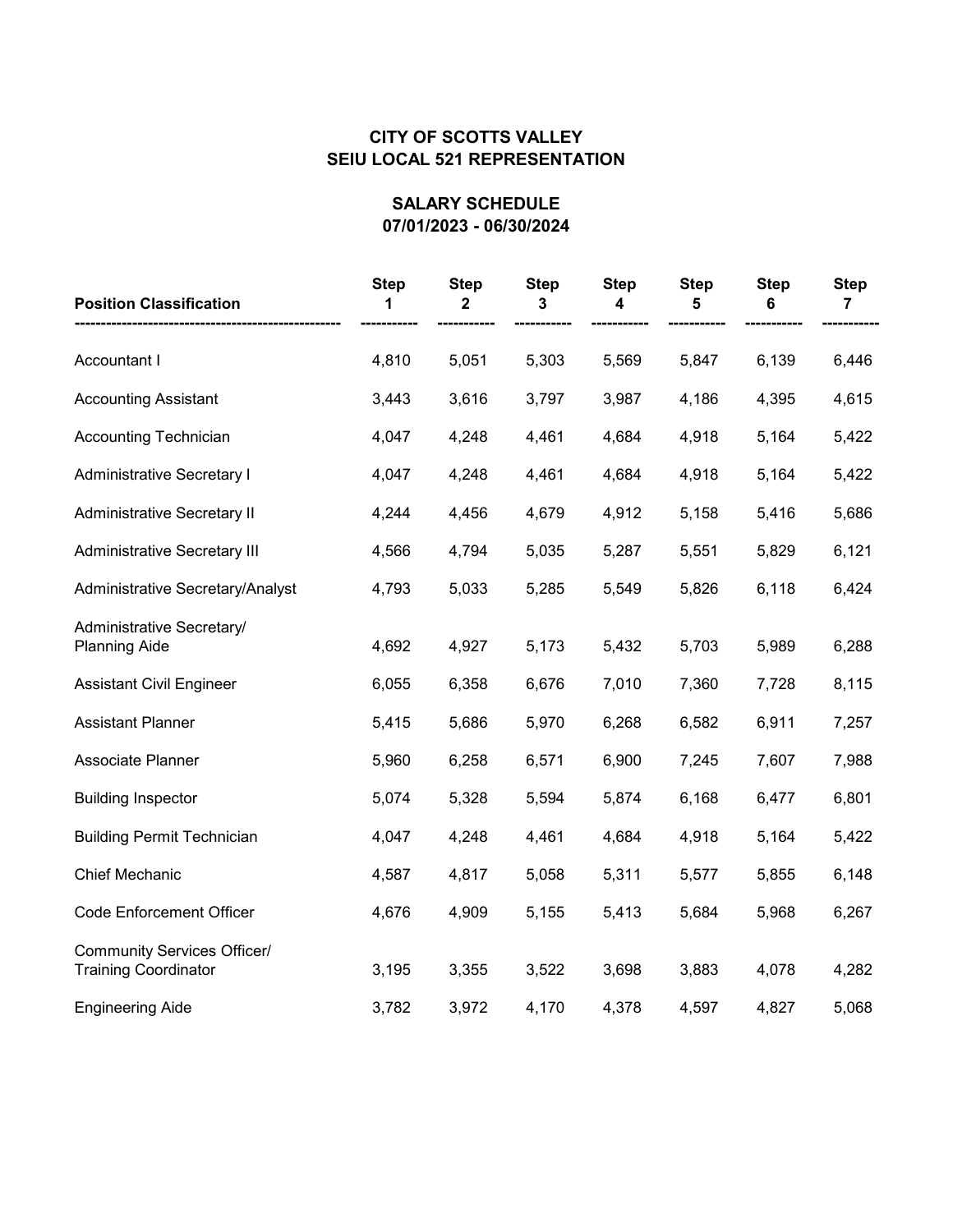| <b>Position Classification</b>              | <b>Step</b> | <b>Step</b><br>2 | <b>Step</b><br>3 | <b>Step</b> | <b>Step</b> | <b>Step</b><br>6 | <b>Step</b> |
|---------------------------------------------|-------------|------------------|------------------|-------------|-------------|------------------|-------------|
| <b>Engineering Associate</b>                | 5,378       | 5,647            | 5,930            | 6,226       | 6,537       | 6,864            | 7,206       |
| <b>Engineering Technician</b>               | 4,592       | 4,822            | 5,063            | 5,316       | 5,582       | 5,861            | 6,154       |
| <b>Equipment Mechanic</b>                   | 3,976       | 4,175            | 4,384            | 4,603       | 4,833       | 5,075            | 5,329       |
| <b>Facilities Maintenance Specialist</b>    | 4,310       | 4,525            | 4,752            | 4,989       | 5,239       | 5,500            | 5,776       |
| Human Resources/Payroll Analyst             | 5,034       | 5,285            | 5,550            | 5,255       | 5,517       | 5,792            | 6,082       |
| Juvenile Community Services<br>Officer      | 3,293       | 3,457            | 3,630            | 3,811       | 4,002       | 4,202            | 4,412       |
| Lab Analyst                                 | 4,624       | 4,855            | 5,098            | 5,352       | 5,620       | 5,901            | 6,196       |
| Laborer                                     | 3,274       | 3,437            | 3,609            | 3,789       | 3,979       | 4,178            | 4,387       |
| Maintenance Supervisor                      | 5,008       | 5,258            | 5,521            | 5,798       | 6,088       | 6,392            | 6,712       |
| Maintenance Worker I                        | 3,439       | 3,612            | 3,792            | 3,982       | 4,182       | 4,391            | 4,611       |
| Maintenance Worker II                       | 3,873       | 4,067            | 4,269            | 4,483       | 4,707       | 4,942            | 5,189       |
| Maintenance Worker III                      | 4,387       | 4,606            | 4,836            | 5,078       | 5,332       | 5,599            | 5,879       |
| Network Systems Specialist                  | 4,922       | 5,168            | 5,427            | 5,698       | 5,983       | 6,283            | 6,597       |
| <b>Office Assistant</b>                     | 3,026       | 3,178            | 3,337            | 3,503       | 3,679       | 3,862            | 4,055       |
| Planning/Economic Development<br>Specialist | 4,828       | 5,069            | 5,323            | 5,588       | 5,868       | 6,161            | 6,469       |
| Public Works Inspector                      | 5,052       | 5,305            | 5,570            | 5,849       | 6,142       | 6,449            | 6,772       |
| Public Works Inspector/<br>Technician       | 5,052       | 5,305            | 5,570            | 5,848       | 6,140       | 6,447            | 6,769       |
| <b>Recreation Coordinator</b>               | 3,762       | 3,950            | 4,147            | 4,354       | 4,572       | 4,800            | 5,040       |
| Recreation Leader/Head Teacher              | 2,428       | 2,550            | 2,677            | 2,811       | 2,952       | 3,099            | 3,255       |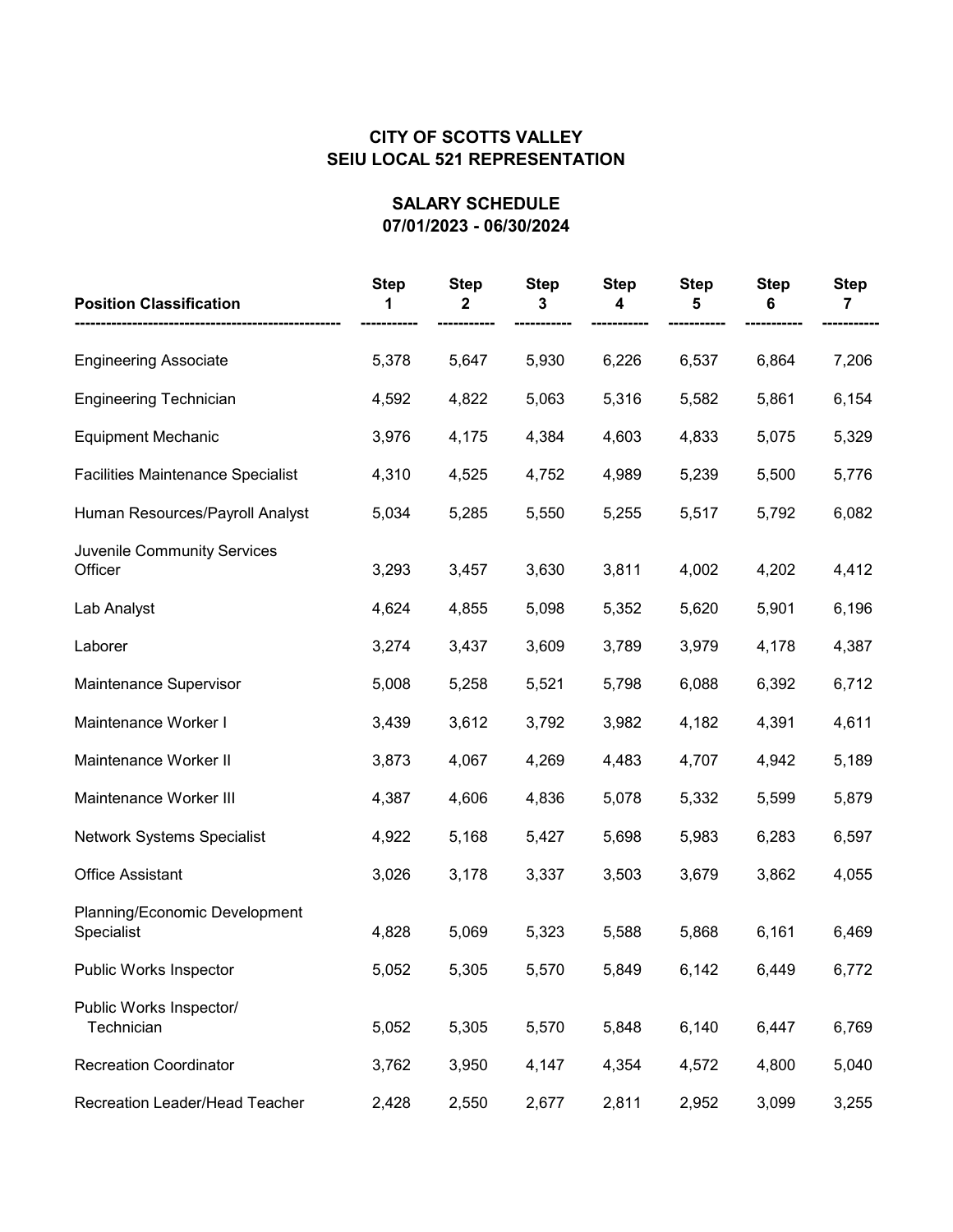| <b>Position Classification</b>                                | <b>Step</b> | <b>Step</b><br>2 | <b>Step</b><br>3 | <b>Step</b> | <b>Step</b> | <b>Step</b><br>6 | <b>Step</b><br>7 |
|---------------------------------------------------------------|-------------|------------------|------------------|-------------|-------------|------------------|------------------|
| <b>Recreation Specialist</b>                                  | 3,672       | 3,856            | 4,049            | 4,252       | 4,465       | 4,687            | 4,921            |
| Secretary I                                                   | 3,413       | 3,584            | 3,764            | 3,952       | 4,150       | 4,359            | 4,576            |
| Secretary II                                                  | 3,693       | 3,878            | 4,072            | 4,276       | 4,489       | 4,714            | 4,951            |
| Senior Accounting Technician                                  | 4,375       | 4,594            | 4,824            | 5,066       | 5,319       | 5,585            | 5,864            |
| Senior Accounting / Human<br>Resources Technician             | 4,522       | 4,748            | 4,985            | 5,235       | 5,497       | 5,772            | 6,060            |
| Senior Accounting Technician/<br><b>Project Coordinator</b>   | 4,522       | 4,748            | 4,986            | 5,236       | 5,497       | 5,772            | 6,060            |
| Senior Building Inspector                                     | 5,651       | 5,934            | 6,231            | 6,543       | 6,870       | 7,213            | 7,574            |
| Senior Building Inspector/<br><b>Code Enforcement Officer</b> | 5,651       | 5,934            | 6,231            | 6,543       | 6,870       | 7,213            | 7,574            |
| Senior Building Permit Technician                             | 4,426       | 4,648            | 4,880            | 5,124       | 5,381       | 5,650            | 5,932            |
| Senior Center Coordinator                                     | 2,601       | 2,731            | 2,868            | 3,012       | 3,162       | 3,320            | 3,486            |
| Senior Lab Technician/<br>Industrial Waste Inspector          | 5,053       | 5,307            | 5,572            | 5,851       | 6,144       | 6,451            | 6,774            |
| Senior Public Works Inspector                                 | 5,769       | 6,057            | 6,361            | 6,679       | 7,013       | 7,363            | 7,731            |
| Senior Recreation Leader/<br><b>Head Teacher</b>              | 2,909       | 3,054            | 3,208            | 3,368       | 3,537       | 3,714            | 3,900            |
| Senior Recreation Leader/<br>Site Director                    | 3,426       | 3,597            | 3,777            | 3,966       | 4,164       | 4,372            | 4,591            |
| <b>Senior Recreation Specialist</b>                           | 4,644       | 4,876            | 5,120            | 5,376       | 5,644       | 5,927            | 6,223            |
| Senior Wastewater Lab Analyst                                 | 5,053       | 5,307            | 5,572            | 5,851       | 6,144       | 6,451            | 6,774            |
| Senior Wastewater Plant Operator                              | 6,284       | 6,598            | 6,927            | 7,273       | 7,636       | 8,018            | 8,419            |